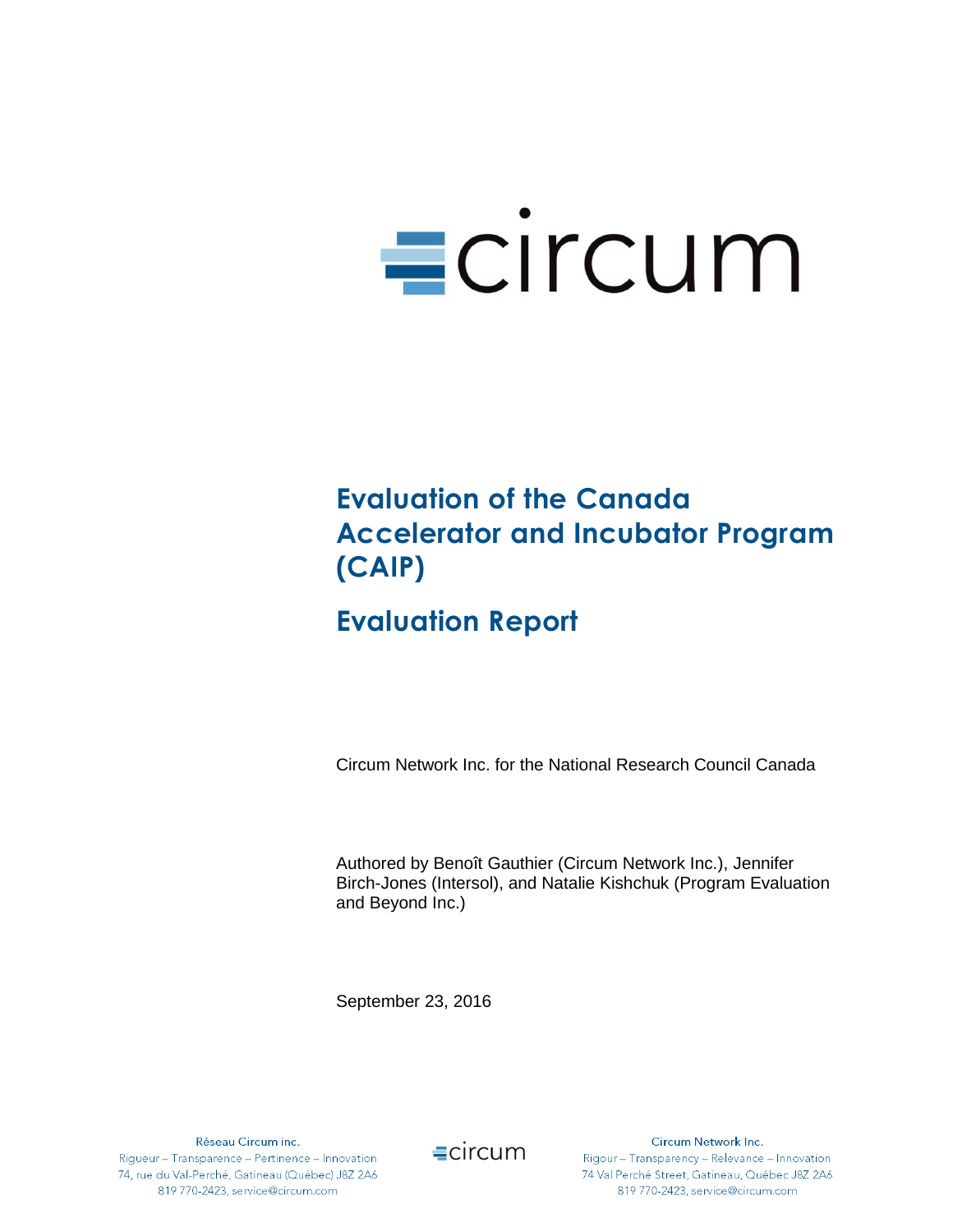Evaluation of the Canada Accelerator and Incubator Program (CAIP) – Evaluation Report • i

#### Réseau Circum inc.

Rigueur – Transparence – Pertinence – Innovation 74, rue du Val-Perché, Gatineau (Québec) J8Z 2A6 819 770-2423, service@circum.com

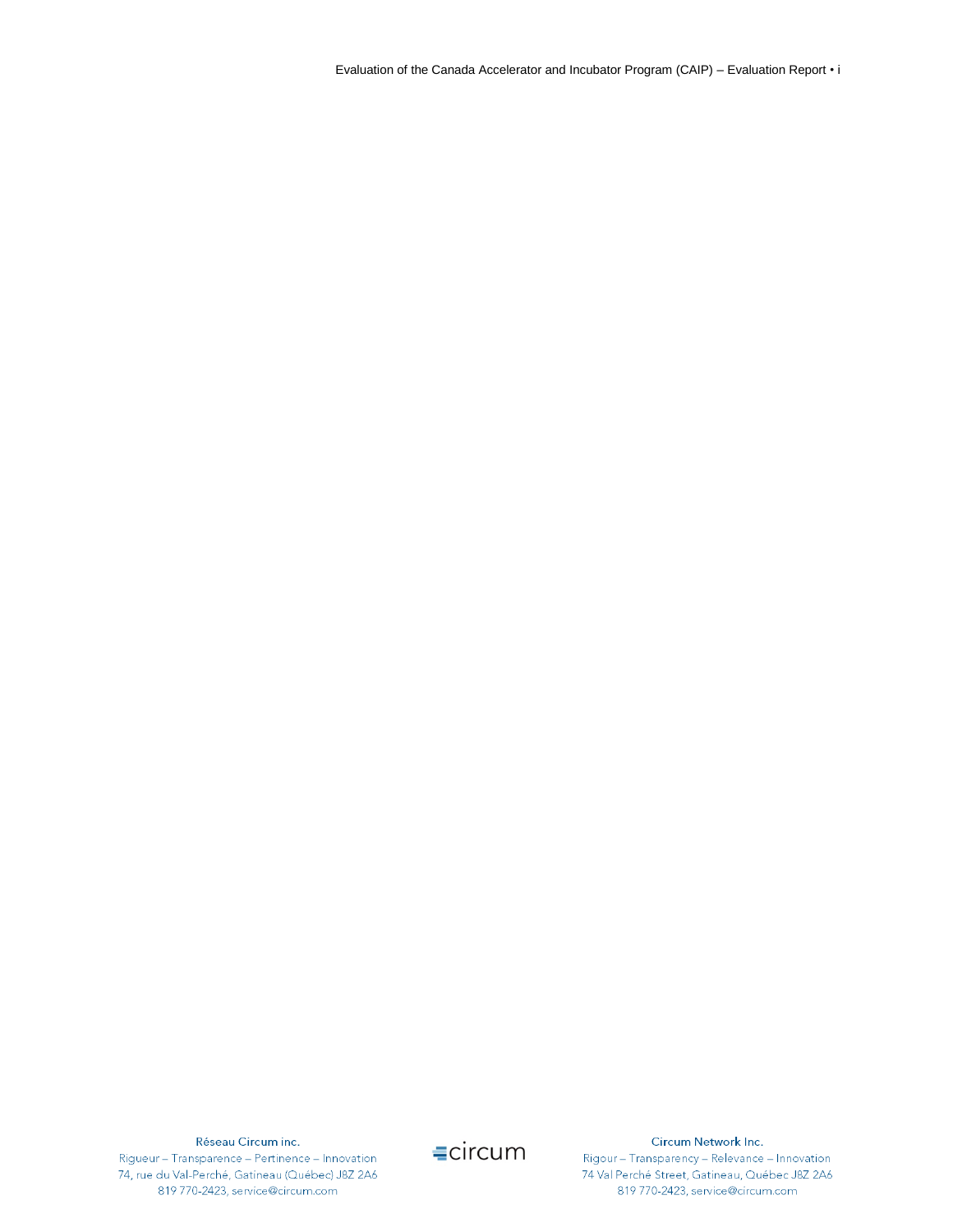# **TABLE OF CONTENTS**

| 1 |                                                                                                                                                                                   |  |
|---|-----------------------------------------------------------------------------------------------------------------------------------------------------------------------------------|--|
|   |                                                                                                                                                                                   |  |
| 2 | Profile of the Canada Accelerator and Incubator Program 3                                                                                                                         |  |
| 3 |                                                                                                                                                                                   |  |
|   | 3.1 Need for Start-up Support by Accelerators and Incubators7<br>3.2 Need for Support to Accelerators and Incubators11<br>3.3 Alignment with Federal Roles, Responsibilities, and |  |
| 4 |                                                                                                                                                                                   |  |
|   |                                                                                                                                                                                   |  |
| 5 |                                                                                                                                                                                   |  |
|   | 5.1 On-going Performance Measurement24                                                                                                                                            |  |
| 6 |                                                                                                                                                                                   |  |
| 7 |                                                                                                                                                                                   |  |
|   |                                                                                                                                                                                   |  |
|   |                                                                                                                                                                                   |  |
|   |                                                                                                                                                                                   |  |
|   |                                                                                                                                                                                   |  |

 $=$ circum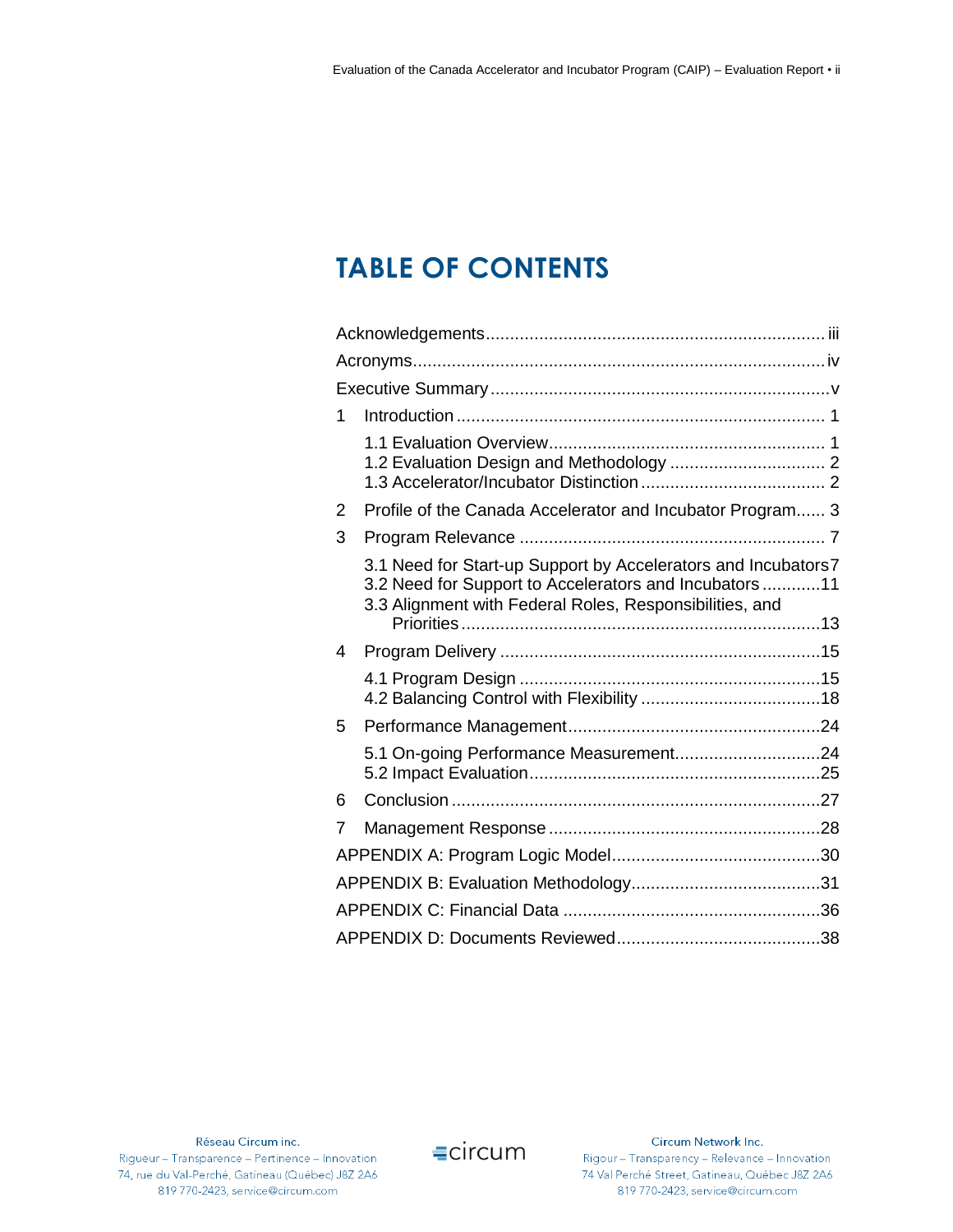# <span id="page-3-0"></span>**ACKNOWLEDGEMENTS**

The evaluation team would like to gratefully acknowledge the management and staff of the Canada Accelerator and Incubator Program (CAIP) for their support and contribution to this evaluation. We would also like to acknowledge the contribution of knowledge and expertise from other branches of NRC, in particular staff from the Office of Audit and Evaluation and Knowledge Management. The evaluation team would like to thank CAIP clients and other stakeholders who provided rich information and insights in support of this evaluation.

#### Réseau Circum inc.

Rigueur - Transparence - Pertinence - Innovation 74, rue du Val-Perché, Gatineau (Québec) J8Z 2A6 819 770-2423, service@circum.com

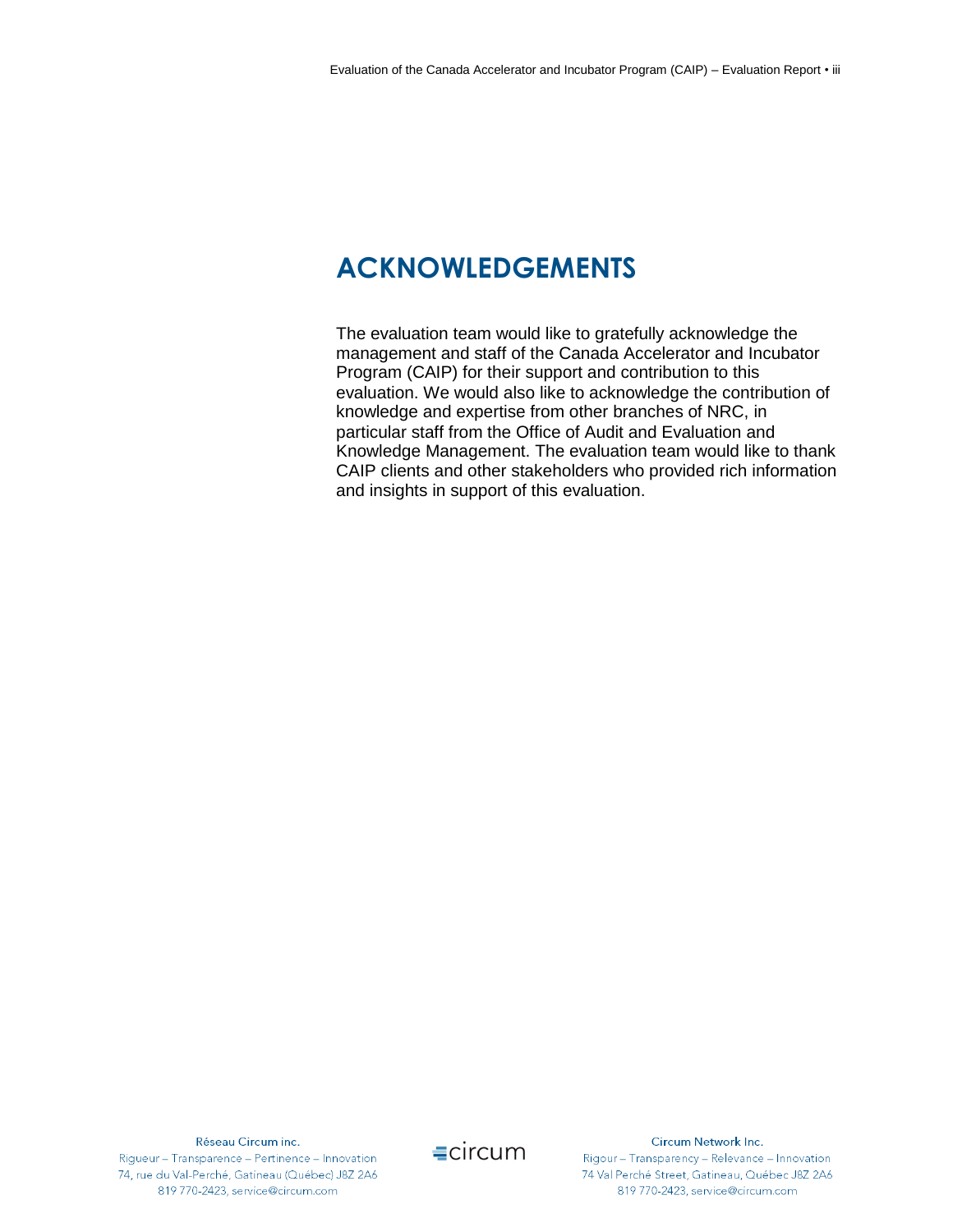# <span id="page-4-0"></span>**ACRONYMS**

| A/I         | Accelerator/Incubator                          |
|-------------|------------------------------------------------|
| <b>BDC</b>  | <b>Business Development Bank of Canada</b>     |
| <b>CAIP</b> | Canada Accelerator and Incubator Program       |
| <b>CTA</b>  | Canadian Technology Accelerator                |
| <b>FAA</b>  | Financial Administration Act                   |
| G&C         | Grants and contributions                       |
| <b>GBA</b>  | Gender-based analysis                          |
| <b>IRAP</b> | Industrial Research Assistance Program         |
| <b>ITA</b>  | <b>Industrial Technology Advisor</b>           |
| <b>NRC</b>  | National Research Council                      |
| <b>PTP</b>  | <b>Policy on Transfer Payments</b>             |
| <b>RCAO</b> | <b>Regional Contribution Agreement Officer</b> |
| <b>ROM</b>  | Regional Operations Manager                    |
| <b>RFP</b>  | Request for proposals                          |
| <b>VCAP</b> | <b>Venture Capital Action Plan</b>             |
| VCEP        | <b>Venture Capital Expert Panel</b>            |

Réseau Circum inc. Rigueur – Transparence – Pertinence – Innovation 74, rue du Val-Perché, Gatineau (Québec) J8Z 2A6 819 770-2423, service@circum.com

 $=$ circum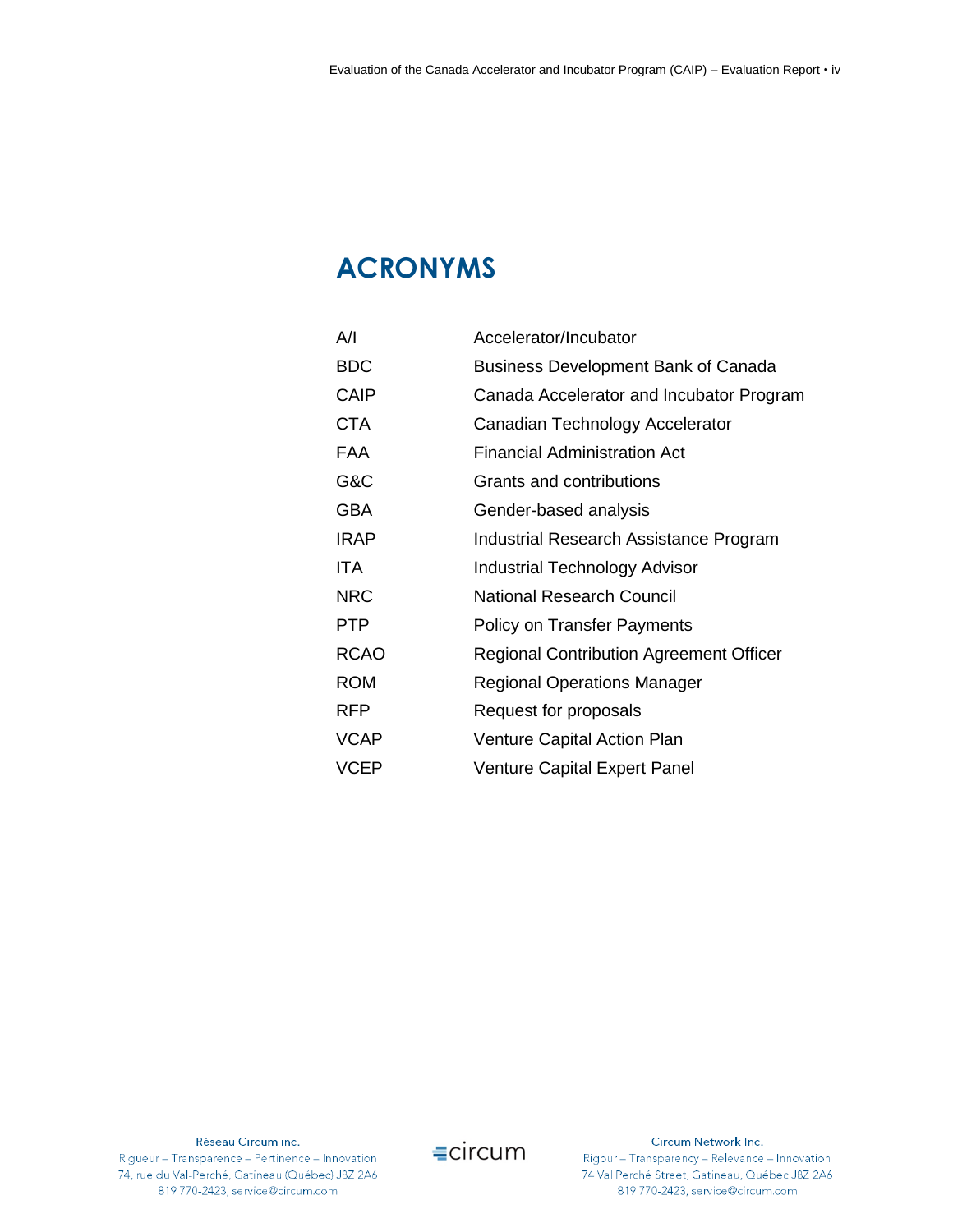# <span id="page-5-0"></span>**EXECUTIVE SUMMARY**

#### **Program Description Financials**

The CAIP is a 100 Million, 5-year, non-repayable contribution program aimed at establishing a critical mass of outstanding business incubators and accelerators that can develop innovative, highgrowth firms, which themselves represent superior early-stage investment opportunities.

The CAIP was structured by Finance Canada and is administered by the National Research Council of Canada through its Industrial Research Assistance Program (NRC-IRAP). The program has its origins in the Economic Action Plan and is a component of the Venture Capital Action Plan (VCAP).



#### **Evaluation Scope and Methodology Limitations**

This evaluation focused on the first two years of operation of the program: 2014-2015 and 2015- 2016. Because the evaluation took place early in the program life, the study focused on relevance and implementation of the program. A summative evaluation, planned for 2018-19 will focus on program impacts.

Literature that rigorously documents the effectiveness of accelerators and incubators is rare. Program performance data was unavailable. The review of contribution agreement management practices was limited.

| <b>Expected Program Outcomes</b>                                                                 | <b>Program Performance Indicators</b>                                                                                          |                               |
|--------------------------------------------------------------------------------------------------|--------------------------------------------------------------------------------------------------------------------------------|-------------------------------|
| • Accelerators and Incubators/<br>expand their range of program                                  | Incremental programs and services offered by<br>$\bullet$<br>A/Is                                                              | No data                       |
| and services                                                                                     | # of incremental expertise providers (mentors)                                                                                 | No data                       |
| Early stage firms become<br>investment ready                                                     | # of early stage firms which receive investment<br>Average (\$) investment received by early stage<br>firms                    | No data<br>No data            |
| Early stage firms benefit from<br>innovation support resources<br>such as expertise and networks | # early stage firms supported<br># staff at early stage firms<br>% of early stage firms satisfied with program<br>and services | No data<br>No data<br>No data |
| Wealth creation in Canada                                                                        | Average satisfaction rating on benefits to firms<br>from innovation networks                                                   | No data                       |
|                                                                                                  | # incremental jobs created                                                                                                     | No data                       |
|                                                                                                  | % of early stage firms which generate or<br>increase their revenue                                                             | No data                       |
|                                                                                                  | Early stage firm survival rate                                                                                                 | No data                       |

 $=$ circum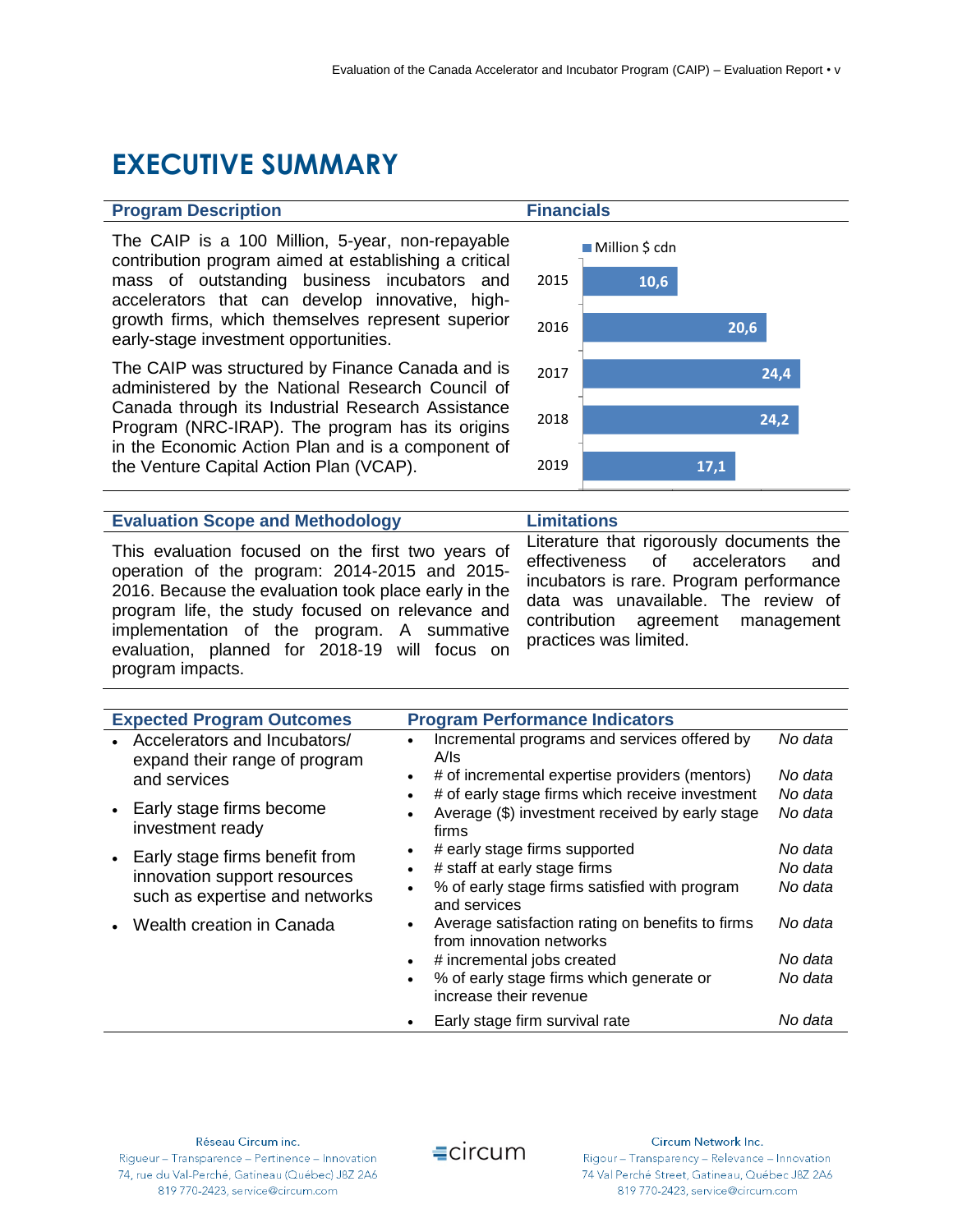#### **Overall Findings**

The evaluation found CAIP to be relevant to the NRC and federal government mandates. It is complementary to other innovation support initiatives although potential for overlap is present. However, the limited empirical evidence on the quantitative impact of A/Is on individual firms and on the innovation ecosystem more broadly is not conclusive.

The central program delivery issue identified in the report is the balance between maintaining various oversight controls with reduced administrative burden requested by recipients. While recipients express the desire for fewer 'strings attached', program representatives point to the need for oversight given that the average CAIP contribution is approximately \$6 million. The evaluation finds that a rebalancing in favor of less stringent claims processing could yield a net benefit without undue risk. It is also evident that NRC-IRAP required a longer than anticipated timeframe to adapt its systems and processes to the needs of CAIP. This is due largely to key differences in the delivery structure of regular NRC-IRAP programs compared to CAIP. Evidence shows that NRC-IRAP has demonstrated adaptability and improvements to delivery systems continue to be made.

Finally, the evaluation shows that NRC-IRAP was late in collecting performance measurement (PM) data for year-one. Further, once collection was implemented, data provided by recipients was incomplete. The PM outlook for year two is concerning given this reluctance of recipients to share information. NRC-IRAP should ensure that the recipients provide all the data necessary for the mandatory impact evaluation.

| <b>Recommendation 1</b>                                                                                                                                                                                                                                                                                                                                                        | <b>Management Response</b>                                                                                                                                                                                                                                                                                                                                                                                                                                                        |  |  |  |  |
|--------------------------------------------------------------------------------------------------------------------------------------------------------------------------------------------------------------------------------------------------------------------------------------------------------------------------------------------------------------------------------|-----------------------------------------------------------------------------------------------------------------------------------------------------------------------------------------------------------------------------------------------------------------------------------------------------------------------------------------------------------------------------------------------------------------------------------------------------------------------------------|--|--|--|--|
| Working with other federal departments and<br>agencies to optimize CAIP's contribution to<br>Canada's re-defined innovation strategy, in<br>future program design NRC-IRAP should<br>analyze and act on opportunities for<br>complementarity within the overall suite of<br>federal support to SME development as well<br>as on any costs of existing or potential<br>overlap. | Recommendation accepted.<br>NRC-IRAP will leverage its participation in the<br>development of a new Federal Innovation<br>Strategy, to<br>seek<br>opportunities<br>for<br>complementarities<br>identify<br>and<br>potential<br>overlap.<br>NRC-IRAP will leverage its participation in<br>various Federal government initiatives (e.g.<br>AGS) to identify opportunities where future<br>program design or service can benefit from<br>NRC-IRAP's learning through CAIP delivery. |  |  |  |  |
| <b>Recommendation 2</b>                                                                                                                                                                                                                                                                                                                                                        | <b>Management Response</b>                                                                                                                                                                                                                                                                                                                                                                                                                                                        |  |  |  |  |
| NRC-IRAP<br>should further<br>examine<br>best<br>practices for contributions<br>programs<br>to<br>the level of financial controls<br>rebalance<br>employed in claims administration.                                                                                                                                                                                           | Recommendation accepted.<br>Following recent efforts to streamline CAIP<br>admin processes (e.g. claiming), NRC-IRAP will<br>further examine how other departments are<br>addressing similar accountability challenges<br>related to managing claims.<br>NRC-IRAP<br>will<br>further<br>refine<br>risk<br>its<br>the<br>management practices<br>to<br>reduce<br>administrative burden related to claims for CAIP<br>recipients.                                                   |  |  |  |  |

 $=$ circum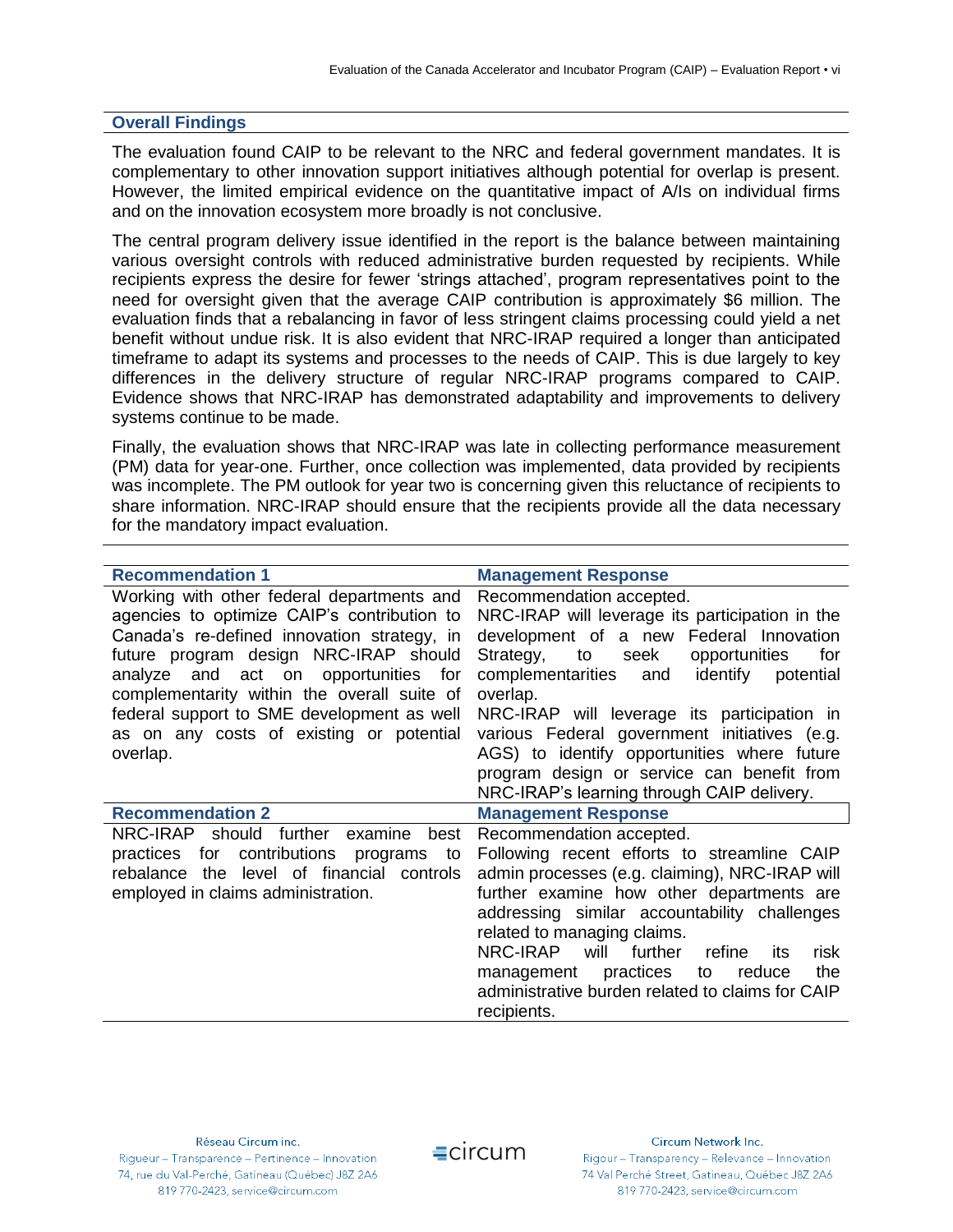| <b>Recommendation 3</b>                                                                                                                                                                                                              | <b>Management Response</b>                                                                                                                                                                                                                                                                                                                                                                                                                                             |
|--------------------------------------------------------------------------------------------------------------------------------------------------------------------------------------------------------------------------------------|------------------------------------------------------------------------------------------------------------------------------------------------------------------------------------------------------------------------------------------------------------------------------------------------------------------------------------------------------------------------------------------------------------------------------------------------------------------------|
| NRC-IRAP should explore ways to facilitate<br>structured learning within CAIP agreements<br>and to further support the timely sharing of<br>best practices among recipients and with<br>NRC-IRAP.                                    | Recommendation accepted.<br>NRC-IRAP will build on the CAIP ITA working<br>group to foster exchange of best practices<br>between CAIP recipients.<br>NRC-IRAP<br>will seek<br>the<br>interest<br>and<br>involvement of CAIP recipients to organize a<br>where<br>participants<br>discuss<br>forum<br>can<br>challenges and opportunities, share best<br>practices and identify of potential actions to<br>strengthen their operations and service offering<br>to SMEs. |
| <b>Recommendation 4</b>                                                                                                                                                                                                              | <b>Management Response</b>                                                                                                                                                                                                                                                                                                                                                                                                                                             |
| NRC-IRAP should take all necessary steps to<br>ensure that the performance<br>indicators<br>stipulated in its Performance Measurement<br>Strategy have been collected<br>from<br>all<br>recipients for all program years.            | Recommendation accepted.<br>Following the initial 2014-15 year of CAIP,<br>NRC-IRAP will ensure going forward that all<br>adhere to Annual Performance<br>recipients<br>Reporting obligations. This will include re-<br>iterating and explaining the requirements to<br>recipients, and well<br>enforcement<br>of<br>as<br>contractual obligations.                                                                                                                    |
| <b>Recommendation 5</b>                                                                                                                                                                                                              | <b>Management Response</b>                                                                                                                                                                                                                                                                                                                                                                                                                                             |
| The NRC Office of Audit and Evaluation, in<br>collaboration with NRC-IRAP<br>and CAIP<br>should immediately plan<br>the<br>recipients,<br>the impact evaluation to<br>details of<br>be<br>conducted in the last year of the program. | Recommendation accepted.<br>NRC-IRAP will collaborate with the Office of<br>Audit and Evaluation to develop a detailed plan<br>of how impact of the program will be measured<br>in future CAIP Evaluation.<br>NRC-IRAP will revisit its current performance<br>measurement strategy to ensure alignment with<br>detailed plan.                                                                                                                                         |

Réseau Circum inc. Rigueur - Transparence - Pertinence - Innovation 74, rue du Val-Perché, Gatineau (Québec) J8Z 2A6 819 770-2423, service@circum.com

 $=$ circum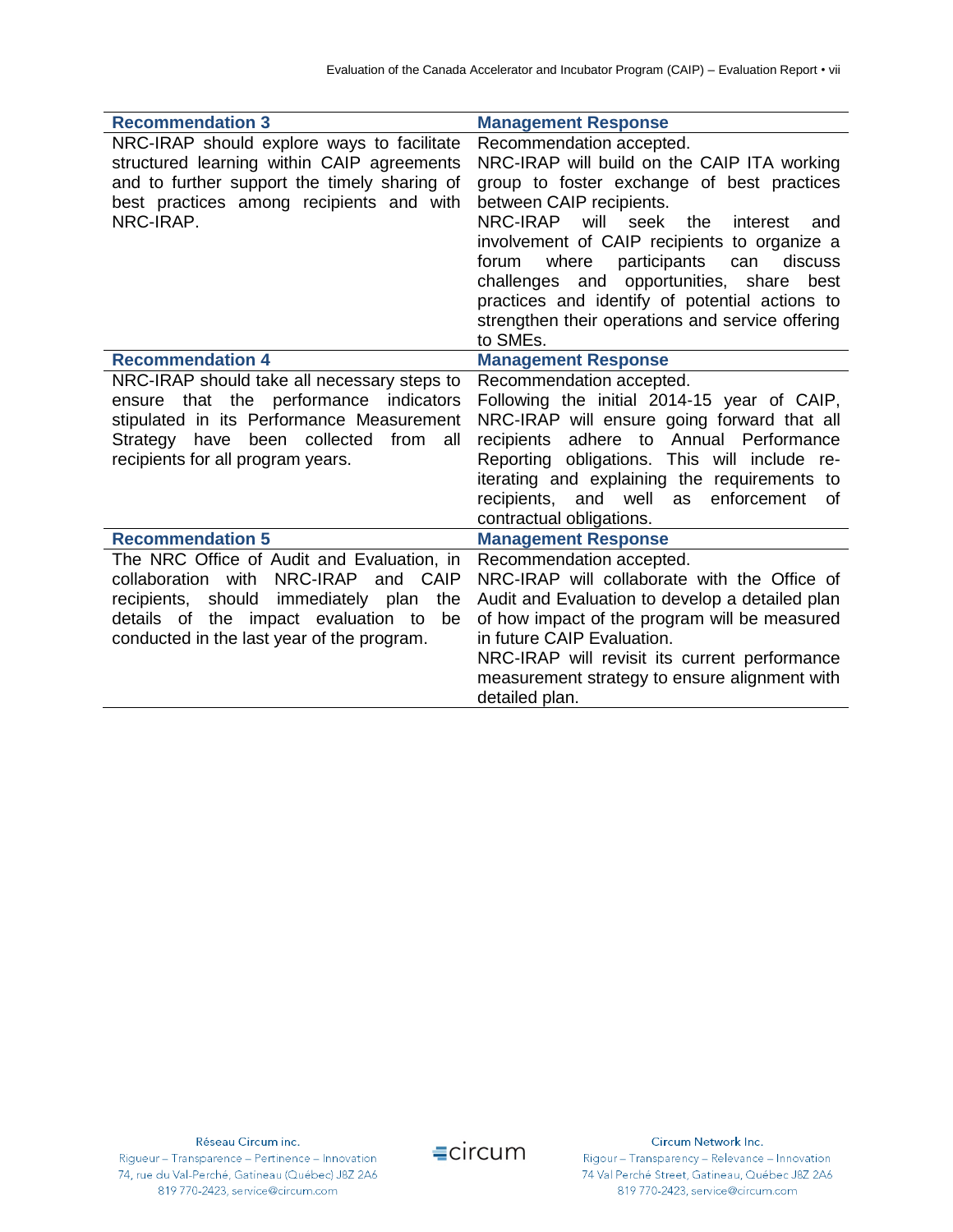# <span id="page-8-0"></span>**1 INTRODUCTION**

This report presents the results of the 2016 formative evaluation of the Canada Accelerator and Incubator Program (CAIP). CAIP is a contribution program initiated in 2014 with a budget of \$100 million and a horizon of five years. It funds 16 accelerators and incubators (A/I) through contribution agreements which undertake new activities for or offer increased levels of service to business start-ups.

Following the evaluation overview presented below, Section 2 of this report provides a profile of CAIP. Sections 3, 4 and 5 present the evaluation study's findings organized by broad evaluation question (relevance, performance, resource utilization). Section 6 presents a brief conclusion drawn from the evaluation along with associated recommendations, while Section 7 lays out the management response to these recommendations and the actions that will be taken as a result.

## <span id="page-8-1"></span>**1.1 Evaluation Overview**

This evaluation focussed on the first two years of operation of the program: 2014-2015 and 2015-2016. Because the evaluation took place early in the program life, the study focussed on the relevance of the type of intervention and the implementation of the program. Impacts were not the focus of this evaluation as an evaluation to explore early outcomes is planned for 2018-19.

The evaluation was carried out to fulfill the conditions of the Program's approval by Treasury Board, which included the conduct of a mid-term evaluation and of an impact evaluation of the Program. The evaluation was also expected to provide information to management at the Industrial Research Assistance Program (IRAP) of the National Research Council (NRC) on opportunities to strengthen program delivery. The findings from both evaluations (mid-term and impact) are expected to provide information that may contribute to the renewal of the Program's Terms and Conditions and will gather information to inform broader policy making and future program design.

Réseau Circum inc. Rigueur – Transparence – Pertinence – Innovation 74, rue du Val-Perché, Gatineau (Québec) J8Z 2A6 819 770-2423, service@circum.com

 $=$ circum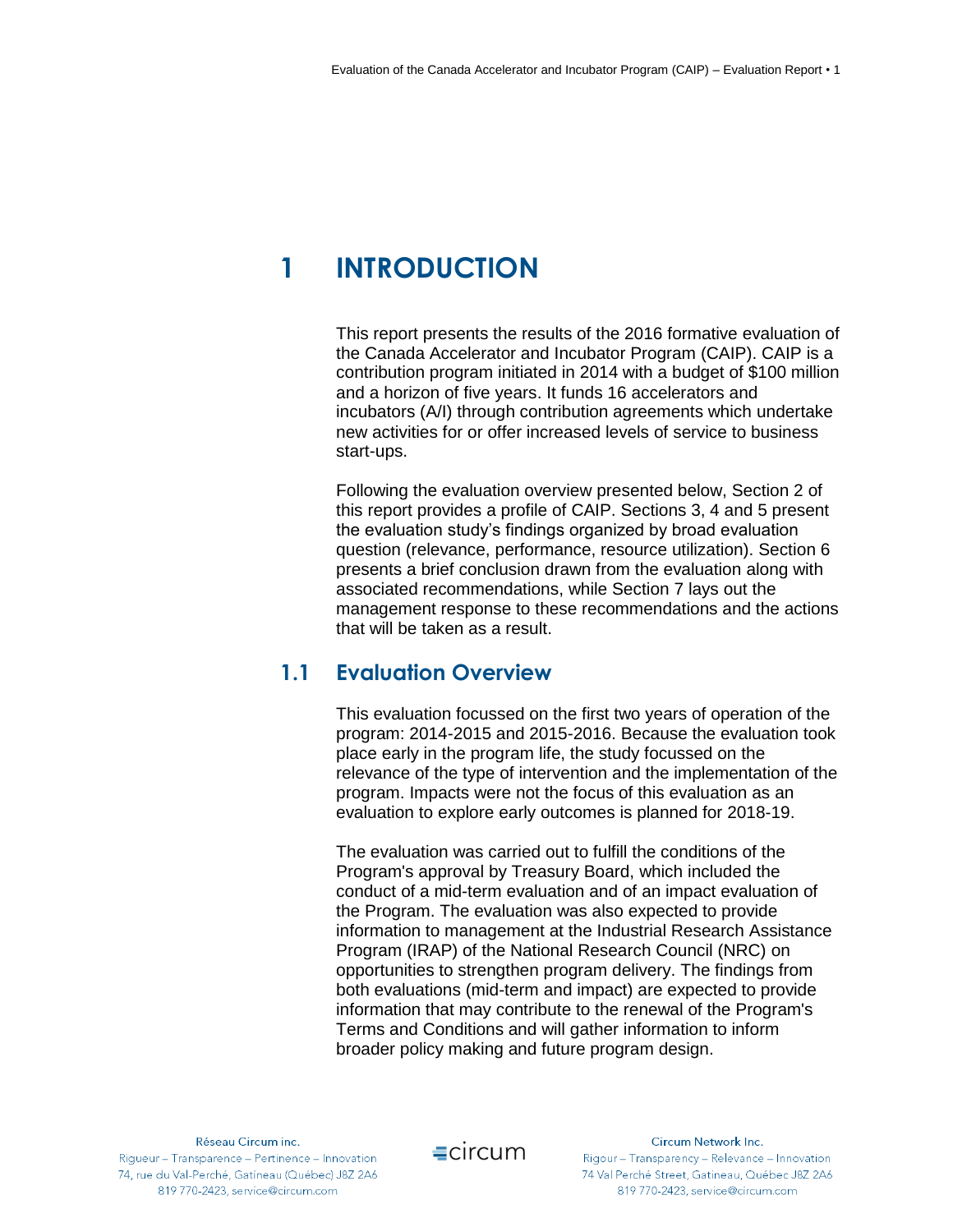## <span id="page-9-0"></span>**1.2 Evaluation Design and Methodology**

The evaluation questions were established by the Office of Audit and Evaluation of the NRC with the collaboration of CAIP management. The evaluation design meets management needs as well as the requirements of the 2009 Treasury Board Policy on Evaluation. Evaluation questions are reproduced in Appendix B along with a crosswalk of evaluation issues to sections of the report.

To enhance the reliability and validity of the information and data collected, the methodology for this evaluation includes multiple lines of evidence and complementary research methods. The specific methods used in the study include:

- » A review of available program data
- » A review of program documentation
- » A review of literature about the performance of incubators and accelerators
- » A review of program management processes including six interviews in other departments and agencies
- » Forty-five interviews with program managers and staff, as well as program recipients and other stakeholders

More information on the methodology is presented in Appendix B.

## <span id="page-9-1"></span>**1.3 Accelerator/Incubator Distinction**

At the outset it is important to note that, while the program terms and conditions (CAIP, 2013c) distinguish accelerators<sup>1</sup> and incubators, <sup>2</sup> CAIP recipients themselves and most NRC-IRAP staff have not classified recipients as one or the other. In effect, based on their activity profile, all but one CAIP recipient act as incubators rather than accelerators. In this report, the distinction is made only when germane.

<sup>1</sup> "Accelerators are typically for-profit organizations, owned and operated by venture capital investors who intend to generate returns from equity-based investments in their client firms. Accelerators provide a range of services to early stage firms, including financial support, business advice, office and development space and complementary services offered by partner organizations."<br><sup>2</sup> "Incubators are typically not-for profit organizations that offer similar services to accelerators, b participating firms and a broader suite of services in terms of physical space and mentorship. Incubators are often sponsored by universities, colleges, or economic development corporations.

Réseau Circum inc. Rigueur – Transparence – Pertinence – Innovation 74, rue du Val-Perché, Gatineau (Québec) J8Z 2A6 819 770-2423, service@circum.com

 $=$ circum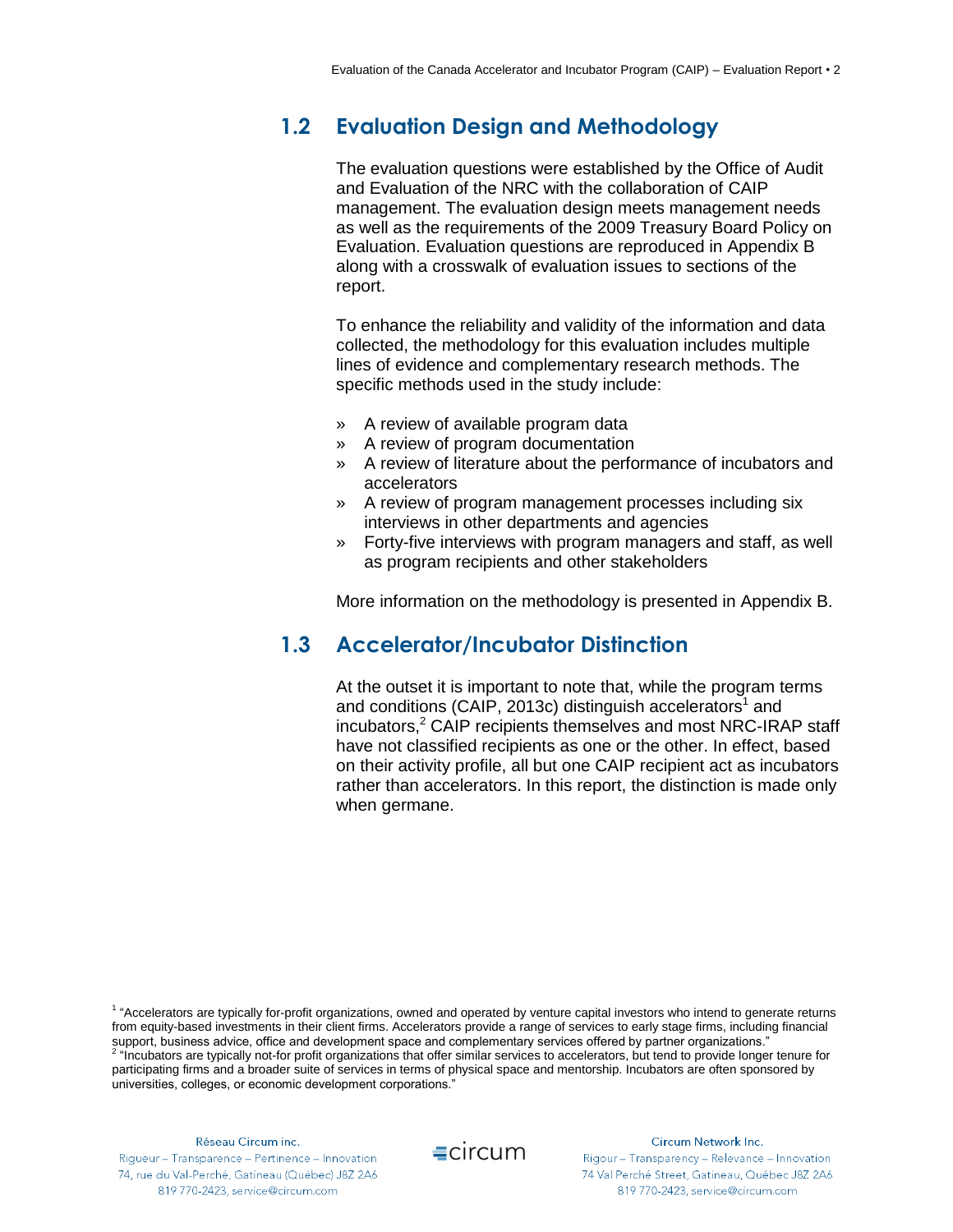# <span id="page-10-0"></span>**2 PROFILE OF THE CANADA ACCELERATOR AND INCUBATOR PROGRAM**

CAIP is an initiative under the Government of Canada's Venture Capital Action Plan<sup>3</sup> (VCAP) that provides \$100 million<sup>4</sup> in funding over five years (2014 to 2019) to help Canadian incubators and accelerators expand their services to small and medium-sized businesses (CAIP, 2015a). It provides non-repayable contributions aimed at establishing a critical mass of outstanding business incubators and accelerators that can develop innovative, highgrowth firms, which themselves represent superior early-stage investment opportunities (CAIP, 2013a).

CAIP was conceptualized by Finance Canada. NRC-IRAP was selected to deliver CAIP due to its track record of delivering contributions to organizations, including accelerators and incubators that support innovation, and to lever its existing relationships with some incubators and accelerators.

## **Objectives**

The objective of CAIP is to establish a critical mass of outstanding business incubators and accelerators that can develop innovative, high-growth SMEs, which themselves represent superior earlystage investment opportunities through innovation assistance services in Canada (CAIP, 2013a). The program logic is described in Appendix A.

## **Selection process**

CAIP recipients were selected through a one-time request for proposals (RFP) that was launched on September 23, 2013 with a

 $3$  According to the 2013 budget (Finance Canada, 2013, page 188), the VCAP was supported by four measures : (1) \$60 million over five years to help outstanding and high-potential incubator and accelerator organizations expand their services to entrepreneurs; (2) \$100 million through the Business Development Bank of Canada to invest in firms graduating from business accelerators; (3) Promoting an entrepreneurial culture in Canada through new Entrepreneurship Awards; and (4) \$18 million over two years to the Canadian Youth Business Foundation to help young entrepreneurs grow their firms.

<sup>4</sup> CAIP was first announced in the 2013 budget (Finance Canada, 2013) with a budget of \$60M which was increased to \$100M in 2014.

#### Réseau Circum inc.

Rigueur - Transparence - Pertinence - Innovation 74, rue du Val-Perché, Gatineau (Québec) J8Z 2A6 819 770-2423, service@circum.com

 $=$ circum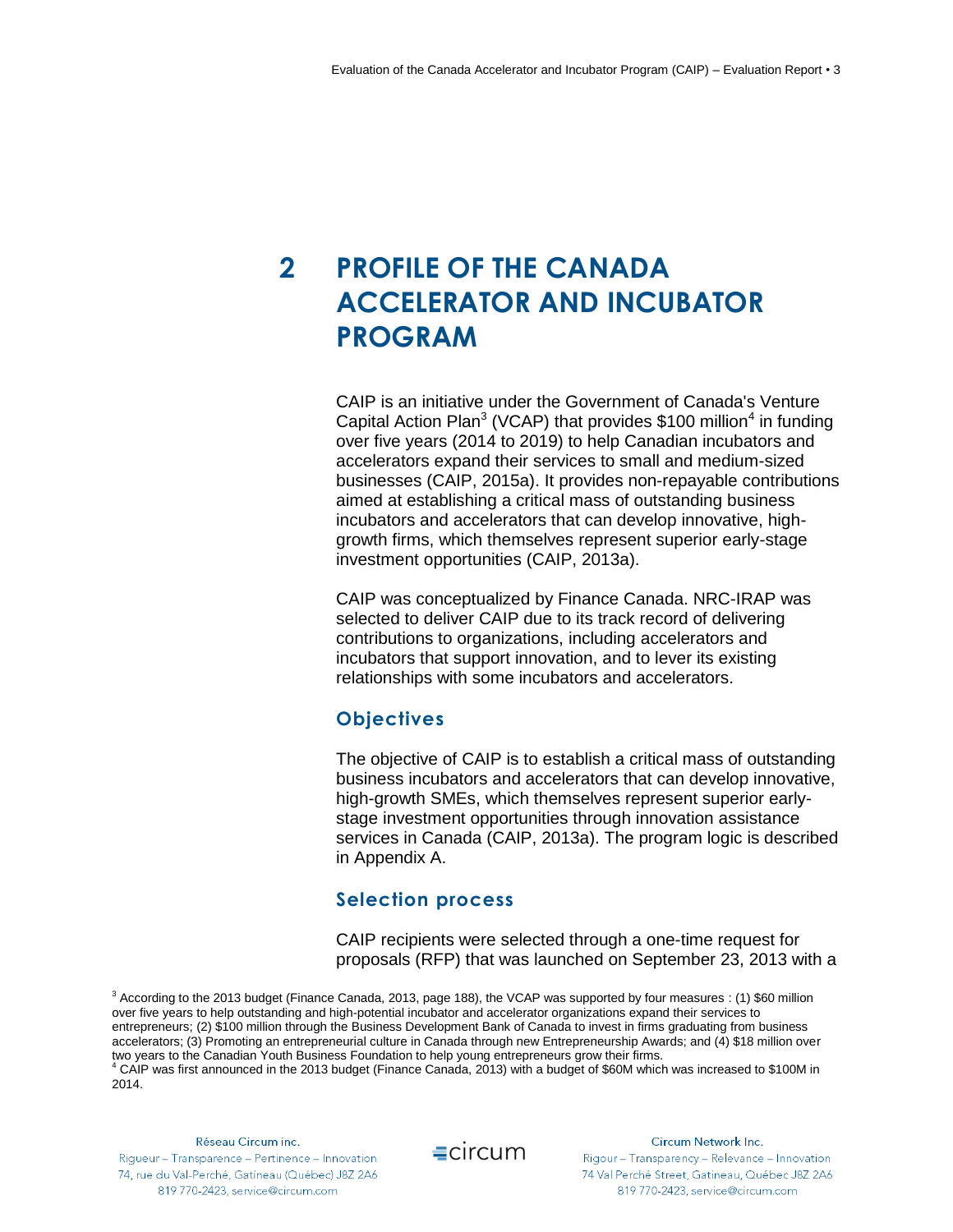proposal submission deadline of October 30, 2013. Some 100 proposals were received. All proposals were first assessed by NRC-IRAP on eligibility and selection criteria (CAIP, 2013a). The proposals that met the program criteria were then presented for evaluation and recommendations to the independent Canadian Venture Capital Expert Panel (VCEP), a five-member panel with experience in the venture capital asset class, business, and finance sectors who had been selected by Finance Canada. The final selection of recipients by the VCEP, was announced in late June 2014 (Thomas, 2014). 5

## **CAIP recipients**

Eligible recipients were to fall under one of two categories: outstanding<sup>6</sup> or high potential<sup>7</sup> (CAIP, 2013c). In the end, only "outstanding" recipients were selected. According to the RFP, recipients were to be market-driven, led by the private sector, and contributing to a sustainable venture capital system. Sixteen A/Is (individual entities or partnerships) were selected by the VCEP to receive funding under CAIP.

#### **Contribution Agreements**

The contribution agreements are contractual documents between NRC-IRAP and CAIP recipients that express the key terms, conditions and obligations under which NRC-IRAP will make contribution payments to the recipient. Examples of obligations include the requirement to report key performance data annually.

The process for developing the 16 contributions agreements began with NRC-IRAP completing a due diligence process for the selected organizations. Contribution agreements were then negotiated between CAIP recipients and NRC-IRAP regional offices based on the original proposal of each applicant, the framework of the Financial Administration Act (FAA) and the Directive on Transfer Payments. All CAIP recipients are required to demonstrate matching contributions on at least a 1:1 basis during the period of the contribution funding.

All but one of the contribution agreements have starting dates between June 1, 2014 and September 1, 2014. The remaining contribution agreement was finalized early in 2016. All agreements were signed after the effective starting date –

#### Réseau Circum inc.

Rigueur – Transparence – Pertinence – Innovation 74, rue du Val-Perché, Gatineau (Québec) J8Z 2A6 819 770-2423, service@circum.com

 $=$ circum

<sup>&</sup>lt;sup>5</sup> A sixteenth recipient was announced later.

<sup>6</sup> An "outstanding" accelerator or incubator refers to an accelerator or incubator that demonstrates all of the characteristics outlined in Organization Selection Criteria (section 2 in the Required Information), including a demonstration of their achievements and ability to contribute to the growth of innovative early-stage firms.

A "high-potential" accelerator or incubator has similar characteristics to an outstanding accelerator or incubator but is at an earlier stage of development and therefore may lack a sustained history of assisting firms and entrepreneurs.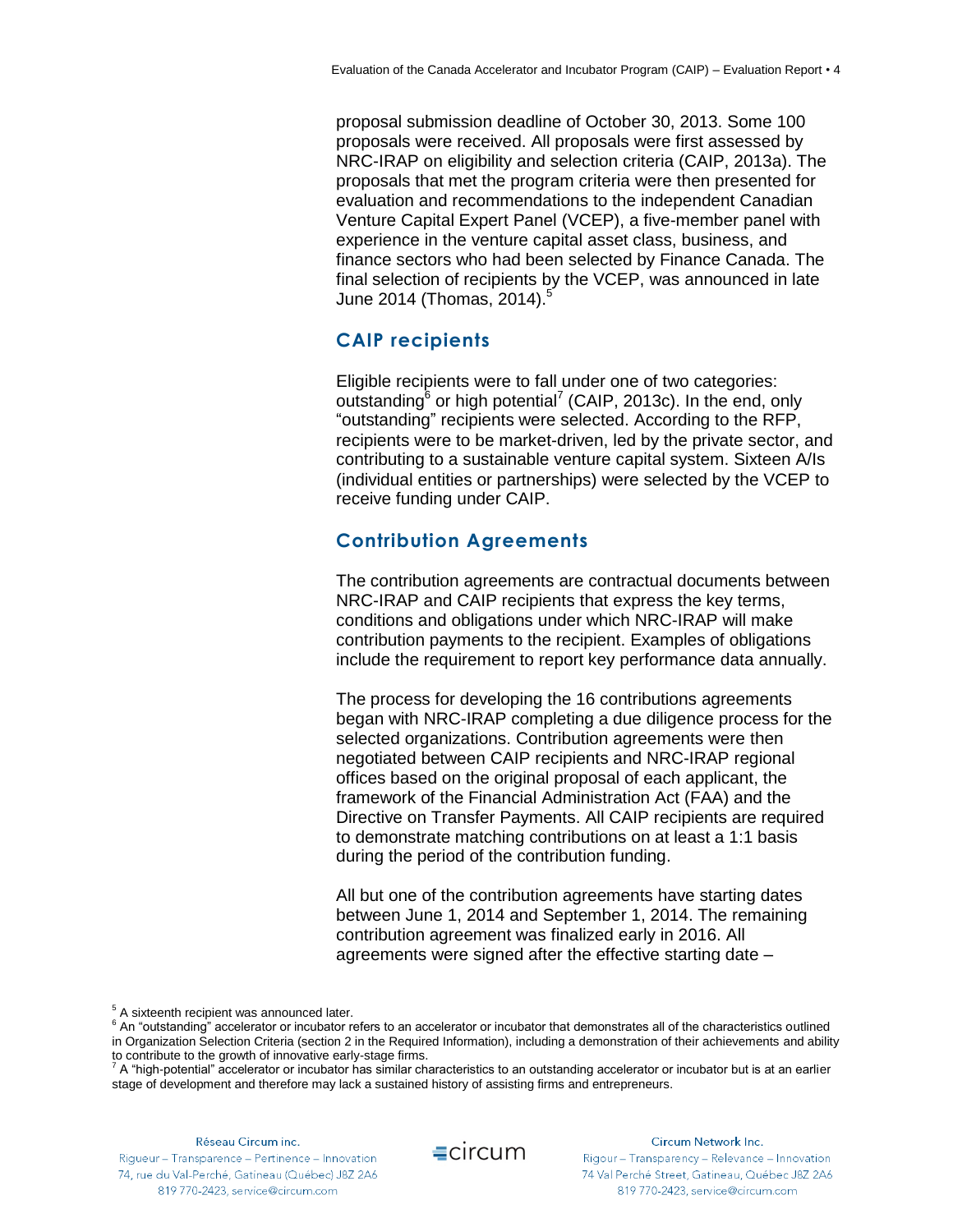between 14 and 218 days – but no payments were issued before the signature of the contribution agreement by both parties.

#### **Eligible Costs**

Eligible costs refer to the expenses incurred by recipients that are eligible for re-imbursement under each A/I's contribution agreement. The negotiated definition of 'eligible costs' and the resulting claims processing protocol employed to validate expense claims arose as a central feature of this evaluation. Recipients bemoaned the complexity and administrative burden of the process and program representatives expressed that these processes were essential for appropriate oversight.

CAIP's non repayable contributions were designed to support incremental activities such as higher output of firms from accelerators and incubators; increased range, availability and quality of services; or stronger entrepreneur networks.

Eligible costs in support of these activities are specified in individual contribution agreements. Eligible costs include (CAIP, 2013a):

- » salary costs
- » overhead costs
- » professional fees/rates
- » contractor fees
- » travel and living expenses
- » operating and maintenance expenses

Non-eligible costs were capital expenditures including the purchase of land, leasehold interest in land, or the payment of property taxes.

According to CAIPs Terms and Conditions, contribution payments are made based on claims received for (a) achievement of predetermined performance expectations or milestones – a description of the performance expectations or milestones is to be provided; or (b) reimbursement of eligible expenditures. Payments have been made by NRC-IRAP mainly on the basis of the latter, although where deemed necessary, advance payments have been made in accordance with the recipient's cash flow requirements.

## **Spending and Commitments as of April 2016**

Appendix C contains the details of the amounts spent and committed to date by the program for each of the 16 contribution agreements.

#### Réseau Circum inc.

Rigueur – Transparence – Pertinence – Innovation 74, rue du Val-Perché, Gatineau (Québec) J8Z 2A6 819 770-2423, service@circum.com

 $=$ circum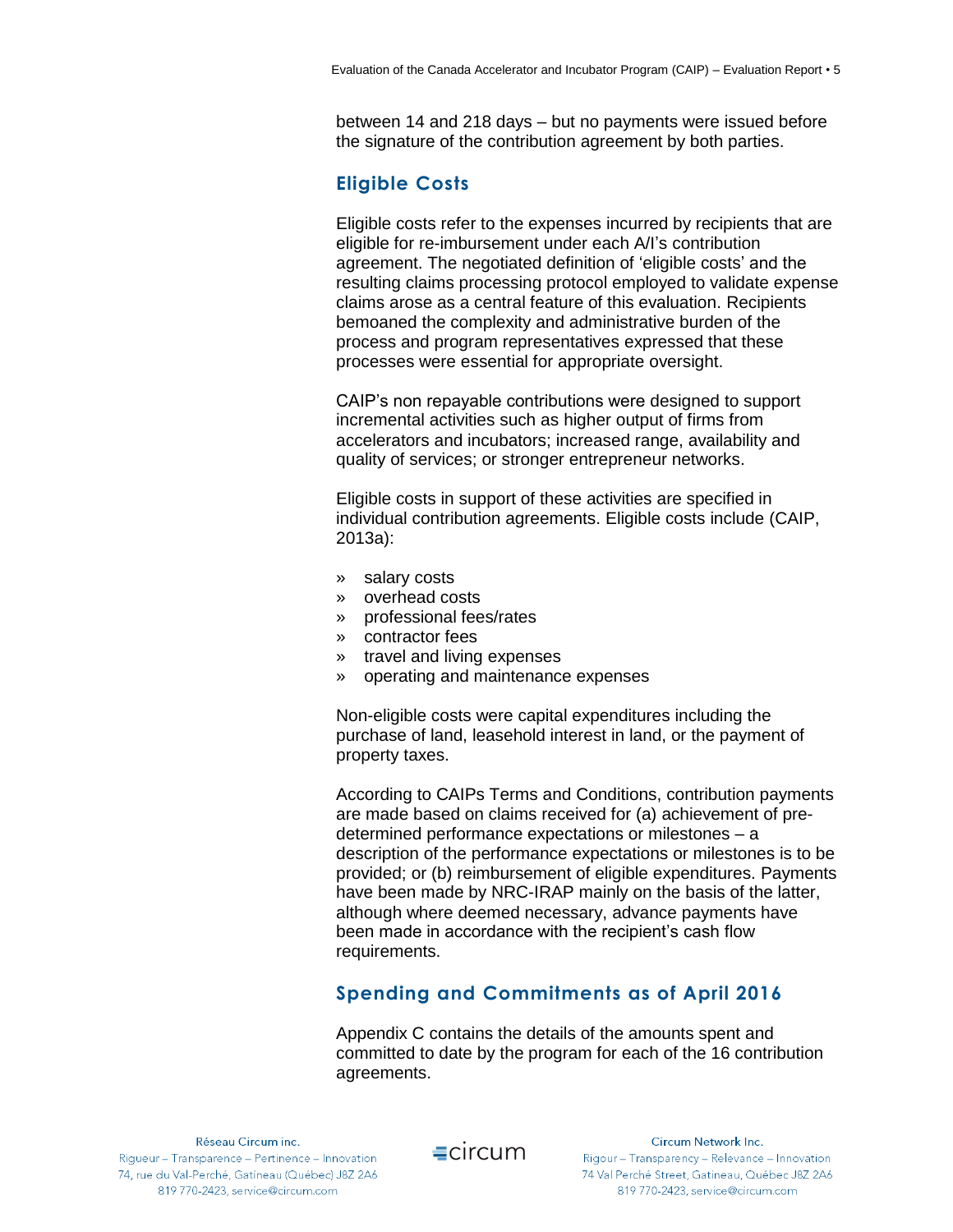While program documentation indicates that \$1.5M was earmarked for program management over five years, according to key informant interviews, this amount was used to support regional and headquarter activities of the NRC-IRAP staff mobilized for CAIP administration in the early phases of CAIP. The evaluation team had insufficient details to probe this further.

#### Réseau Circum inc.

Rigueur - Transparence - Pertinence - Innovation 74, rue du Val-Perché, Gatineau (Québec) J8Z 2A6 819 770-2423, service@circum.com

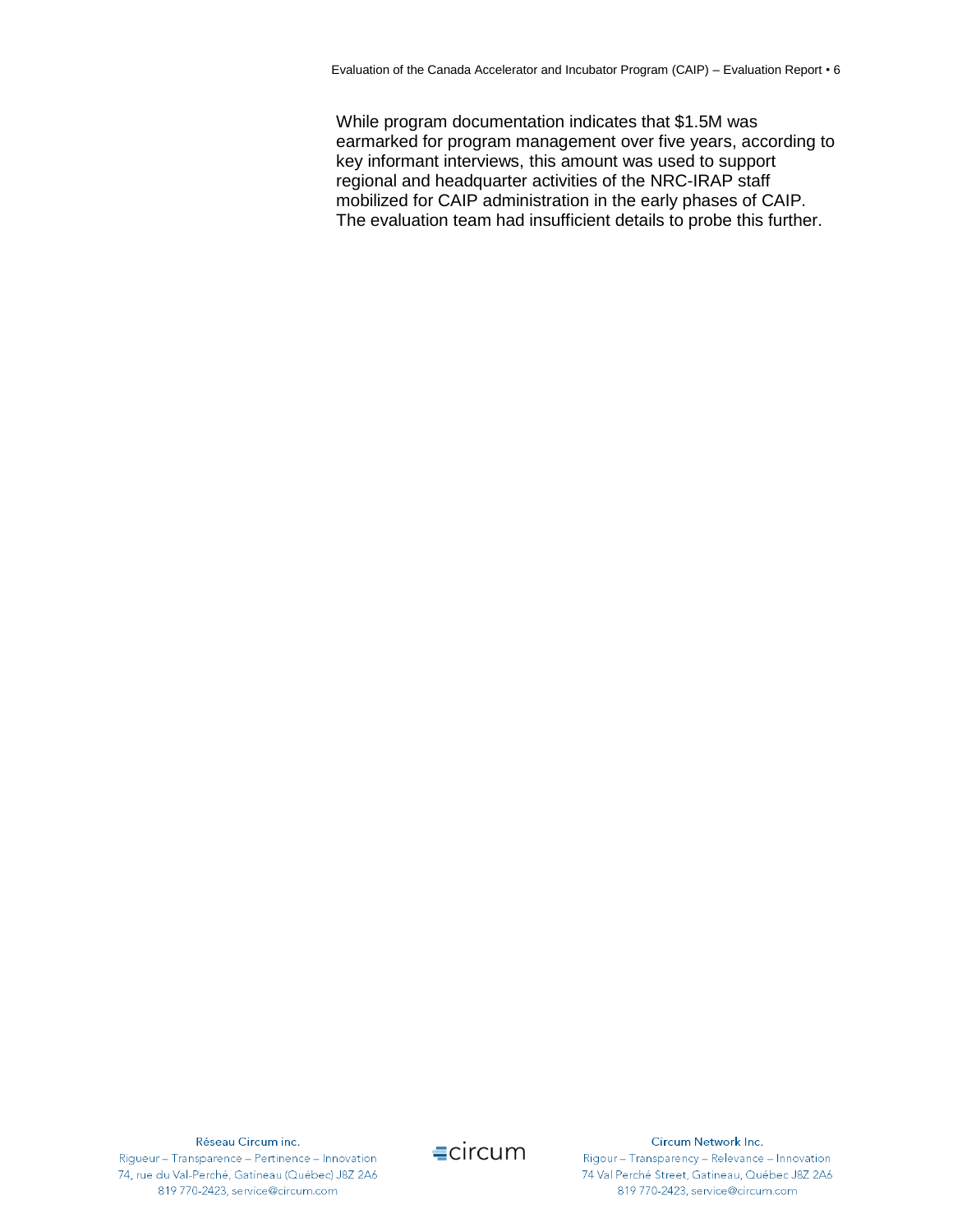# <span id="page-14-0"></span>**3 PROGRAM RELEVANCE**

The relevance of CAIP is analyzed from three angles: the need for start-up support by accelerators and incubators (A/Is); the need for support to A/Is; and, alignment with federal roles, responsibilities, and priorities.

## <span id="page-14-1"></span>**3.1 Need for Start-up Support by Accelerators and Incubators**

**Finding 1**: There is a growing focus on accelerators and incubators by federal and provincial governments as a mechanism to support innovation. However, it should be noted that empirical evidence to support their effectiveness is not conclusive.

All interviewees agreed that government funding is important in supporting the development of small and medium enterprise through services that incubate entrepreneurial ideas to a level where they can crystallize into a potential business and that accelerate these emergent firms to a level of development that can put them on a track to commercial viability. <sup>8</sup> This is supported by various government statements; for example, the 2013 Budget (Finance Canada, 2013, 204) emphasized the need "to support high-potential young businesses, to ensure that they are able to grow into globally competitive firms that drive job-creation, innovation and economic growth."

Interviewees noted that consequently, there has been growing investment by different levels of government on A/Is as a tool for innovation and economic development. They also indicated that governments are more willing than the private sector to seek out and encourage large numbers of high risk, early-stage ventures, weed out unpromising prospects, and work with those with promise to get their business basics in place. Although key informants in this evaluation endorsed A/Is for support of innovation, they also acknowledged that only a portion of incubated and accelerated firms will go on to be successful.

The literature review found that much of what is written on A/Is focusses on the few most highly successful companies. Interviewees also cited instances where incubation of Canadian firms had led to successful outcomes, including access to next levels of capital.

<sup>8</sup> Key informants were selected because of their association with CAIP or other accelerator/initiatives. Considering that this evaluation is formative in nature, no attempt was made to include dissenting voices.

#### Réseau Circum inc.

Rigueur – Transparence – Pertinence – Innovation 74, rue du Val-Perché, Gatineau (Québec) J8Z 2A6 819 770-2423, service@circum.com

 $=$ circum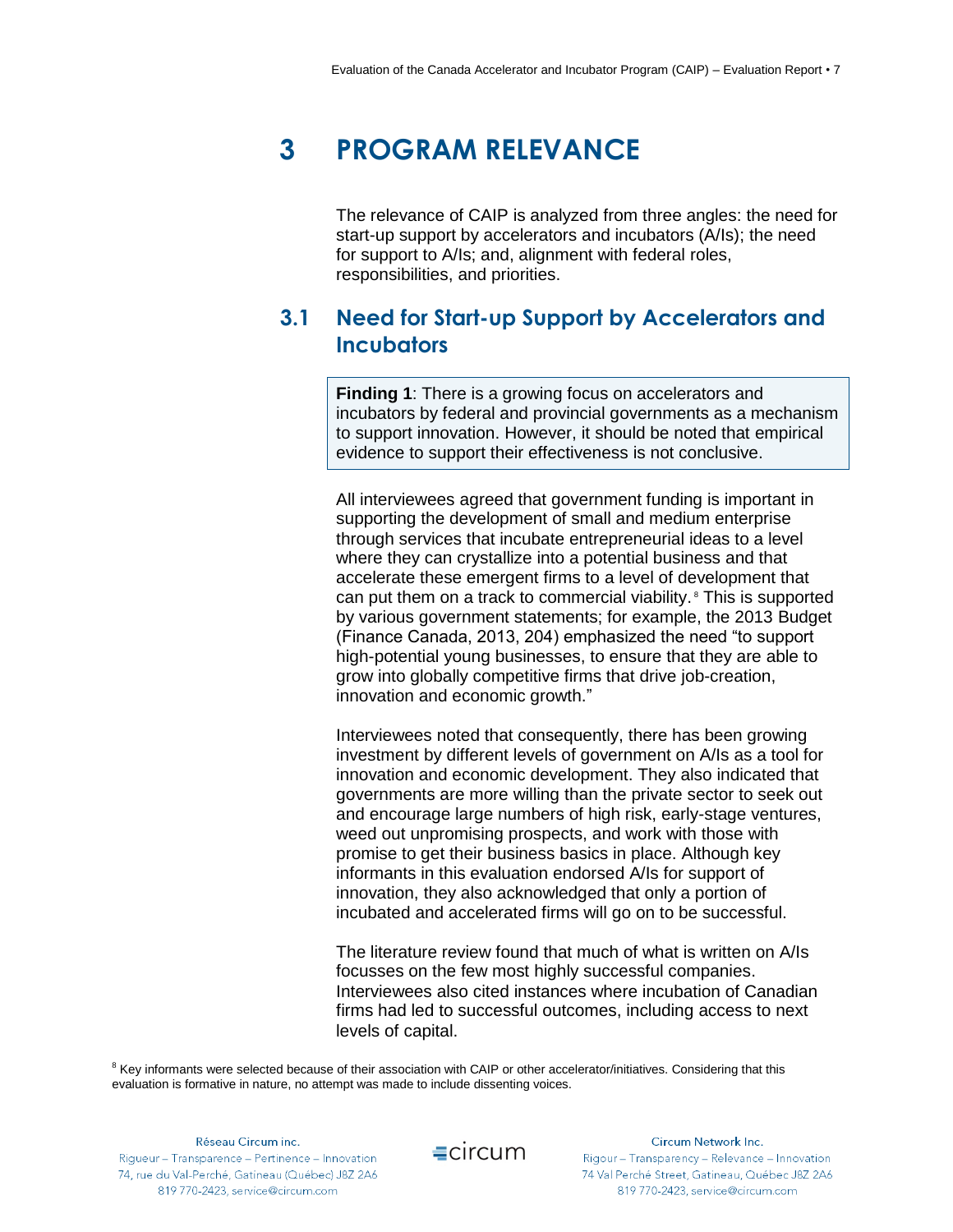To assess the effectiveness of A/Is in increasing likelihood of access to capital, the literature review also examined the few controlled studies that compared the outcomes of non-incubated businesses to comparable incubated counterparts and made careful efforts to track incubator participants over time. The literature review findings on the effects of A/Is on success of SMEs suggest that (a) the highly successful cases are outliers in a very mixed pattern where failure is more common than success; and (b) effects are enhanced in A/Is using best practices.

## **3.1.1 Evidence on Incubated/Accelerated SME Success**

**Effects of A/Is on access to capital**: Studies show that A/Is are not very effective in helping incubated firms get access to capital (Al-Mubaraki and Busler, 2010; M'Chirgui, 2012). The relationship between access to capital, financial performance and firm survival appears to be complex, especially since some studies include acquisitions as survivorships and some do not. In Canada, availability of follow-up funding differs significantly across sectors, regions and stages of growth (DEEP, 2015a) and risk capital for early stage ventures in Canada is the scarcest (DEEP, 2015a). The A/I structure influences outcomes accessible to SMEs; venture-backed organizations almost exclusively focus on followon funding; others, notably publicly funded organizations, focus more broadly on the development of sustainable companies (survivorship and growth) (DEEP, 2015a).

**Success indicators**: First, the evaluation found that while the expectation is for CAIP to increase SME access to capital, published studies tend to focus on three other indicators of SME success: graduation rates, growth in size and revenue, and survival rates post-incubation. In the literature, "access to capital" does not appear to be considered the most useful immediate indicator of incubator success. For example, in a 2005 survey of business incubators, Statistics Canada used a range of indicators to reflect success, including: growth (jobs created; revenue generation; receipt of R&D tax credit); survival rates postincubation (continuing, bought out or merged and closed), and revenue raised (Joseph et al., 2006, 15; Bergek and Norrman, 2008). Key informant interview data showed that CAIP stakeholders expect a wide variety of outcomes from participating SMEs, but that there was consensus only on survival and growth in terms of jobs – not access to venture capital

**Effects of A/Is on viability - Graduation rates**: Only a small proportion of incubated firms graduate from the incubator within the expected time frame of three to five years (Amezcua, 2012). A/Is with more stringent selection criteria for participating SMEs have higher graduation rates (Lewis et al., 2011; Amezcua, 2012).

#### Réseau Circum inc.

Rigueur - Transparence - Pertinence - Innovation 74, rue du Val-Perché, Gatineau (Québec) J8Z 2A6 819 770-2423, service@circum.com

 $=$ circum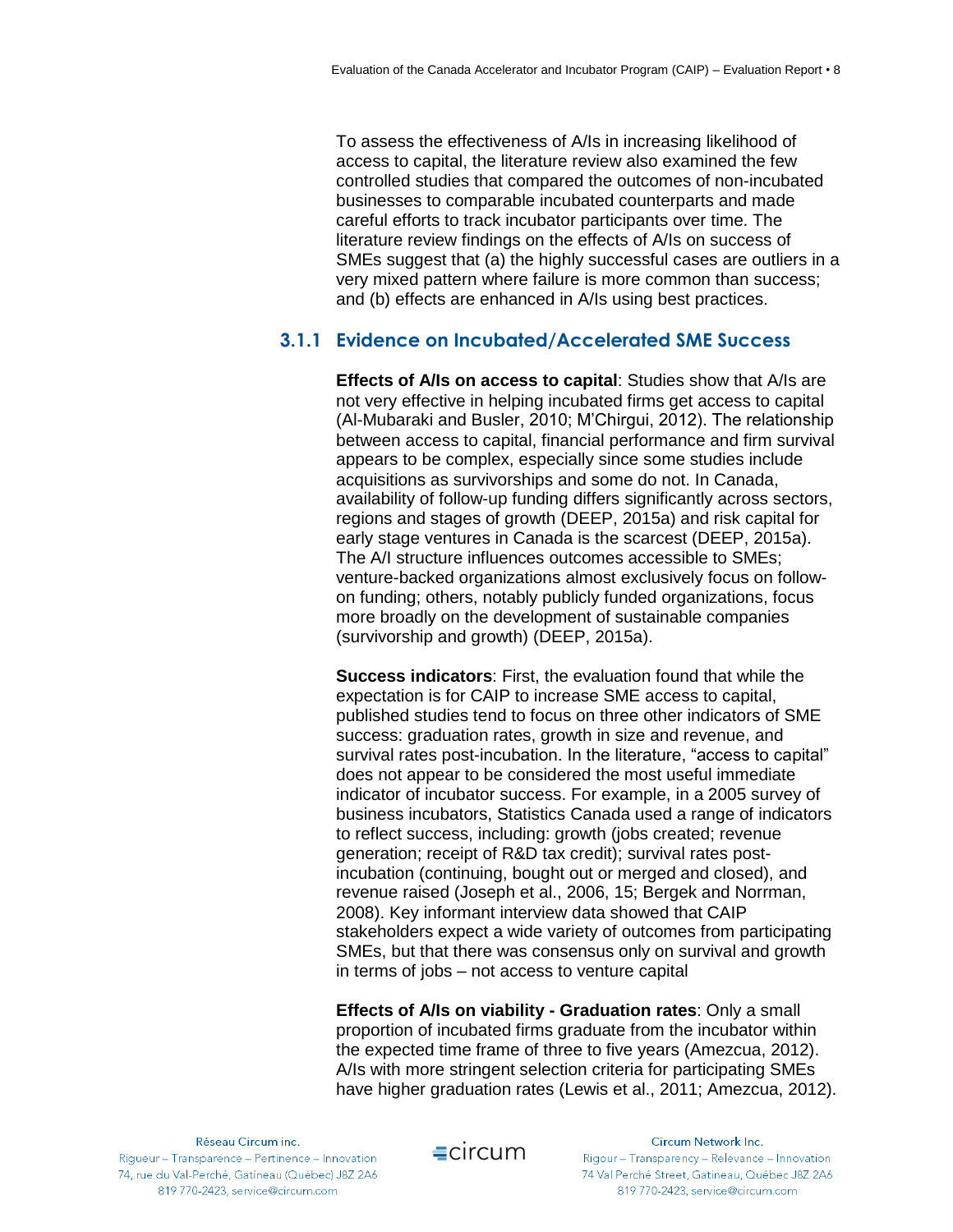A/Is with more stringent graduation criteria produce SMEs that are more likely to survive and grow (Phan et al, 2005).

**Effects of A/Is on viability - Survival rates post incubation**: Data available to measure incubatee survival are limited, use inconsistent measures, and are often biased by attrition (Dempwolf, 2014; Schwartz, 2009, 407). Reported postgraduation survival rates vary widely, from 15% to over 90% (Schwartz, 2009). Two controlled studies found that failure rates are higher in incubated businesses than comparable nonincubatees (Amezcua, 2012; Dalziel; 2012). There is a high risk period in the three years immediately after graduation (Schwartz, 2009). Most (90%) non-survivors have gone out of business (liquidation or bankruptcy), rather than being acquired (Schwartz, 2009; Brander et al., 2008). $^9$  Likelihood of survival is higher among firms that grew in employees and sales during the incubation period (Schwartz, 2009). Some studies suggest that one of the effects of A/Is is to delay inevitable failure (Schwartz, 2009, 407) while others suggest that incubated entrepreneurs have learned to jettison probable failures more quickly and pivot towards more promising ventures (Amezcua, 2012; Culp, 1997; DEEP, 2015b; Herman and Williams, 2013).

#### **Effects of Accelerators and Incubators on SME growth**:

Effects of A/Is appear to be stronger on creating employment and increasing sales within incubated firms rather than increasing their capacity to operate independently (Dettwiler, 2006; Amezcua, 2012). However, effects are small (Amezcua, 2012) or inconclusive (Dalziel, 2012) and may not offset the costs of running incubators (Amezcua, 2012). Canadian data also show that there are distinct patterns for different types of SME growth: revenue increases faster than profit and the number of employees, in that order (BDC, 2015).

**Regional effects of A/Is**: Studies of effects of A/Is on regional economies have shown mixed findings. Some suggest they may have a negligible or net negative effect (Amezcua, 2012), while others find various positive impacts on the wider business environment that extend beyond the incubated/accelerated SMEs (DEEP, 2015b; Dee et al., 2011; Fehder and Hochberg, 2014). The diversification of funding sources and the rise of accelerators may increase potential benefit to peripheral regional ecosystems (Quebec City Conference, 2014).

Réseau Circum inc. Rigueur – Transparence – Pertinence – Innovation 74, rue du Val-Perché, Gatineau (Québec) J8Z 2A6 819 770-2423, service@circum.com

 $=$ circum

<sup>&</sup>lt;sup>9</sup> It may important to note that, in terms of promoting competition and of a more "entrepreneurial" economy, exit by IPO (remains and increases competition in the relevant marketplace) is preferred to exit by acquisition (reduces competition).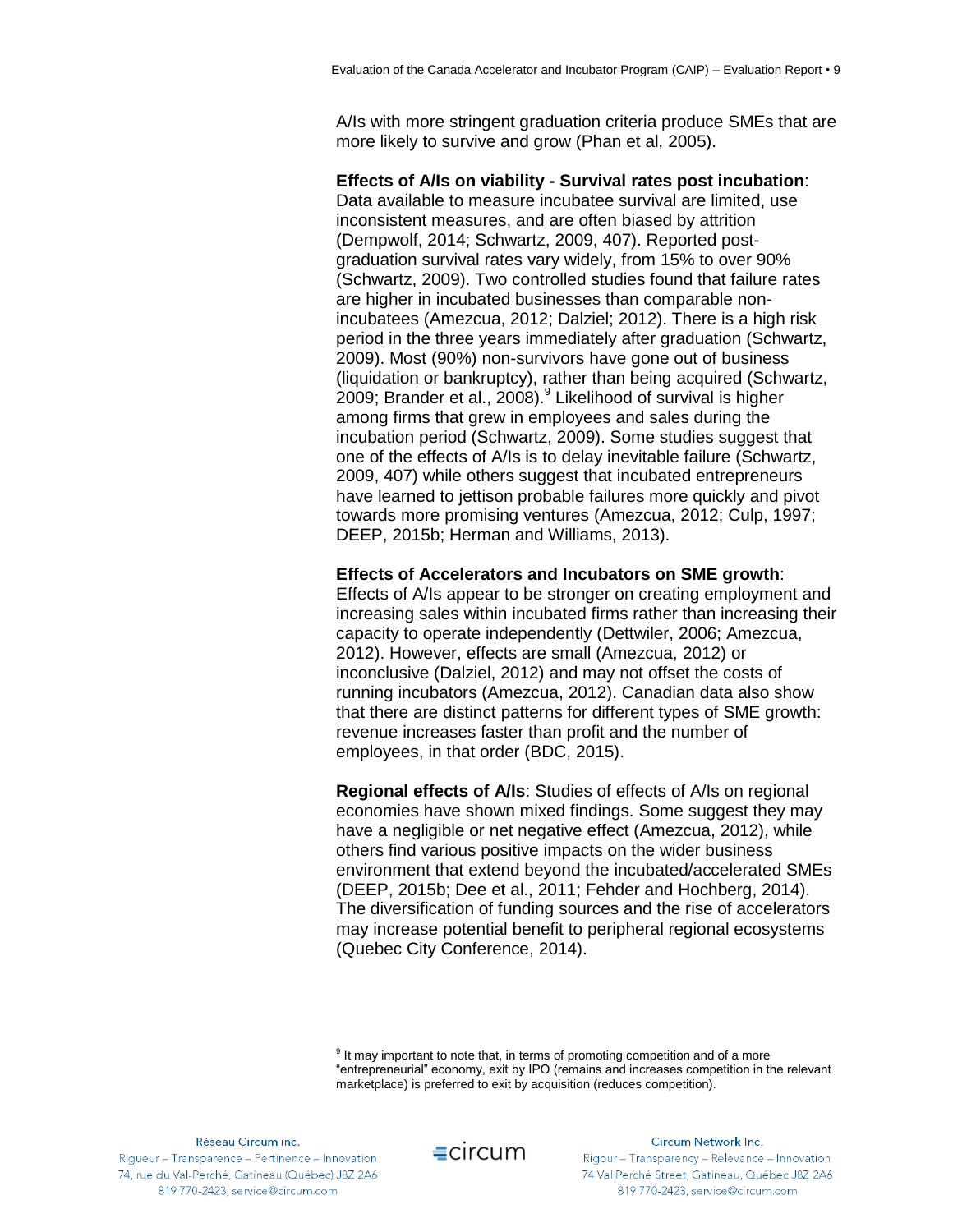## **3.1.2 Accelerator and Incubator Best Practices that Enhance SME Success**

A/I practices that have been empirically shown to be related to better outcomes (particularly survivorship and growth) for participating SMEs are:

- » Rigorous incubatee selection using a balanced set of indicators (Lewis et al., 2011; M'Chirgui, 2012; Dee et al., 2011)
- » Provision of proactive services including proactive crisis intervention and structured activities requirements for incubatees as opposed to a "laissez faire" approach (Dettwiler et al., 2006; Dee et al., 2011)
- » Focus on incubatees' business and project management knowledge skills, as opposed to technology or product related skills (Dee et al., 2011; Dempwolf et al., 2014; M'Chirgui, 2012; Lewis et al., 2011)
- » Adaptation of services provided through the incubation process and period (Dee et al., 2011; Mian, 1997)
- » Provision of access to networks, active mediation on behalf of, and showcasing incubatees with those networks, including networks of: co-located firms, skilled consultants and business services suppliers (e.g. legal), government officials, bankers and venture capitalists (Lewis et al., 2011; Dee et al., 2011; Hackett and Dilts, 2004b; M'Chirgui, 2012; Culp, 1997)
- » Provision of, or support to develop, a management/governance team or advisory board experienced with entrepreneurial experience (Lewis et al., 2011; Al-Mubaraki and Busler, 2010)
- » Provision of expertise and support to develop strong IP licenses and management (Lewis et al., 2011; Rothaermel and Thursby, 2005)
- » Collection of client outcome data including long-term follow-up of incubatees, with indicators adapted to their stage of maturity, and use of outcome data to adjust practices (Lewis et al, 2011; Vanderstraeten et al., 2011)
- » For accelerators: attention to all three customer markets: the accelerated firms, other firms that may be looking to grow by acquiring an accelerated firm, and venture capitalists and other investors (Dempwolf, 2014)

To the extent that CAIP recipients are implementing known best practices, it is plausible but not certain that they will increase likelihood of success of some of their participating SMEs over and above what would have happened to those firms in the absence of CAIP support.

#### Réseau Circum inc.

Rigueur – Transparence – Pertinence – Innovation 74, rue du Val-Perché, Gatineau (Québec) J8Z 2A6 819 770-2423, service@circum.com

 $=$ circum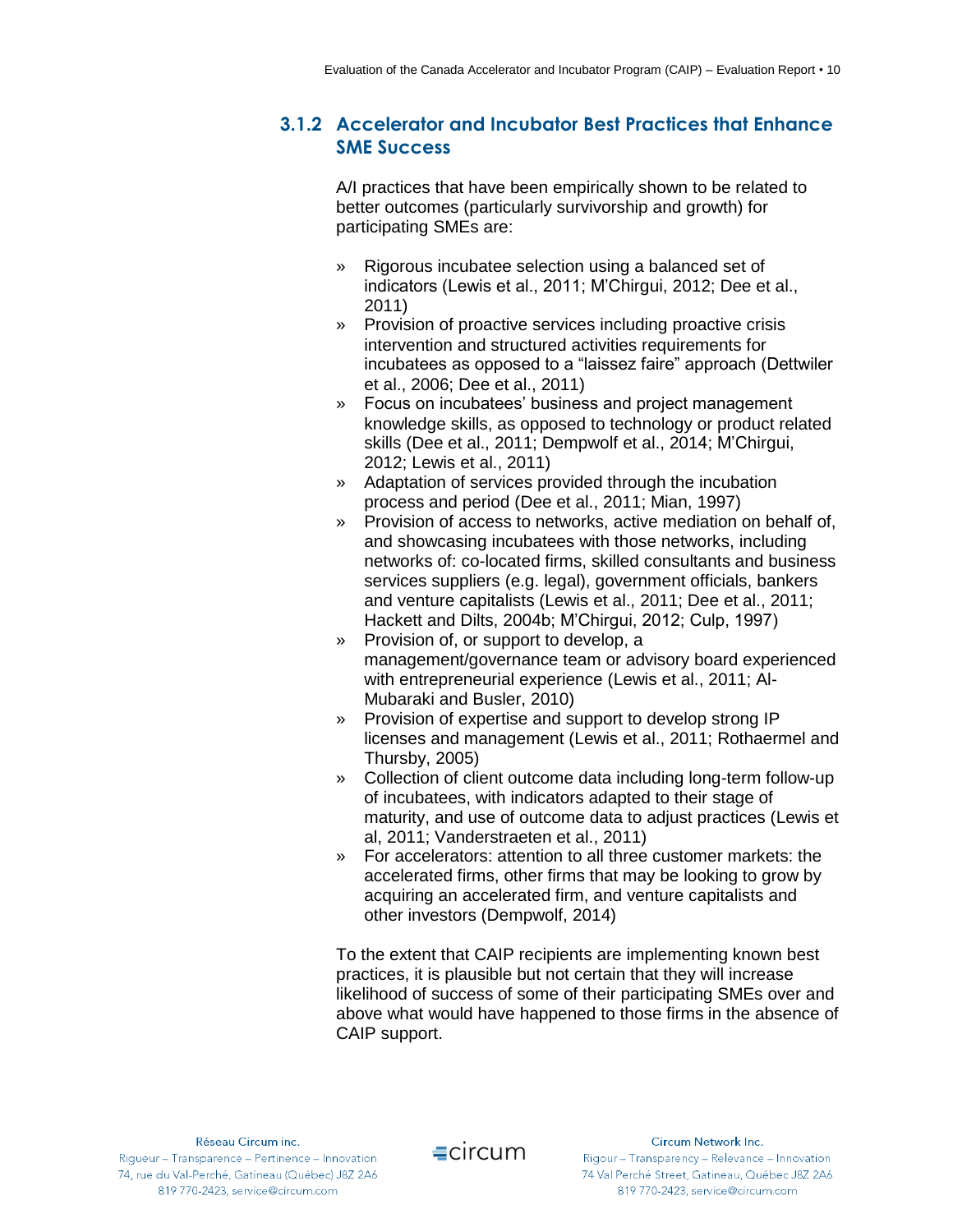## <span id="page-18-0"></span>**3.2 Need for Support to Accelerators and Incubators**

## **3.2.1 Accelerators, Incubators, and other regional-level mechanisms**

**Finding 2:** Evidence in the literature is limited but suggests A/Is can complement other regional-level mechanisms aimed at increasing SMEs' access to capital.

Across Canada as well as internationally, there are a wide range of supports available to support SME growth. No studies were found that specifically addressed the mechanisms of complementarity between different sets or suites of economic development programs, although some authors have noted that research is starting to examine the interplay between A/Is and the presence of other economic development efforts such as business development associations (Amezcua and Noble, 2012). A/Is that facilitate access to economic development agencies and agents have more successful client firms, in part because other components of the regional systems including local government officials can be influential in educating funding sources such as venture capitalists about the A/Is (Lewis et al., 2011). Embedding A/Is in strong, multi-support regional systems, including support from local authorities facilitates their client SMEs success (M'Chirgui, 2012).

## **3.2.2 CAIP and Other Programs**

**Finding 3:** CAIP is largely viewed as complementing other innovation and economic development initiatives, and providing incremental and unique services. However, there is potential for unintended overlap and duplication with similar government programs supporting SMEs, particularly the federal government's regional economic development agencies.

There is no complete picture of government innovation or economic development programs, even at the federal level. It is therefore difficult to ascertain complementarity or duplication of efforts and the positioning of CAIP within this suite.<sup>10</sup> Moreover, there appear to be varying underlying notions amongst the key

<sup>10</sup> For example, at the federal level: Industry Canada (program not specified), Agriculture and Agri-Food Canada (AAFC) FPT Growing Forward 2 Programs, Développement économique Canada pour les régions du Québec (DEC), Atlantic Canada Opportunities Agency (ACOA), Federal Economic Development Agency for Southern Ontario (FedDev), Federal Economic Development Agency for Northern Ontario (FedNor), Western Economic Development (WD), Canada Centres of Excellence for Commercialization and Research (CECR) funded by CIHR, NSERC, and SSHRC; at the provincial level: Ministère de l'Économie, de la Science et de l'Innovation du Québec, Ontario Centres of Excellence Campus Linked Accelerators, BC Innovation Council, Ontario Ministry of Research and Innovation, Regional Innovation Centres, MITACs Young Entrepreneurs.

#### Réseau Circum inc.

Rigueur - Transparence - Pertinence - Innovation 74, rue du Val-Perché, Gatineau (Québec) J8Z 2A6 819 770-2423, service@circum.com

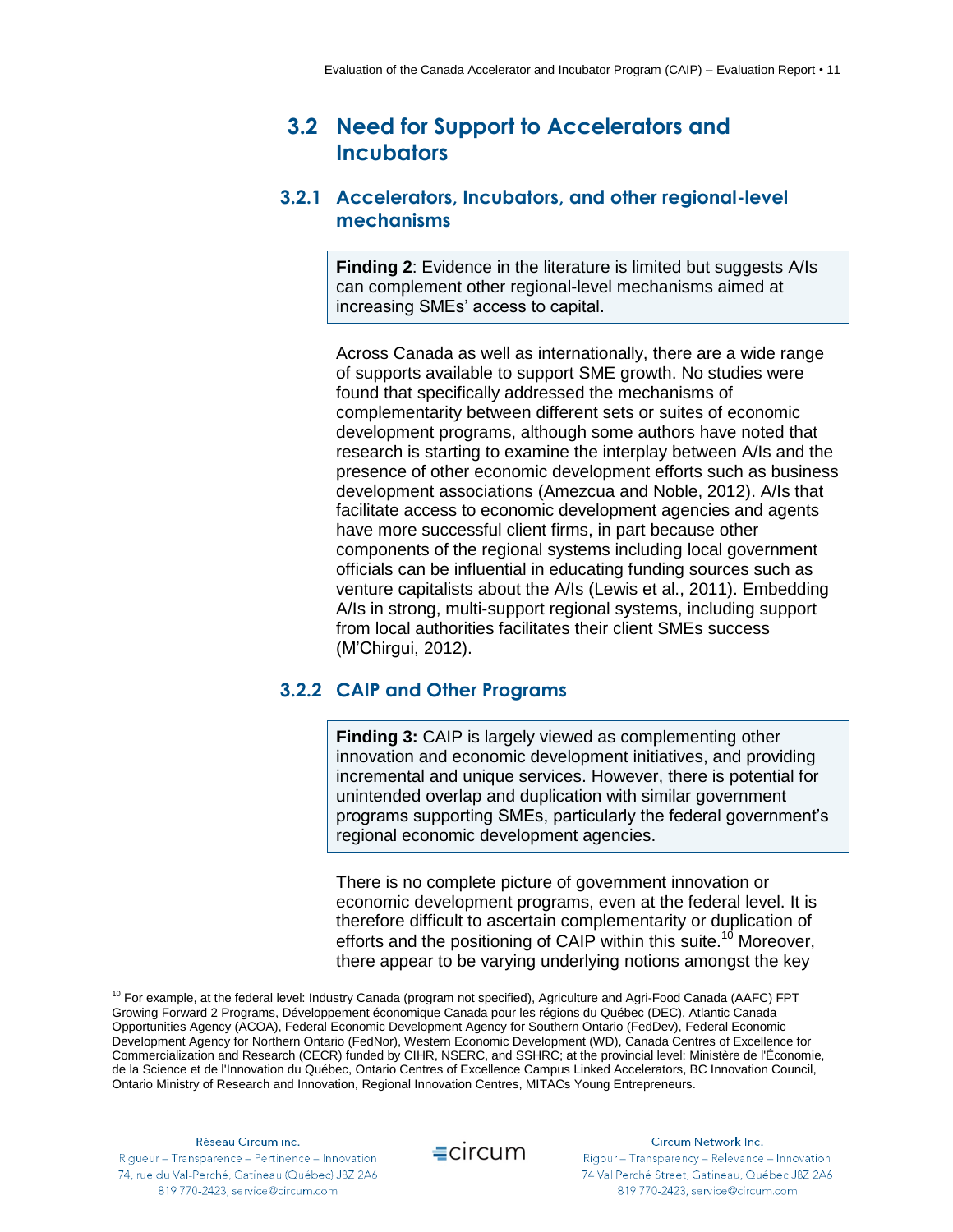informants with stakes in CAIP results about the program's intention. Some described its role as supporting SME development by providing intensive services to a select few highly promising firms, while others spoke of attracting and providing earliest-stage services to as many emergent ideas as possible. Another view is that CAIP recipients should complement the regional or local array of economic development services. To some extent, views of CAIP's degree of complementarity and overlap with existing programs depended on the interviewees' view of what they thought it should be doing.

Within the burgeoning innovation ecosystem, however, the role of CAIP is understood amongst key informants to be focused on early-stage firms, at the incubation end of development, although moving into acceleration phases over the period of support. CAIP funding was specifically to be used for incrementally expanding (i.e., in new sectors, regions, partnerships) existing acceleration and incubation services. CAIP recipients and partners interviewed indicated that this is the appropriate space for CAIP to occupy.

What sets CAIP apart from other programs supporting A/Is and is most valued amongst key informants is that CAIP funding is substantive (larger amounts relative to one-off projects/initiatives) and longer (over five years versus annually/one-offs).

Consistent with the finding in the literature, a theme emerged from key informant responses that the particular combinations of support depend very much on the particular sector and regional context of activity,<sup>11</sup> and that the particular combinations of supports were seen as needing to fit with the assets and strengths in the region.

A concern about complementarity was raised by recipients and other organizations involved in providing supports to SMEs regarding the various federal programs that also support innovation and business development and most particularly federal regional economic development agencies.<sup>12</sup> Interviewees had observed little coordination between CAIP and their regional federal counterparts at the time of CAIP design and recipient selection, although this was not within NRC-IRAP's CAIP mandate. This has added to the complexity of systems to be navigated by entrepreneurs and potentially missed opportunities

<sup>12</sup> Atlantic Canada Opportunities Agency, Canada Economic Development for Quebec Regions, Canadian Northern Economic Development Agency, Federal Economic Development Agency for Southern Ontario, FedNor, Western Economic Diversification Canada.

#### Réseau Circum inc.

Rigueur – Transparence – Pertinence – Innovation 74, rue du Val-Perché, Gatineau (Québec) J8Z 2A6 819 770-2423, service@circum.com

 $=$ circum

 $11$  For example, in the IT sector where development can happen rapidly, start-ups can benefit from a boot camp type of incubator/accelerator model with rapid follow-on funding for production and marketing; whereas in sectors with longer technology cycles such as the space or drug industries, services provided in conjunction with university research parks and other forms of industrial research support, for example including trialing or piloting, may be most effective.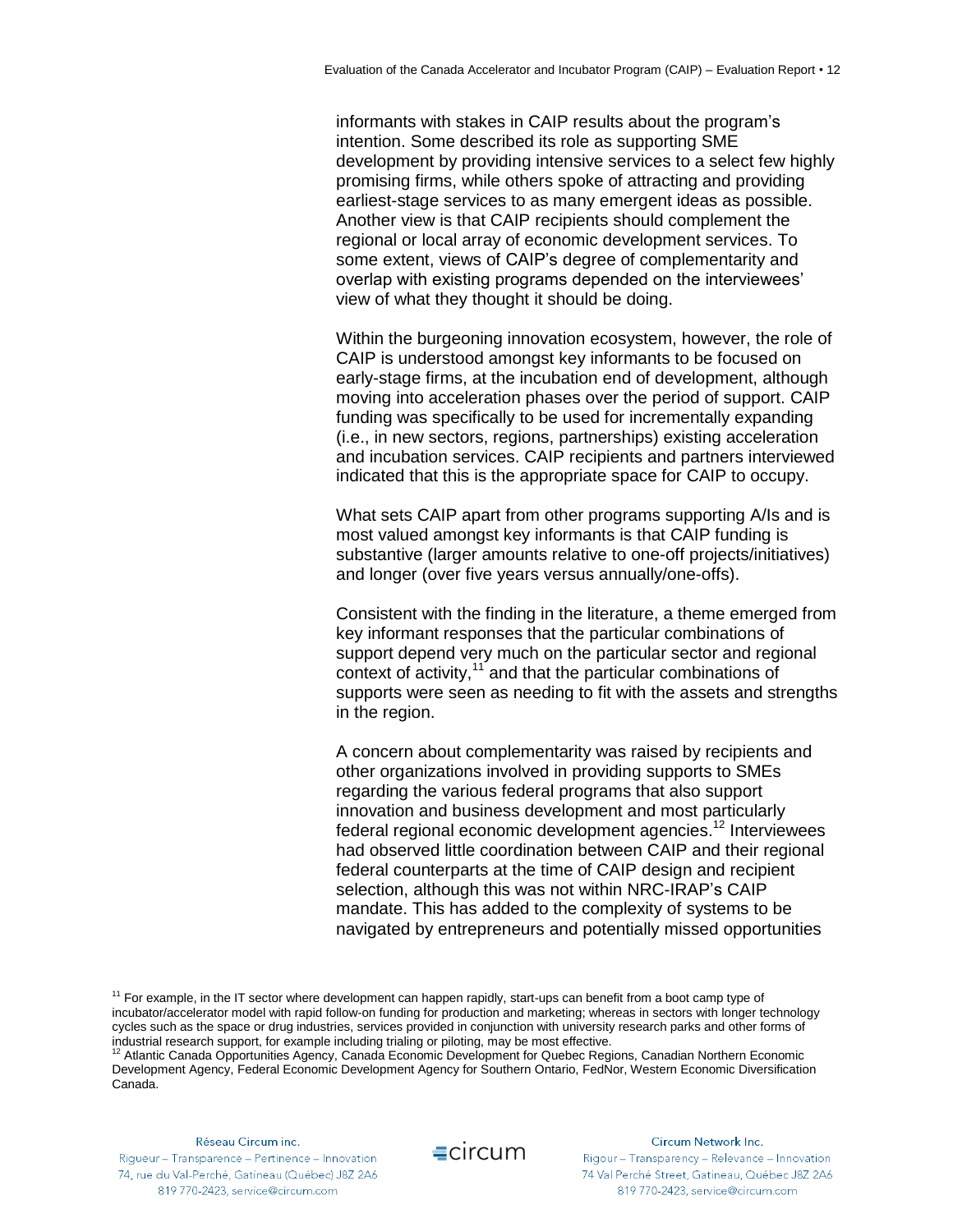for synergy. Another specific concern was also noted with potential for overlap with Global Affairs' CTA Initiative.

When asked about synergies they might have observed between CAIP and other forms of support to SME development, respondents tended to mention funding sources from other federal, provincial, and territorial regional innovation and economic development initiatives and describe how they were different from CAIP but were able to work together. CAIP recipients are skilled entrepreneurs themselves, highly effective in crafting their business endeavours through multiple sources of funding. In this context, CAIP has provided a larger and more stable building block, but is one among several.

In addition, various types of recipient-level synergies were reported. In one instance, a recipient reported that having received CAIP funding was allowing them to more easily leverage funding from other sources.<sup>13</sup> Another recipient noted that CAIP funding led to the creation of a relationship with an international partner and may result in an investment in a Canadian Science Park.

**RECOMMENDATION 1:** Working with other federal departments and agencies to optimize CAIP's contribution to Canada's redefined innovation strategy, in future program design NRC-IRAP should analyze and act on opportunities for complementarity within the overall suite of federal support to SME development as well as on any costs of existing or potential overlap.

## <span id="page-20-0"></span>**3.3 Alignment with Federal Roles, Responsibilities, and Priorities**

**Finding 4**: Although enhancing Canada's venture capital system was a government priority when CAIP was created, it is not clear how CAIP relates to the Venture Capital Action Plan, in part because VCAP is not a structured program and has no accompanying documentation.

According to the 2013 budget (Finance Canada, 2013, 188), the VCAP was supported by four measures:

» \$60 million over five years to help outstanding and highpotential incubator and accelerator organizations expand their services to entrepreneurs, i.e., CAIP

 $13$  This however, seem to be more a function of the large amount of long-term funding and the accompanying inferred credibility, than CAIP-specific aims – in other words similar dollars from any other source would have had the same effect on leveraging.

#### Réseau Circum inc.

Rigueur – Transparence – Pertinence – Innovation 74, rue du Val-Perché, Gatineau (Québec) J8Z 2A6 819 770-2423, service@circum.com

 $=$ circum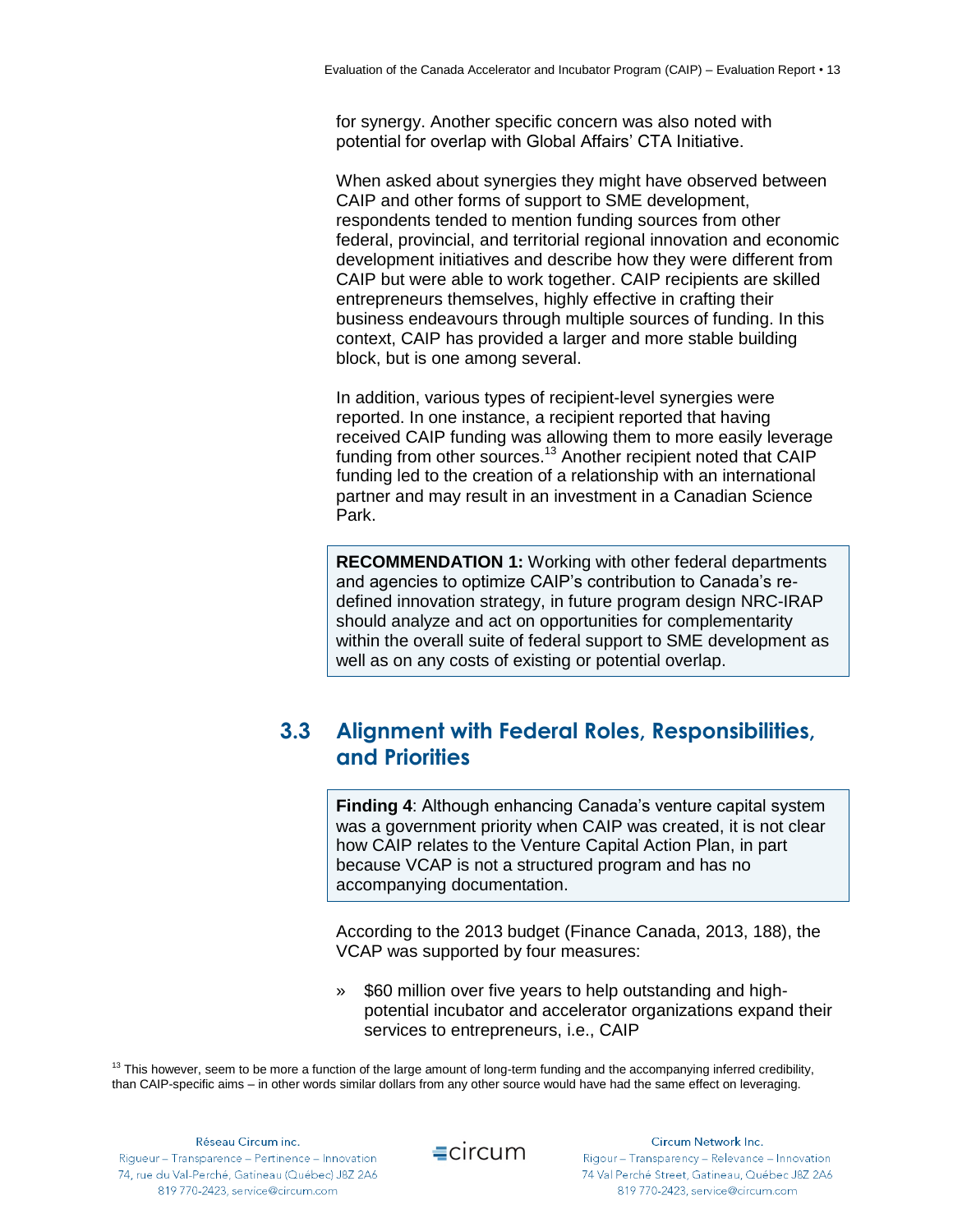- » \$100 million through the Business Development Bank of Canada to invest in firms graduating from business accelerators
- » Promoting an entrepreneurial culture in Canada through new Entrepreneurship Awards
- » \$18 million over two years to the Canadian Youth Business Foundation to help young entrepreneurs grow their firms

According to other sources, other components of the VCAP were the establishment of four large-scale private sector-led funds in partnership with institutional and corporate investors as well as interested provinces and additional resources to continue developing a robust venture capital system and a strong entrepreneurial culture in Canada.<sup>14</sup>

However, beyond this information, it seems that the VCAP is not a structured program and has no accompanying documentation.<sup>15</sup> In particular, no documentation could be found to explain the expected logic of the action of the VCAP's components and within this, CAIP's contribution to it. How the relationship between CAIP and the VCAP is operationalized is thus not clear. NRC-IRAP staff interviewed did not refer to the VCAP as a source of orientation for CAIP. Interview data also suggested that attempts to develop a common outcome framework for CAIP and one other VCAP component, the Canadian Technology Accelerator (CTA) Initiative,<sup>16</sup> were not concluded.

The Budget 2013 description of the VCAP suggests a logic that CAIP was to support SMEs to the level where they would become attractive to venture capital investors, while simultaneously increasing availability of venture capital funding. However, neither the contribution agreements nor recipient interviews identified a clear expectation that CAIP recipients are to produce SMEs that are sufficiently attractive to the BDC or other sources of capital upon graduation.

<sup>14</sup> No longer available: http://actionplan.gc.ca/en/initiative/venture-capital-action-plan

<sup>15</sup> Communication from CAIP contact at Finance Canada, April 27, 2016: "Il n'y a pas de document consolidé sur les différentes

composantes du VCAP qui ne soit pas une confidence au cabinet." <sup>16</sup> http://tradecommissioner.gc.ca/world-monde/cta-atc.aspx?lang=eng

Réseau Circum inc. Rigueur – Transparence – Pertinence – Innovation 74, rue du Val-Perché, Gatineau (Québec) J8Z 2A6 819 770-2423, service@circum.com

 $=$ circum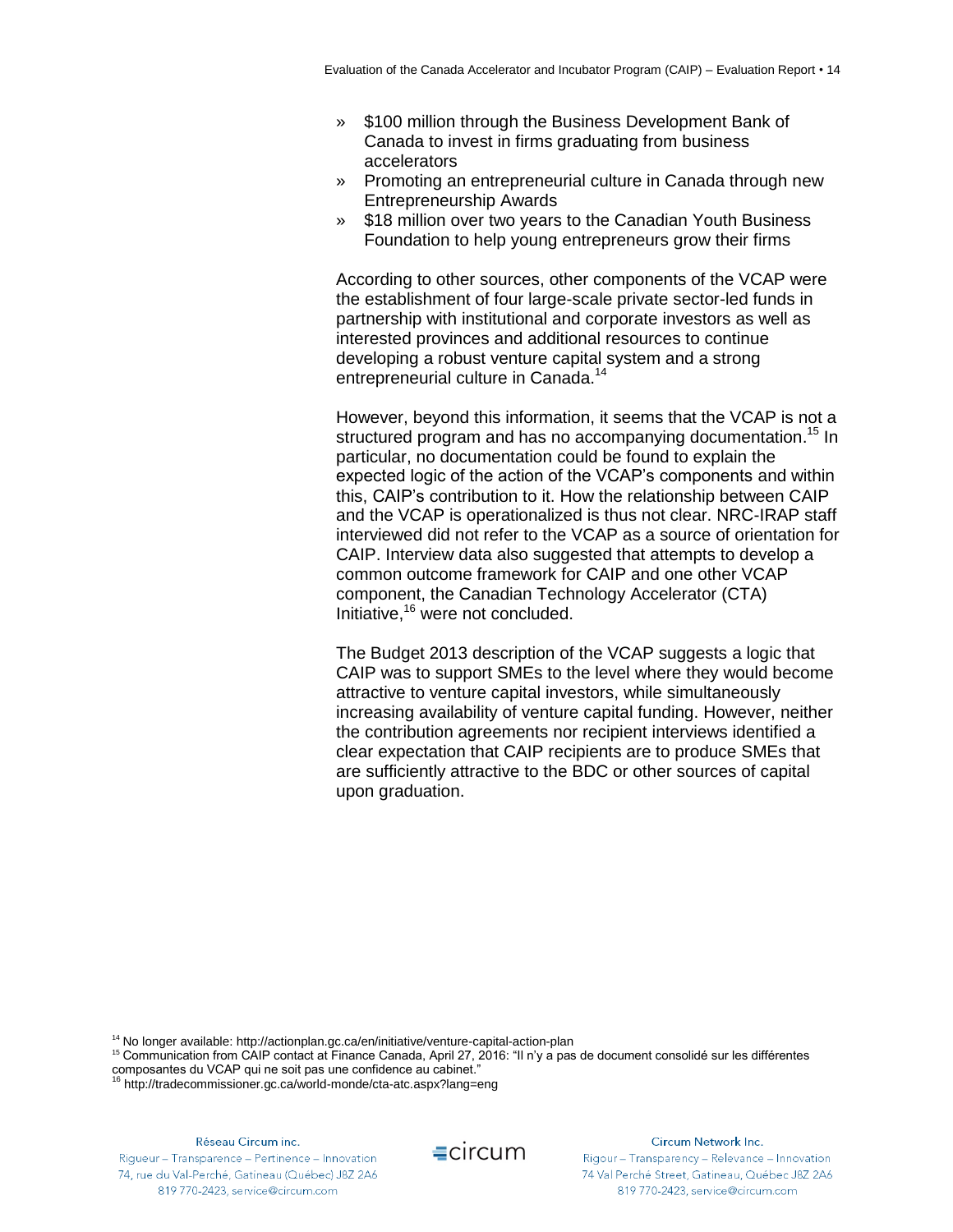# <span id="page-22-0"></span>**4 PROGRAM DELIVERY**

## <span id="page-22-1"></span>**4.1 Program Design**

**Finding 5:** CAIP's program structure was determined by Finance Canada and shaped the subsequent design of the program. In the initial program years, NRC-IRAP has had to adapt its tools and processes to accommodate this new program.

According to key informants, CAIP's fundamental parameters were determined by Finance Canada. These original parameters include the following aspects of the program:

- » CAIP is a contribution program and not a granting program
- » CAIP recipients must match program funds 1 to 1 with funds from other sources
- » matching of funds can include in-kind contributions
- » The utilization of a request for proposal process where potential recipients define their project in isolation of NRC-IRAP whereas NRC-IRAP is used to co-constructing projects with applicants
- » The selection of recipients by the VCEP, a group of experts chosen by Finance Canada; the VCEP was also responsible for establishing the initial amount of the contribution that CAIP would make to each recipient

NRC-IRAP has a long track record of delivering innovation support programs for a variety of federal and provincial partners. The program was sought out by Finance Canada as a delivery partner for the CAIP due to its experience in managing contribution agreements and its innovation support capacity which includes a network of over 200 Industrial Technology Advisors (ITAs) located across the country. Because the structural design of CAIP diverged from NRC-IRAP's traditional program delivery structure and the extended amount of time required for negotiation of deliverables with the I/As, there were delays in program delivery, tools, processes and guidance.

In the program's design and early implementation phase NRC-IRAP experienced some difficulty in adapting their program infrastructure to the new parameters required by CAIPs predetermined structure. NRC-IRAP traditionally supports smaller R&D focused projects for which the contribution agreements, which are the contractual bases for the non-repayable contributions, are less onerous to negotiate. In the case of the CAIP, the materiality of the contribution agreements along with the requirement to stipulate al the possible expense items could be

#### Réseau Circum inc.

Rigueur – Transparence – Pertinence – Innovation 74, rue du Val-Perché, Gatineau (Québec) J8Z 2A6 819 770-2423, service@circum.com

 $=$ circum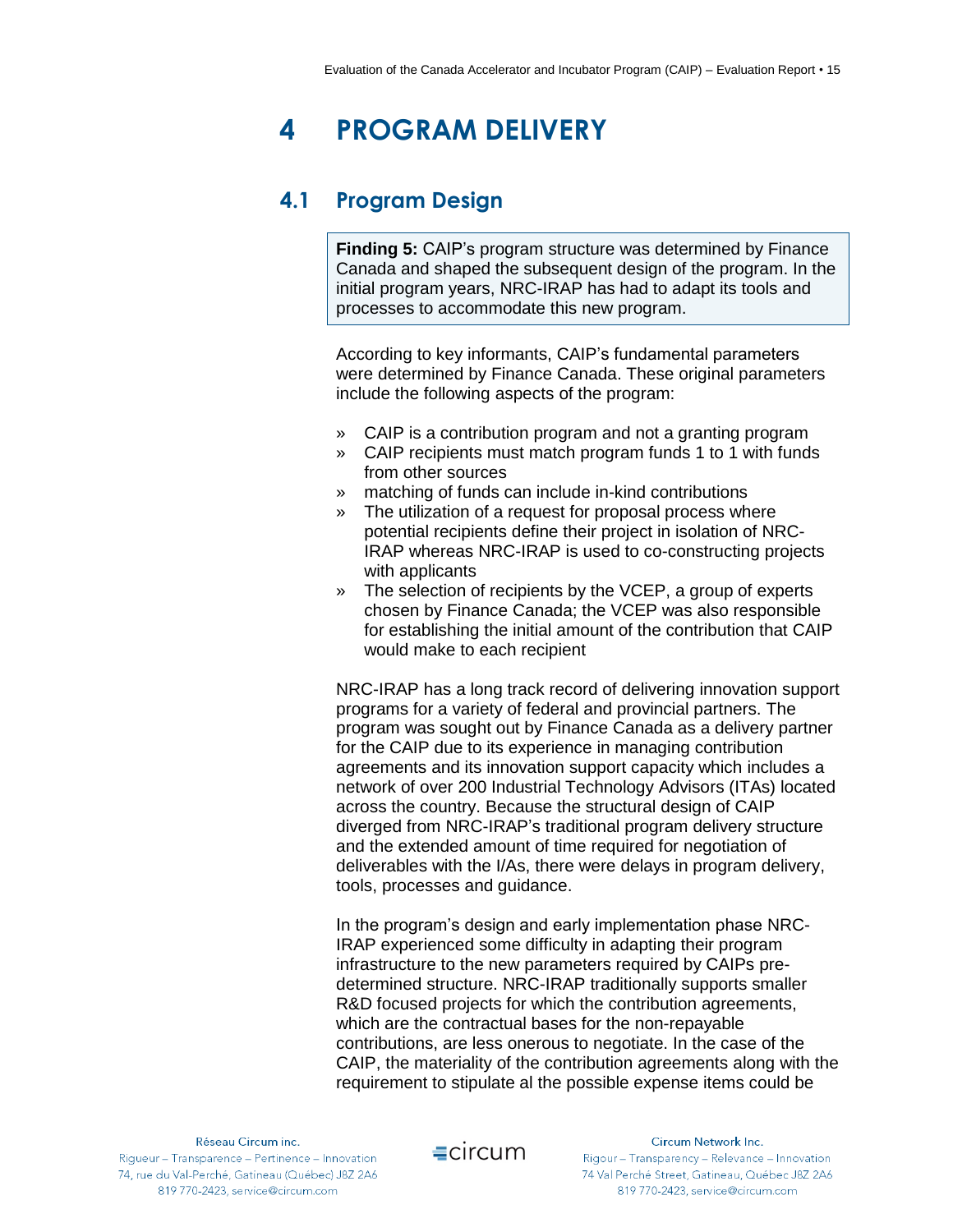recuperated contributed to a much longer process of due-diligence and negotiation. This lead to significant amount of time required to establish the contribution agreements.<sup>17</sup>

The development of the guidance on program management and claim processing<sup>18</sup> took several months. The program developed the management guidance, guidelines, and tools in the months that followed the ministerial announcement of the recipients, concurrently with the negotiation of the agreements and the management of the first claims. The simultaneous development of guidance as the program was rolled out led to delays in the establishment of the agreements<sup>19</sup> and in the review of claims and payments to recipients.<sup>20</sup> According to key informants, the documentation required for in-kind contributions was particularly problematic.

Notwithstanding these initial challenges, CAIP is now operating more smoothly.

.<br>First payments were approved between 7 and 248 days after the date of the signature of the agreement (averaging 130 days) and between 53 and 317 after the initiation of the work (averaging 212 days).

Réseau Circum inc. Rigueur – Transparence – Pertinence – Innovation 74, rue du Val-Perché, Gatineau (Québec) J8Z 2A6 819 770-2423, service@circum.com

 $=$ circum

 $17$  From 14 and 218 days elapsed between the date of the planned initiation of the work and the signature of the agreements, with an average of 82 days (excluding the 16<sup>th</sup> agreement which was withheld for several months).

<sup>&</sup>lt;sup>18</sup> E.g., risk-based framework for processing claims, claim verification checklist, claim process documentation, request for advance payment, clarifications on allowable expenditures, validation and approval of claims, streamlined validation and approval of claims. The contribution agreements were signed on average 82 days after the effective initiation of the work on average. NRC-IRAP and recipients were put in a delicate situation during that time. Recipients were assured that the VCEP had selected their proposal with the blessing of Finance Canada and that their contribution agreement would be effective at the date of signing; however, the proposals still had to pass NRC-IRAP due diligence (and in fact one agreement was withheld for 18 months) and recipients took the risk of initiating costs prior the contribution agreement being finalized with the understanding that some costs may not be included in the final agreement. As the *NRC-IRAP Field Manual (Orgs)* states at Section 5.4 CA Effective Date: "As for any NRC-IRAP proposal, there is no guarantee of approval. The organization should be reminded that it needs to assume responsibility for any costs incurred prior to the finalization of the agreement in case the proposal and/or expense is rejected and/or cancelled." On the other hand, NRC-IRAP was in a difficult position as well: recipients had been chosen and publicly announced, and there was an expectation of expediency in initiating the program. By unofficially allowing the initiation of the work, NRC-IRAP satisfied this expectation but opened itself to the risk of claims from recipients whose expenses would not be deemed eligible or with whom agreements would not be signed.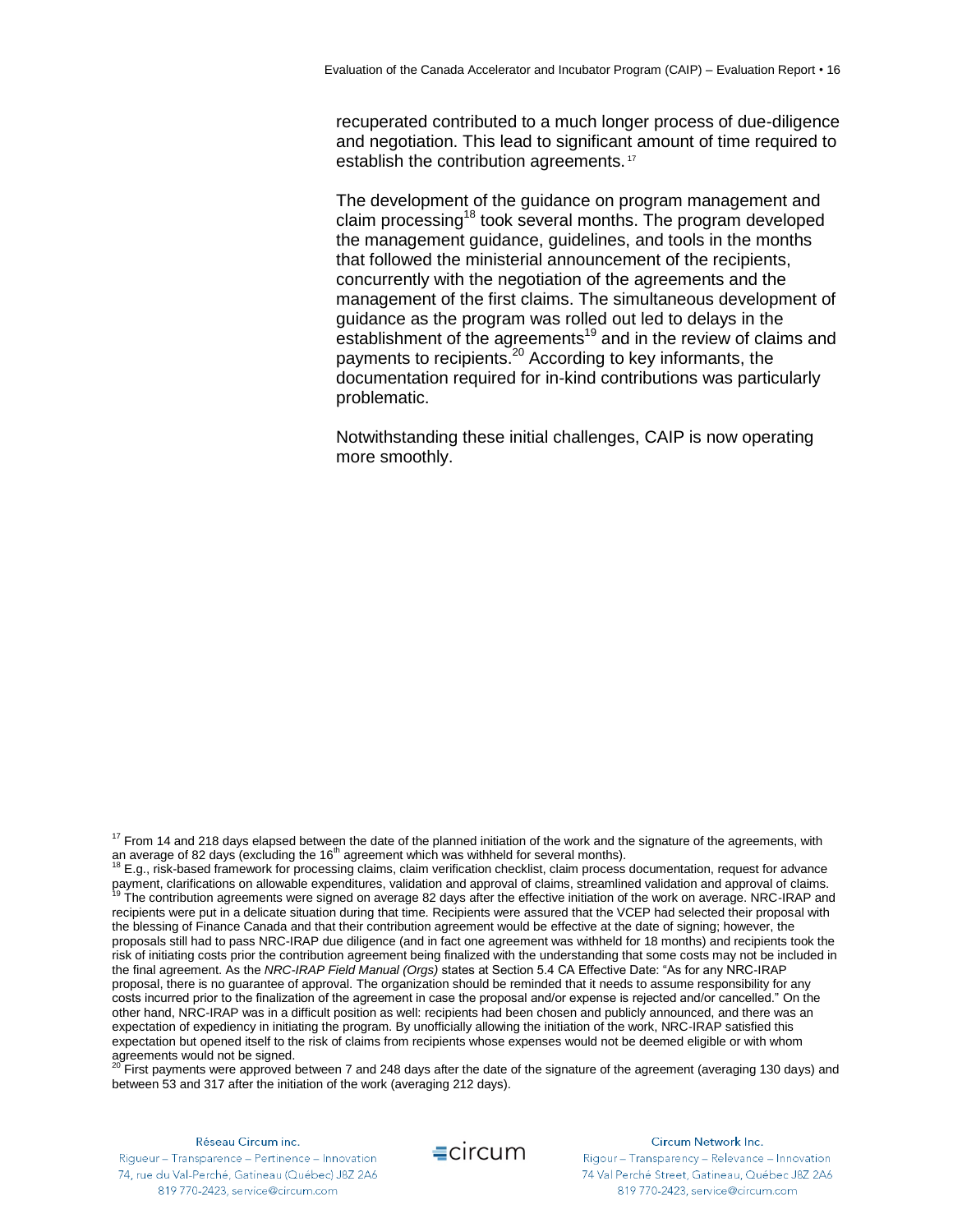## **4.1.1 Industrial Technology Advisor Involvement**

**Finding 6:** Much of the Industrial Technology Advisor involvement in monitoring progress against claims has taken attention away from leveraging their innovation expertise. However, there was some value added where ITAs put their established networks of contacts to use. The unique value of NRC-IRAP as a delivery agent for CAIP varies with the level of involvement of the respective ITA whose primary responsibility remains the management of the CAIP contribution agreements.

According to interviewees, NRC-IRAP was selected to deliver CAIP because of its knowledge of small and medium size businesses and of its track record at managing contribution agreements.

Program documentation establishes the ITA role as: "The Lead ITA has the leading role in managing the relationship with the recipient and in ensuring that the claim is adequately reviewed prior to the Lead ITA providing their recommendation for approval" (CAIP, 2015b). The ITA may be assisted by a Regional Contribution Agreement Officer (RCAO) for quality assurance reviews of claims and formal recording of amounts (CAIP, 2015b).

Key informants clearly indicated that the ITAs' role in CAIP has consisted largely of the development of the contribution agreements and the management of claims – sometimes limiting the ITA to purely administrative or clerical functions of analyzing claims and channeling information back and forth. ITAs themselves indicated that claim processing is a time-consuming component of their involvement in CAIP.

For recipients, the face of NRC-IRAP is their regional ITA and as a result, the benefits of regional delivery are associated with the quality of the relationships they have with their ITAs. These vary significantly. Overall, recipients indicated that support provided by their ITA was helpful in conveying both an understanding and the specificities of their context and operations to more far removed central offices. A few key informants specifically mentioned having accessed NRC-IRAP's Concierge Program through their ITA.

While NRC-IRAP was able to leverage its connections and knowledge through ITAs in some instances, challenges were noted with integrating CAIP within the program. NRC-IRAP deals directly with SMEs though smaller agreements with fewer components to activities and claims.

NRC-IRAP's value added happens through the advice function of the ITAs rather than the processing of claims.

#### Réseau Circum inc.

Rigueur – Transparence – Pertinence – Innovation 74, rue du Val-Perché, Gatineau (Québec) J8Z 2A6 819 770-2423, service@circum.com

 $=$ circum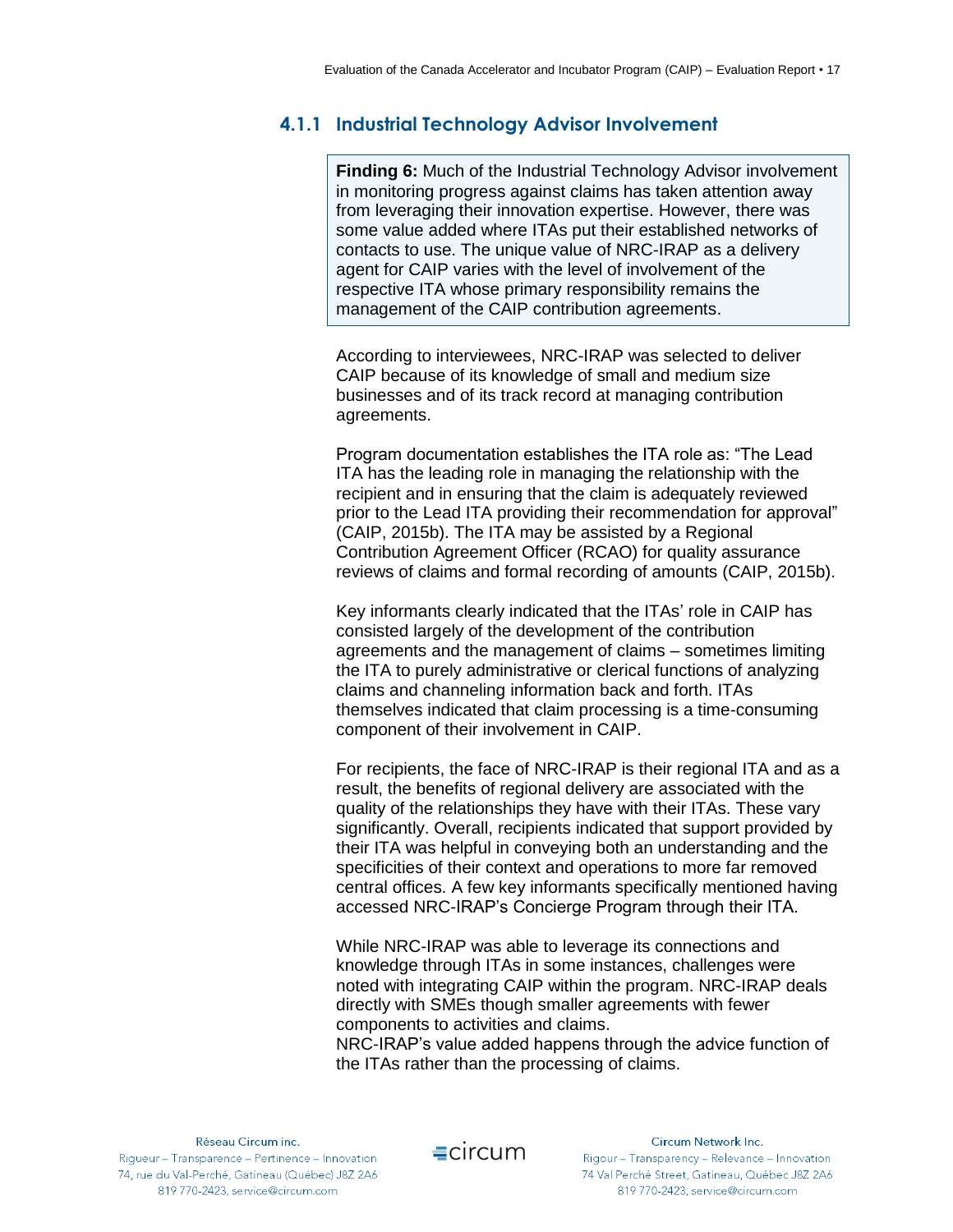Setting aside the some early implementation challenges NRC-IRAP itself was highly regarded amongst key informants: it was seen as stable and with significant on-the-ground knowledge (through the ITAs) of industrial sectors across Canada. Overall, it is seen as a logical and supportive delivery mechanism.

## <span id="page-25-0"></span>**4.2 Balancing Control with Flexibility**

**Finding 7:** NRC-IRAP made several adjustments to claim processing to adapt to circumstances.

Two years into the management of the program, procedures have been clarified and most claims are processed in a timely manner. NRC-IRAP has also reduced its claim control requirements after the first claim, has started making advance payments where necessary, and has allowed putting aside a disputed part of a claim from the main claim to allow for the more rapid repayment of the acceptable expenses.

## **4.2.1 Contribution Agreements**

**Finding 8**: Funded Accelerators and Incubators feel constrained by their contribution agreements and desire more flexibility in regard to their funded activities.

CAIP's funding recipients have expressed feeling constrained by the highly structured and detailed contribution agreements and that these contracts are limiting their agility with regard to their day to day activities. At the same time, program representatives argue that the detailed activities and outcomes in the CAs are essential for appropriate oversight and to ensure the achievement of the longer term project objectives.

CAIP's overall premise is that high-performing incubators and accelerators provided with significant additional and longer-term funding would be able to use their knowledge and skills to ramp up success for client SMEs. The contribution agreements that are to enable these results are all structured in the same manner: contribution objectives, project activities, project deliverables, expected project outcomes, and best practices requirements, and basis of payment. They detail this information very finely (for example, activities to take place in year 5 of the agreement). The details are specific to each recipient and are based on the recipient's response to the RFP and further negotiation with NRC-IRAP.

Considering the duration and size of the agreements, many key informants took the position that the level of detail found in the

#### Réseau Circum inc.

Rigueur – Transparence – Pertinence – Innovation 74, rue du Val-Perché, Gatineau (Québec) J8Z 2A6 819 770-2423, service@circum.com

 $=$ circum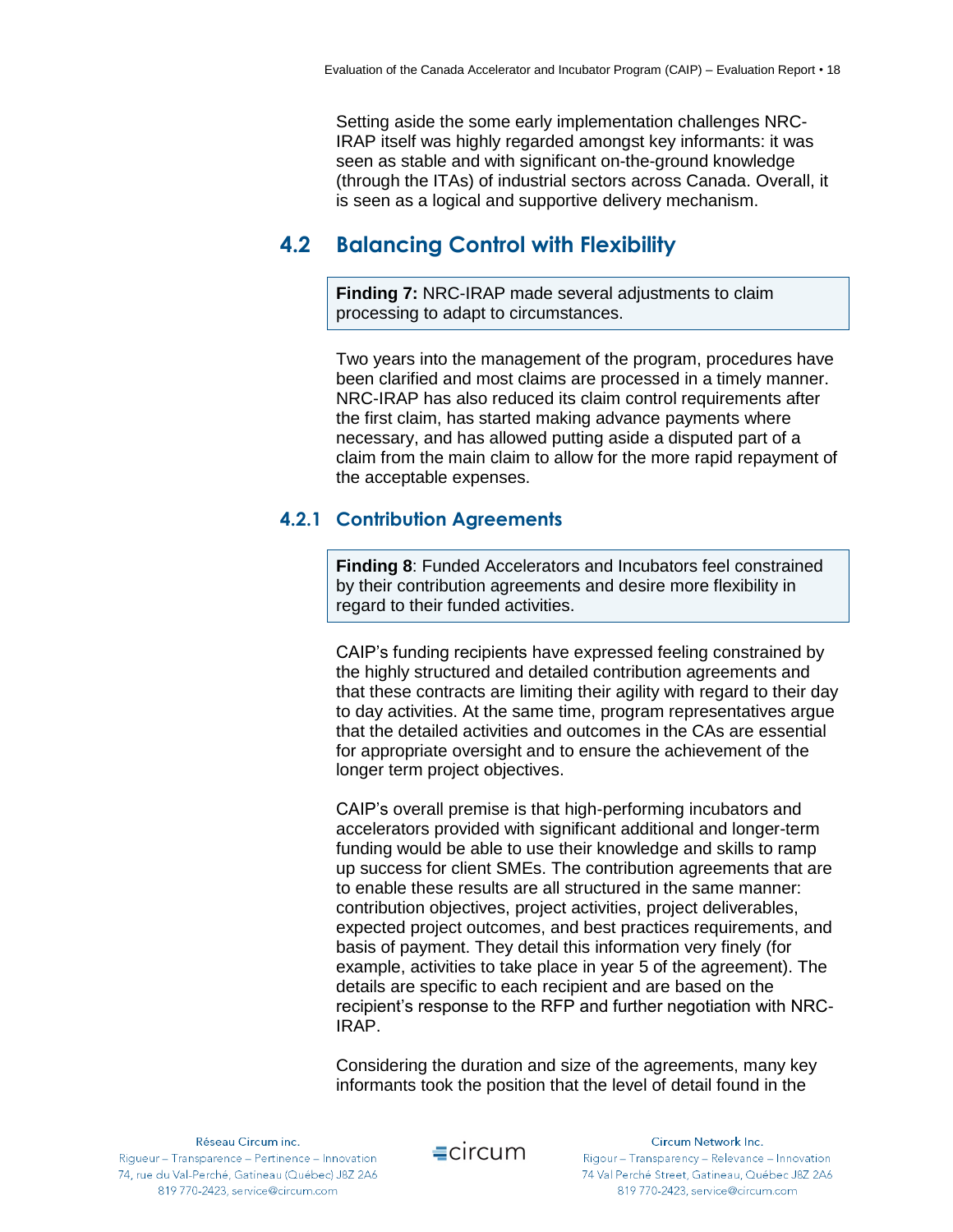contribution agreements is counter-productive. They felt that, while facilitating financial control, the detailed description of activities and expected outcomes constrain the recipients in a fiveyear plan that does not allow them flexibility to adapt in a learning and changing environment. For example, issues were raised with five-year agreement targets that were reached in the very first year of the program. Processes are in place to allow for amendments to the contribution agreements. However, recipients report that these processes do not offer enough agility to meet their needs.

In the rapidly evolving innovation environment, experiential learning about which projects work and which do not, along with the need for course correction accumulates quickly. From the operational perspective of the recipient organizations, these factors are at odds with detailed five-year contracts.

The program perspective on contribution agreements diverges from that of recipients. Key informants from within the program report that contributions agreements with detailed activities and expected outputs are important tools for ensuring the necessary fiscal oversight that is expected of contribution programs. While they understand that recipients would prefer the flexibility that would come with a grant, their position is that the existing level of detail is appropriate to the fiduciary responsibilities of a contributions program, particularly considering the substantial size of the contribution agreements.

## **4.2.2 Claims Analysis**

**Finding 9**: NRC-IRAP has implemented a rigorous claims analysis process and the evidence suggests that reduced controls would increase overall effectiveness without creating undue risk.

Evidence, gathered from key informant interviews with internal and external stakeholders shows that recipients consider the process of submitting expense claims to be extremely onerous. This is supported by an analysis of the claims process which indicates that NRC-IRAP chose to manage this contribution program using strict guidelines. For example, all claimed expenses have to be unequivocally associated with activities listed in the agreement and all amounts in the first claim were reviewed in detail. $^{21}$ 

NRC-IRAP's interpretation of CAIP's risk profile has resulted in contribution agreements that are very stringent. While

<sup>21</sup> As will be seen in the next chapter, other federal organizations working under the same Financial Administration Act (FAA) and Policy on Transfer Payments (PTP) have adopted different, more flexible practices.

#### Réseau Circum inc.

Rigueur – Transparence – Pertinence – Innovation 74, rue du Val-Perché, Gatineau (Québec) J8Z 2A6 819 770-2423, service@circum.com

 $=$ circum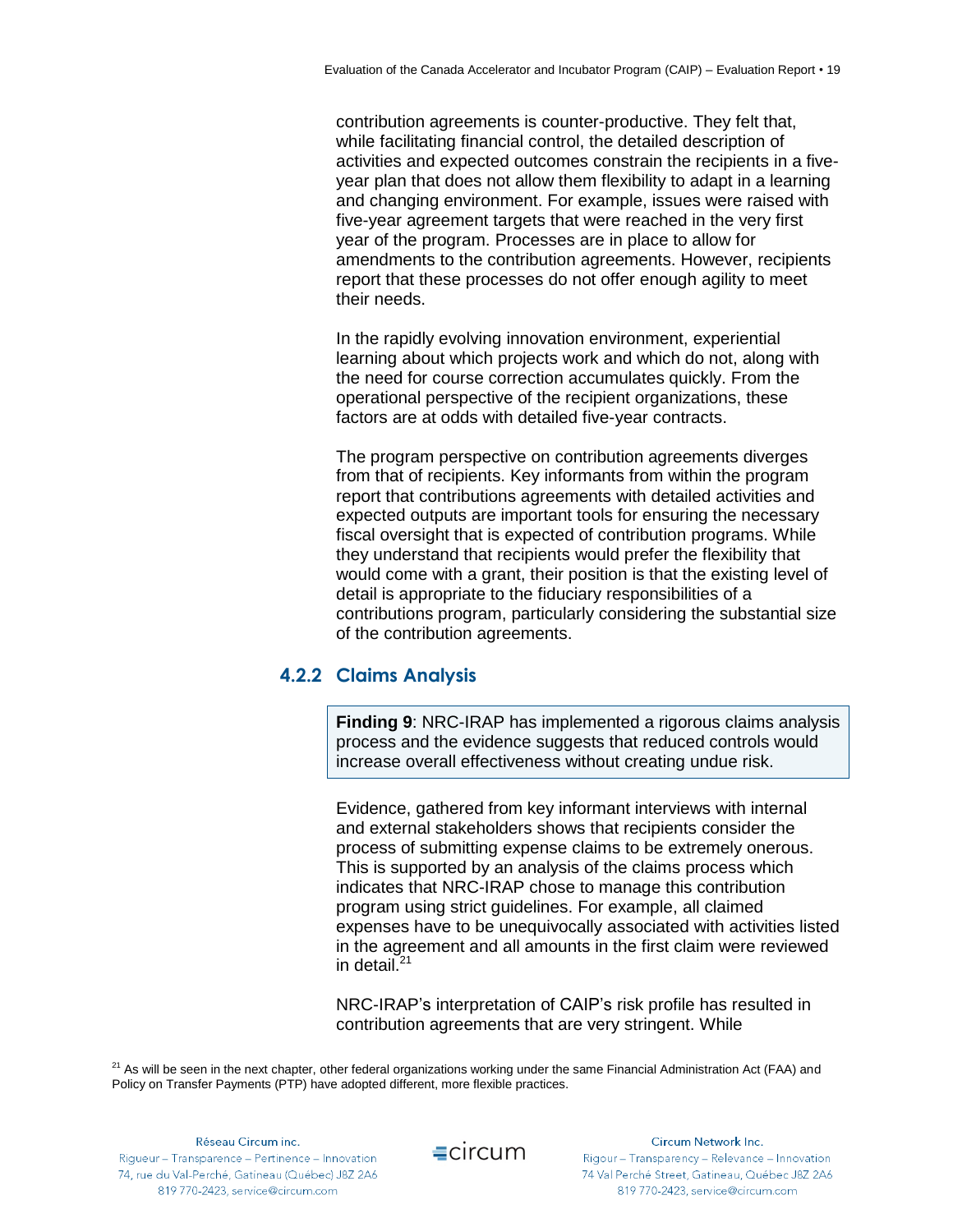amendments to agreements are possible and some were indeed made, key informants indicated that amendments are complicated to set up and time consuming to negotiate. Stringent agreements have also translated into fixed and quantified performance expectations laid out over five years.

NRC-IRAP s claims management process is guided by a rigorous approach to risk management of public funds. However, as is typically the case, the emphasis on rigorous controls comes with an associated administrative burden on recipient organizations.

Overall, evaluation findings suggest that CAIP claims processing is not optimally balanced for the level of risk that each transaction represents. The current protocol for CAIP's claims processing ties up recipient and program management energies in a burdensome administrative process which redirects effort from innovation support to administrative tasks. For example, all claims are treated the same way, unrelated to the amount in question or to the recipient track record. Meanwhile, one of the key principles put forward in the Blue Ribbon Panel report (2006) and in the ensuing *Government of Canada Action Plan to Reform the Administration of G&C Programs* was that the management of G&C programs should balance control over the use of public funds and burden on the recipients through a risk-based management.

Conversely, it is important to consider that the materiality of the individual contribution agreements indicate a level of financial oversight that is above that required for the traditional NRC-IRAP projects. The average project size for a regular NRC-IRAP project is approximately \$125,000. Comparatively, the average CA size for CAIP is approximately \$6,000,000.

It should also be noted that NRC-IRAP has made adjustments to its claiming process to decrease the administrative burden on recipients. For example, during the early implementation period NRC-IRAP chose to validate 100% of line items presented in each claim. The burden associated with this level of control was considered onerous by recipients and NRC-IRAP staff alike. Following a consultation process, NRC-IRAP streamlined their claims analysis so that validation of costs-incurred would only be required for certain cost categories. Less risky cost categories would be validated on a sample basis only. The process was also adapted so that if some line-items were holding up a reimbursement, a partial payment could be made while the items at issue were investigated. This was considered a positive move that helped free up the cash flow of recipient organizations.

#### Réseau Circum inc.

Rigueur - Transparence - Pertinence - Innovation 74, rue du Val-Perché, Gatineau (Québec) J8Z 2A6 819 770-2423, service@circum.com

 $=$ circum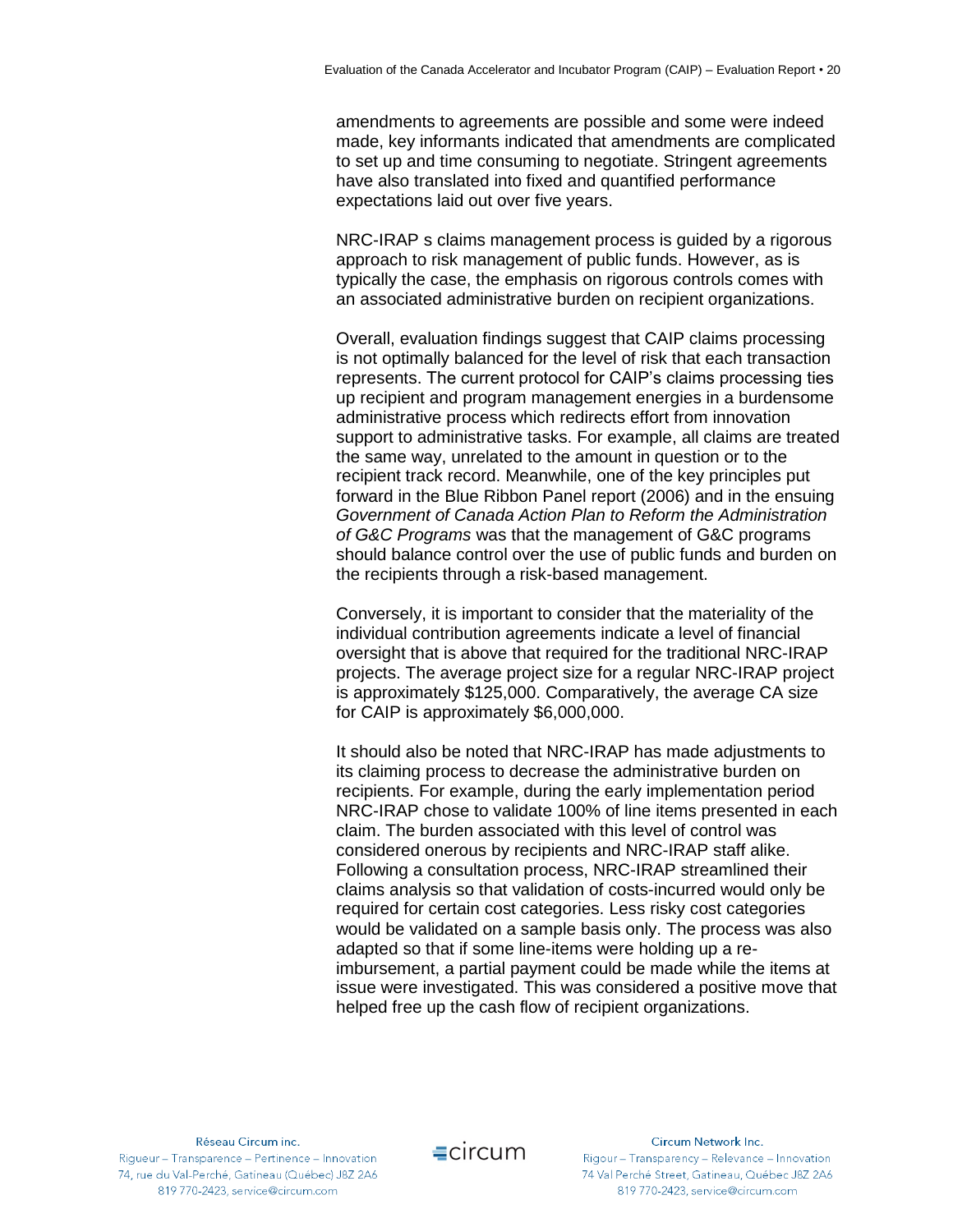## **4.2.3 Options for Increasing Flexibility**

**Finding 10**: NRC-IRAP's control framework is appropriate for its 'cost-incurred and paid' delivery mode. However, there are other models for managing contributions programs that may offer a different balance of control and flexibility, including allowancebased reimbursements, the strategic use of audits, and long-term agreements based with shorter term action plans.

An analysis of relevant Government of Canada studies and policy documents, complemented by interviews with government departments and agencies that manage contribution agreements, suggest that there are other potential models for managing contributions programs that may offer a different balance of control vs flexibility.

CAIP is modelled on NRC-IRAP's Contributions to Organizations (CTO) program which is a cost-incurred Grants and Contributions (G&C) program. As a G&C program CAIP is subject to TBS requirements which are stipulated in its Terms and Conditions (T&Cs). CAIP's T&Cs were examined to understand what, if any additional flexibility they afford NRC-IRAP. Evidence from interviews and the evaluators own analysis suggests that NRC-IRAP has chosen to interpret the legal and policy frameworks to minimize risk rather than to optimize flexibility.

The strict controls were explained to the evaluation team as driven by a management concern that allowing more freedom to recipients could translate into the need to claw back some funds if reimbursed expenses were later found to be ineligible. Other departments and agencies have managed this risk by emphasizing information, education, and capacity building among recipients, and by withholding a certain amount pending final audit results.

CAIP's T&Cs do allow for NRC-IRAP to manage CAIP on a results basis rather than on an activity basis. While such a model may seem attractive there are a number of practical considerations that made it unattractive for NRC-IRAP. For example, predicating the claims process on milestones rather than activities requires the definition of reliable milestones or performance indicators that can be used to ascertain whether CAIP funds are being appropriately allocated. NRC-IRAP made the decision during the design phase that defining such milestones or PM indicators would be impractical and would represent a real risk for both program and recipient. This concern was to some extent proven correct as the majority of recipients failed to provide acceptable performance records at the end of year one. Using a results model, the program would be forced to claw back funds based on a lack of

#### Réseau Circum inc.

Rigueur – Transparence – Pertinence – Innovation 74, rue du Val-Perché, Gatineau (Québec) J8Z 2A6 819 770-2423, service@circum.com

 $=$ circum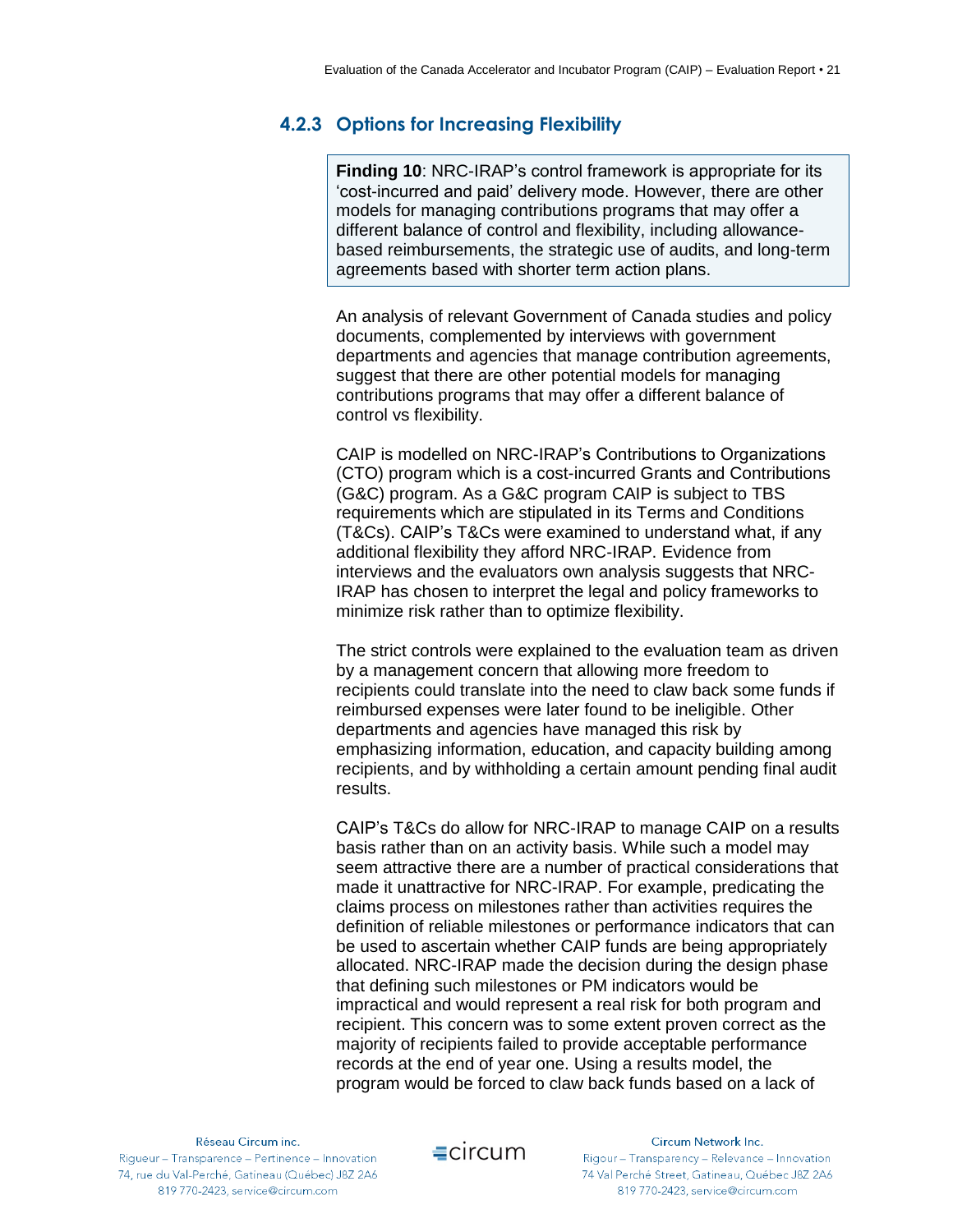evidence that performance milestones had been reached. Given the amount of money in question, this would have been a difficult process and would be a significant business risk for recipient organizations.

However, the cost-incurred and paid model is not the only option available and other models have been used to good effect in other departments and agencies. Documentation and interviews suggest that these other models would allow CAIP to apply flexibility to the management of contribution agreements while abiding by the letter of the FAA and of the Policy on Transfer Payments. Examples of such flexibility include:

- » Allowance-based reimbursements which balance the trade-off between expense control and flexibility in claiming with a predefined maximum amount
- » Strategic use of audits to ensure the correct interpretation of the terms of the contribution agreements
- » Long-term agreements with shorter term action plans and regular reassessments of the most effective response to current situations

**RECOMMENDATION 2:** NRC-IRAP should further examine best practices for contributions programs to rebalance the level of financial controls employed in claims administration.

Réseau Circum inc.

Rigueur – Transparence – Pertinence – Innovation 74, rue du Val-Perché, Gatineau (Québec) J8Z 2A6 819 770-2423, service@circum.com

 $=$ circum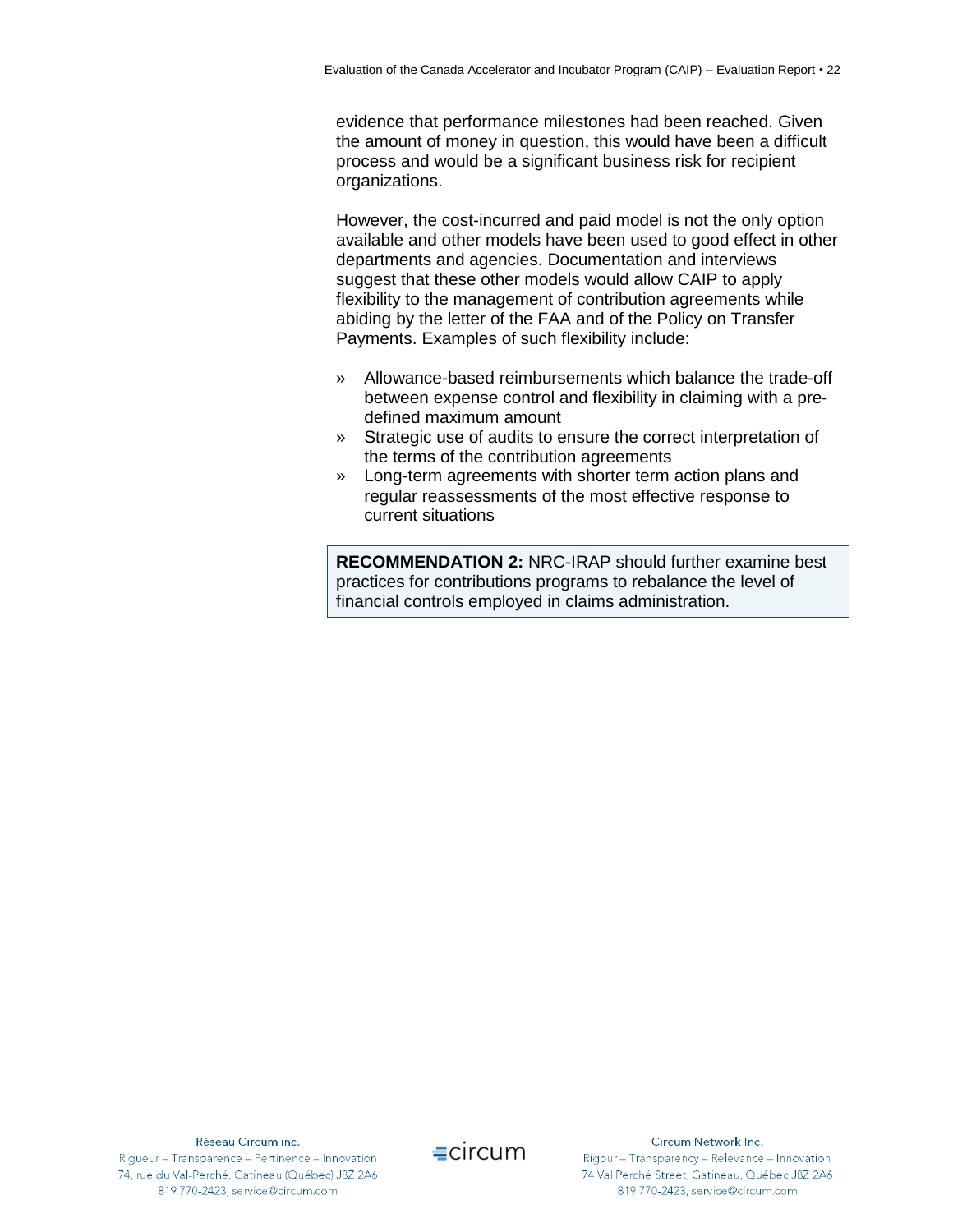## **4.2.4 Self-Organization**

**Finding 11**: CAIP recipients are self-organizing; there is an opportunity for NRC-IRAP and recipients to learn together.

CAIP recipients are few and organizationally sophisticated – indeed they were selected as "outstanding" A/Is. They will also be involved in CAIP for five years. It is therefore not surprising that they have started creating a community, organizing meetings, discussing issues among themselves, and communicating with NRC-IRAP about their challenges. While a significant proportion of recipients' early discussion has been in defense of their interests and hence somewhat adversarial, NRC-IRAP could see this selforganizing as an opportunity to further engage with recipients. NRC-IRAP's response to date has been polite but engagement has been limited. This may be a prudent attitude because of the responsibilities of NRC-IRAP in controlling program finances, but it may not be the most effective stance: according to some key informants, opening a frank dialogue and adopting a learning attitude could prove more constructive in the long run.

**RECOMMENDATION 3:** NRC-IRAP should explore ways to facilitate structured learning within CAIP agreements and to further support the timely sharing of best practices among recipients and with NRC-IRAP.

## **4.2.5 Sustainability**

**Finding 12**: It is unclear whether or not CAIP initiatives are expected to be sustainable past CAIP funding.

The CAIP documentation and contribution agreements do not express clear expectations regarding the sustainability of the CAIP-funded initiatives: is it expected that CAIP-supported activities will be maintained once the CAIP funds run out? Some recipients indicated that they would not be able to carry forward projects developed using CAIP funds unless more funding is found for 2019 and beyond. There are indications that, without continued funding, some recipients will start winding down their CAIP activities in 2018-2019, thereby reducing overall program results.

In order to address issues arising from the program's termination of funding following the 5-year timeframe NRC-IRAP has scheduled a lower level of funding in the final year. However, it remains unclear whether the expectation is that the recipients maintain the level of activity they were able to sustain under the CAIP in the post-project period.

#### Réseau Circum inc.

Rigueur - Transparence - Pertinence - Innovation 74, rue du Val-Perché, Gatineau (Québec) J8Z 2A6 819 770-2423, service@circum.com

 $=$ circum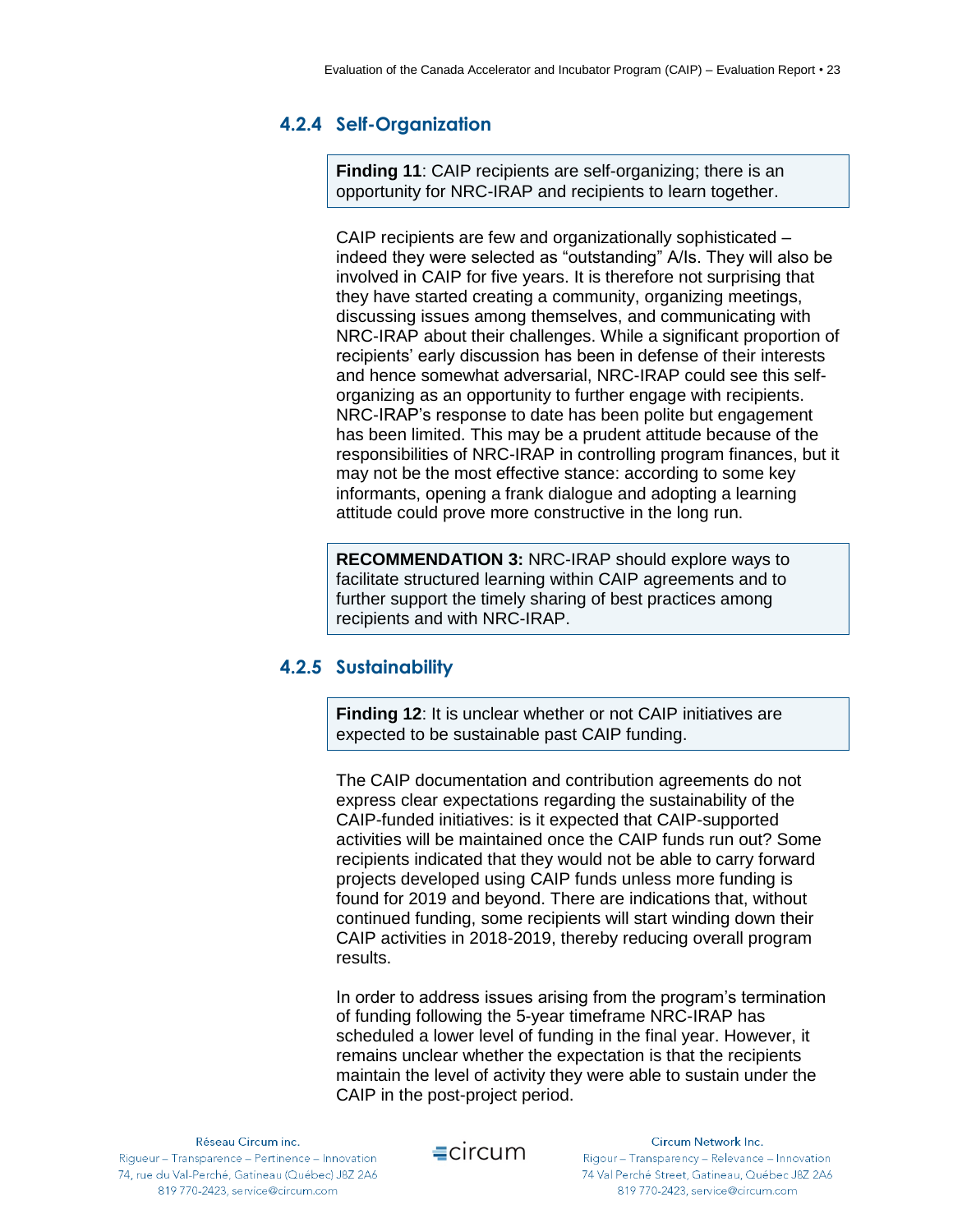## <span id="page-31-0"></span>**5 PERFORMANCE MANAGEMENT**

## <span id="page-31-1"></span>**5.1 On-going Performance Measurement**

**Finding 13**: NRC-IRAP was significantly late in collecting critical performance data for the first year of CAIP. Once collection was implemented, data provided by recipients was incomplete. As such, program management is not in a position to use this performance data operationally or strategically.

NRC-IRAP was late in collecting performance data from recipients for the first year of CAIP's lifecycle. Under CAIP's PM-S, recipients are expected to deliver on an annual basis a list of the start-up companies that they serviced along with the type of service rendered. Further, recipients are expected to track their client firms and provide to NRC-IRAP the following data:

- » firm status (in operation, closed, sold)
- » number of FTEs
- » total revenue
- » net income
- » equity investment received

Tracking these indicators has been identified as a best practice in the literature (Lewis et al, 2011; Vanderstraeten et al., 2011). In addition, although the reporting requirements have been criticized by some recipients as onerous, others indicate that this information is collected by all accelerators and incubators as a standard business practice.

Some recipients have also pushed back on their reporting requirements stating objections such as the sensitivity of client data and competitive concerns. In response, NRC-IRAP has accepted that client information be anonymized as long as a unique identifier permits analysis of related information at the company level from year to year. Overall, there is little evidence that the performance data requested is overly onerous or inappropriate.

The quality of the data provided by funded accelerators and incubators is concerning. Few recipients delivered the required information and some offered information in an unusable format. For all intents and purposes, outcome-level information is not available for the first year of CAIP activity.

Despite developing a performance measurement strategy (PM-S) during the program's design phase, NRC-IRAP was delayed in

#### Réseau Circum inc.

Rigueur - Transparence - Pertinence - Innovation 74, rue du Val-Perché, Gatineau (Québec) J8Z 2A6 819 770-2423, service@circum.com

 $=$ circum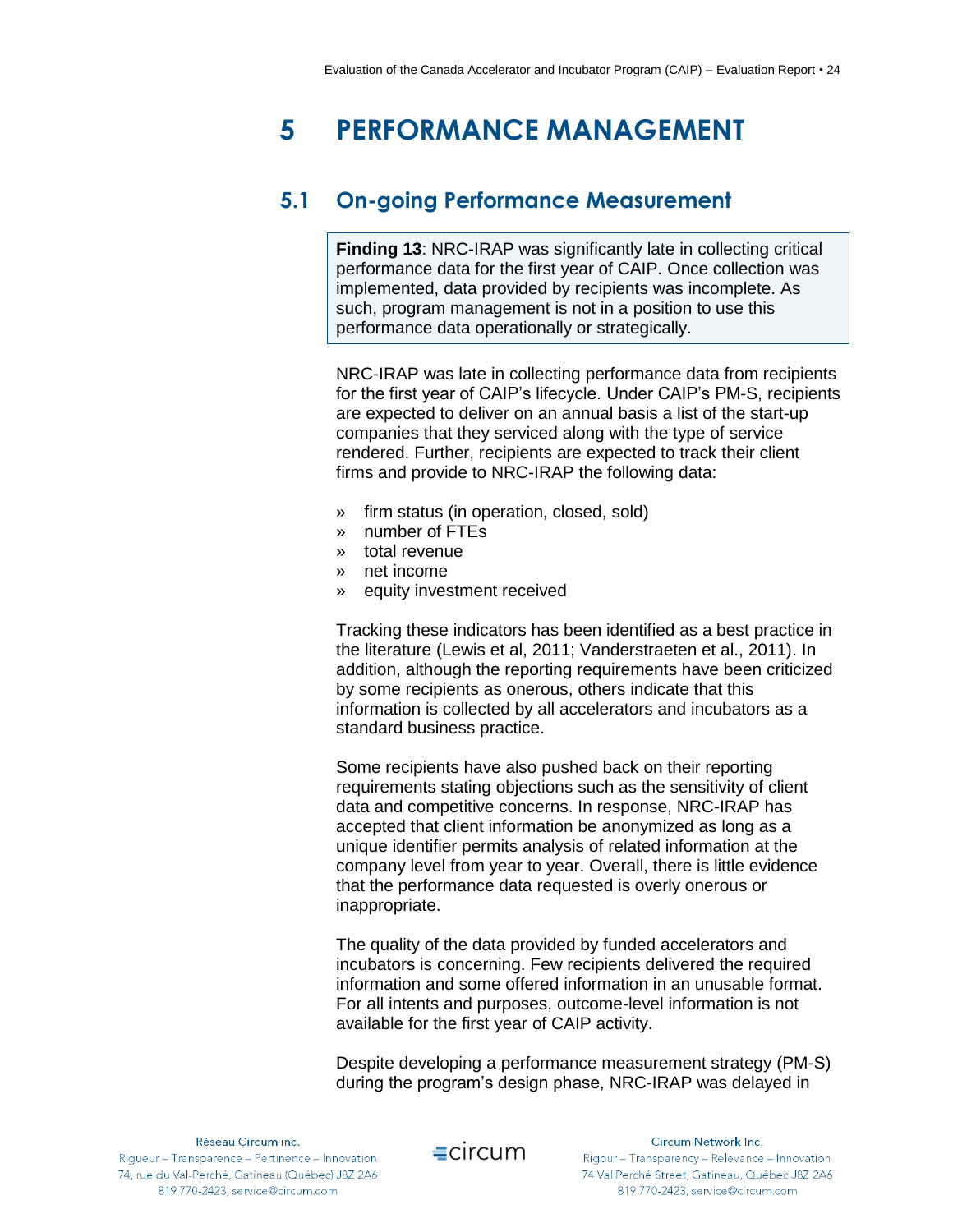providing a reporting template to recipients. This contributed to program's inability to enforce compliance with the reporting obligation detailed in the contribution agreements.

**RECOMMENDATION 4:** NRC-IRAP should take all necessary steps to ensure that the performance indicators stipulated in its Performance Measurement Strategy have been collected from all recipients for all program years.

## <span id="page-32-0"></span>**5.2 Impact Evaluation**

**Finding 14**: Outcome-related information is likely insufficient for the impact evaluation.

NRC-IRAP management is confident that the outcome information will be sufficient to build a summative evaluation in two years – although there are dissenting voices indicating uncertainty. In the analysis by the evaluation team, it is unlikely that NRC-IRAP will be able to carry out an adequate summative evaluation in two years. This is because:

- » Year 1 annual data are of poor quality
- » The outcome data do not associate results with the nature of the intervention. Assuming the data are indeed gathered, it will not be possible to distinguish which interventions have had what impact on that type of start-up in which circumstances.
- » No provision has been made for the analysis of CAIP's contribution to results and to a comparison group (counterfactual)
- » The existing logic model is of limited use and the program has not articulated a theory of change (i.e., how the various activities supported by the program are supposed to generate the intended effect)
- » NRC-IRAP does not collect data that to inform the genderbased analysis (GBA+) required for the upcoming summative evaluation.<sup>22</sup> Other sources that can inform the GBA+ will need to be identified

The literature on accelerators and incubators offers several models of outcome measurement. The DEEP Centre has developed a methodology and used it to evaluate the impact of support to accelerators and incubators (DEEP Centre, 2015b).

#### Réseau Circum inc.

Rigueur – Transparence – Pertinence – Innovation 74, rue du Val-Perché, Gatineau (Québec) J8Z 2A6 819 770-2423, service@circum.com

 $=$ circum

 $22$  Gender-based analysis (GBA) is an analytical tool for assessing the gender-specific impacts of policies, legislation, and programs on women and men. At the United Nations' Fourth World Conference on Women, in 1995, the Government of Canada committed to analyzing gender-specific policy impacts on women and men before making decisions on policies, legislation, and programs throughout its departments and agencies.(Office of the Auditor General of Canada, 2015, 1).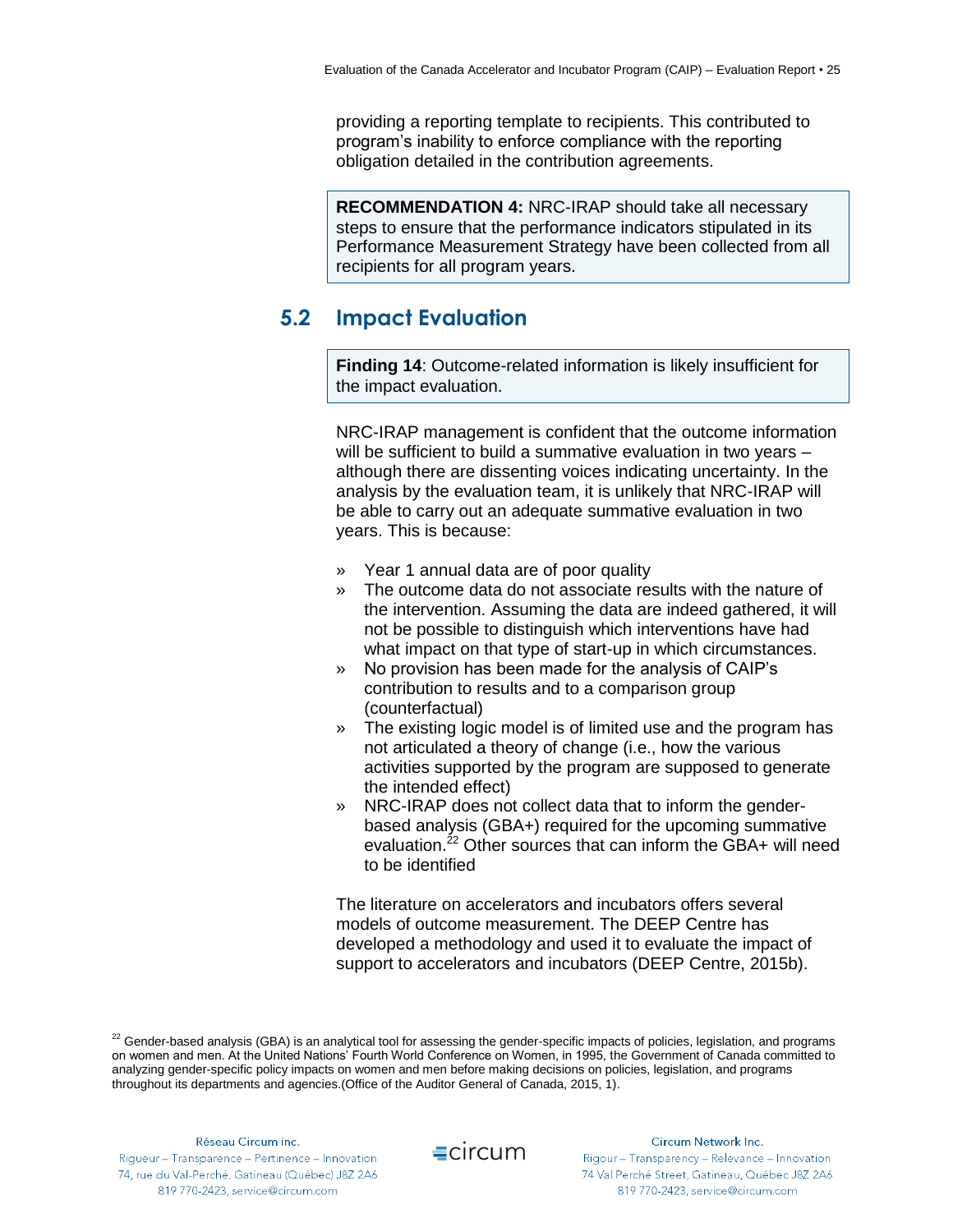The literature and key informant interviews suggest that an impact evaluation should deal with the following dimensions of CAIP impact:

- » Micro level: information concerning the SME start-ups serviced by the CAIP recipients (e.g., profile, outputs over time, performance over time, macro-economic impact)
- » Mezzo level: information concerning CAIP recipients (e.g., services offered, delivery of outputs and outcomes described in the agreements, quality of the service offered, quality of the response to end user needs, sustainability of CAIP activities)
- » Macro level: the business acceleration ecosystem (e.g., production of incubation/acceleration tools or programs, lessons learned, best practices) and the regional/sectoral ecosystem (e.g., job creation, community's entrepreneurial climate, structural change to the regional or sectoral dynamic, spin-offs)

Existing data collection will not support such an analysis plan. Moreover, recipients are knowledgeable about their business and keen to be involved. This suggests that the program could team up with the evaluation group and the recipients to plan a useful, learning-based summative evaluation.

**RECOMMENDATION 5:** The NRC Office of Audit and Evaluation, in collaboration with NRC-IRAP and CAIP recipients, should immediately plan the details of the impact evaluation to be conducted in the last year of the program.

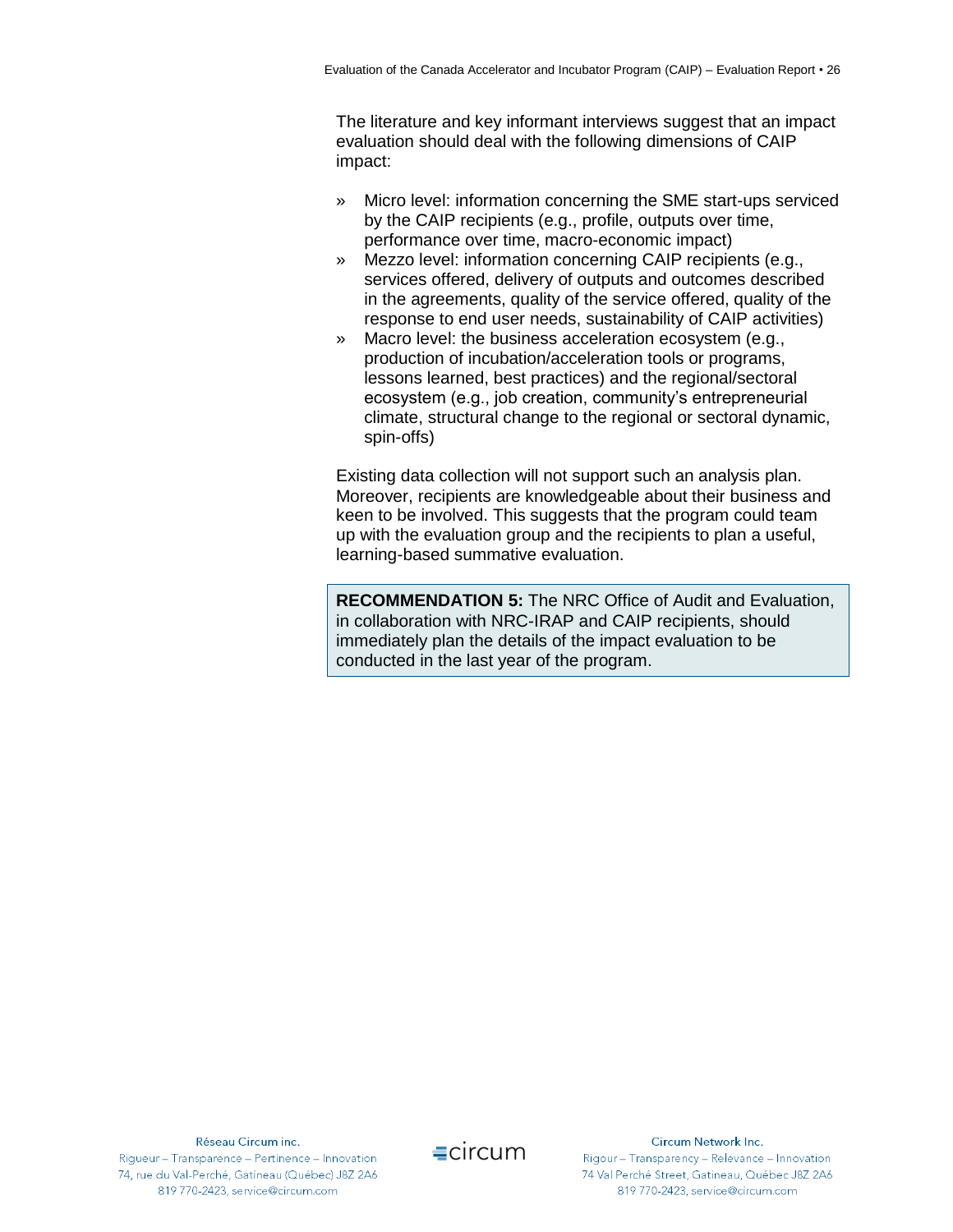# <span id="page-34-0"></span>**6 CONCLUSION**

Overall, CAIP was found to be relevant to the NRC and federal government mandates as well as complimentary to other innovation support initiatives although potential for overlap is present. Looking at the relevance of accelerators and incubators to the success of the innovation ecosystem the literature found that there was a small base of empirical evidence which offered mixed results on the quantifiable impacts of these organizations on firms and on the economy.

The balance of control vs flexibility as well as the appropriateness of a cost-incurred and paid contribution program for supporting were central issues. While recipients express the desire for less 'strings attached', program representatives point to the need for oversight given that the average CAIP CA is approximately \$6 million. The evaluation finds that a rebalancing in favor of less stringent claims processing could yield a net benefit without undue risk. To what extent a cost-incurred and paid G&C program is compatible with the stated needs of A/Is warrants further study.

Looking at program delivery to-date, evidence suggest that NRC-IRAP required a longer than anticipated timeframe to adapt its systems and processes to the needs of CAIP. This was due largely to key differences in the delivery structure of regular NRC-IRAP programs compared to CAIP. Evidence shows that NRC-IRAP has demonstrated adaptability and improvements to delivery systems continue to be made.

Finally, the evaluation shows that NRC-IRAP has not collected sufficient performance measurement (PM) data for year-one. The PM outlook for year two is concerning. Given this trend, it is likely that insufficient data will be available for the mandatory impact evaluation.

Réseau Circum inc. Rigueur – Transparence – Pertinence – Innovation 74, rue du Val-Perché, Gatineau (Québec) J8Z 2A6 819 770-2423, service@circum.com

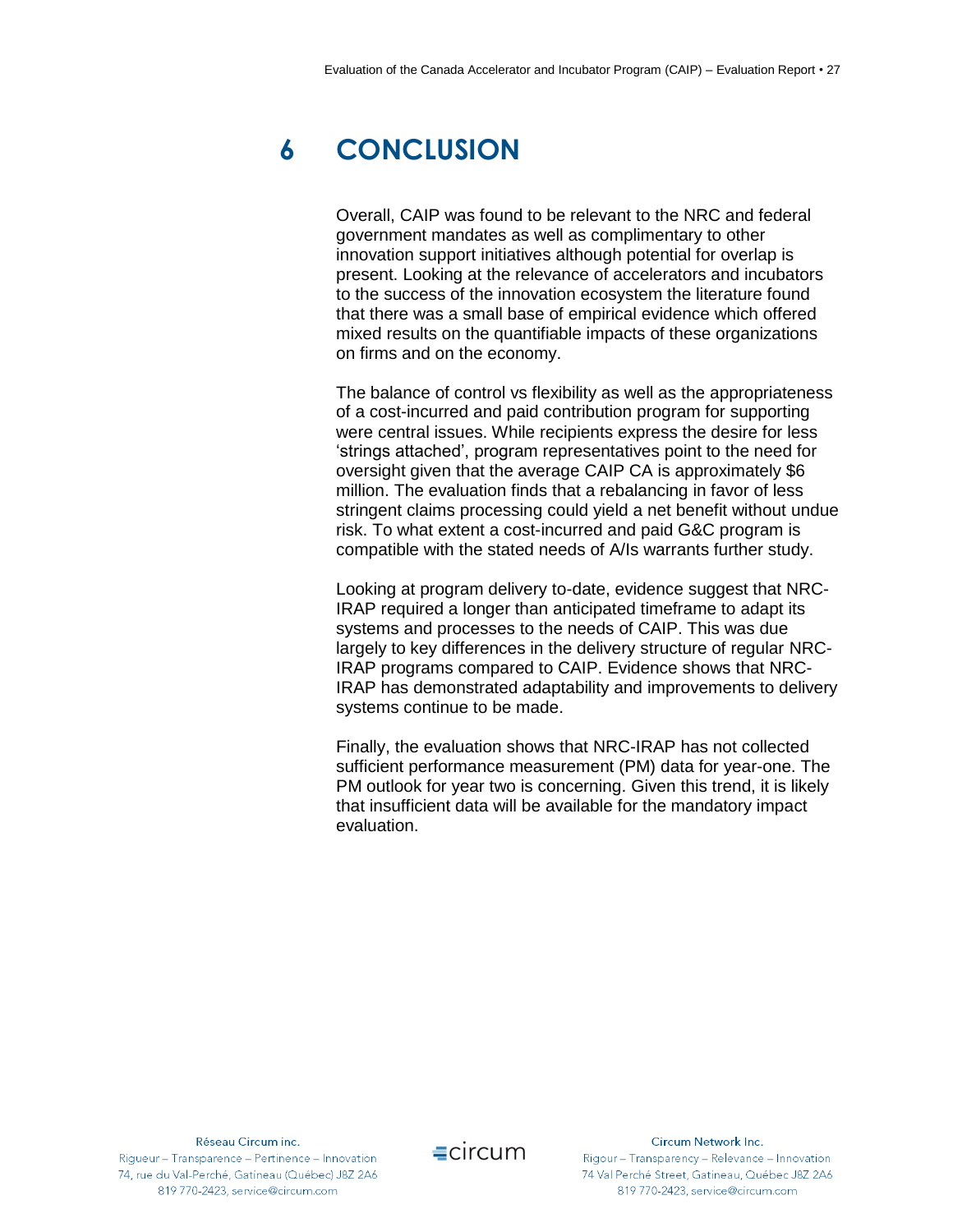# **7 MANAGEMENT RESPONSE**

<span id="page-35-0"></span>

| <b>Recommendation</b>                                                                                                                                                                                                                                                                                                                                                                               | <b>Response and Planned</b><br><b>Action(s)</b>                                                                                                                                                                                                                                                                                                                                                                                                                                                | <b>Proposed</b><br>Person (s)<br><b>Responsible</b>                                       | <b>Timeline</b>                                           | <b>Measure of</b><br><b>Achievement</b>                                                                                                                                              |
|-----------------------------------------------------------------------------------------------------------------------------------------------------------------------------------------------------------------------------------------------------------------------------------------------------------------------------------------------------------------------------------------------------|------------------------------------------------------------------------------------------------------------------------------------------------------------------------------------------------------------------------------------------------------------------------------------------------------------------------------------------------------------------------------------------------------------------------------------------------------------------------------------------------|-------------------------------------------------------------------------------------------|-----------------------------------------------------------|--------------------------------------------------------------------------------------------------------------------------------------------------------------------------------------|
| 1. Working with other<br>federal departments and<br>agencies to optimize<br>CAIP's contribution to<br>Canada's re-defined<br>innovation strategy, in<br>future program design<br>NRC-IRAP should analyze<br>and act on opportunities<br>for complementarity within<br>the overall suite of federal<br>support to SME<br>development as well as on<br>any costs of existing or<br>potential overlap. | Recommendation<br>accepted.<br>NRC-IRAP will leverage its<br>participation in the<br>development of a new<br><b>Federal Innovation</b><br>Strategy, to seek<br>opportunities for<br>complementarities and<br>identify potential overlap.<br>NRC-IRAP will leverage its<br>participation in various<br>Federal government<br>initiatives (e.g. AGS) to<br>identify opportunities where<br>future program design or<br>service can benefit from<br>NRC-IRAP's learning<br>through CAIP delivery. | Management<br>involved with<br>Federal<br>government<br>initiatives,<br>NRC-IRAP          | March 2017<br>As well as<br>when<br>opportunity<br>arises | Other federal<br>departments have<br>increased awareness of<br>CAIP and NRC-IRAP<br>programs and services.<br>NRC-IRAP gains<br>increased awareness of<br>complementary<br>programs. |
| <b>Recommendation</b>                                                                                                                                                                                                                                                                                                                                                                               | <b>Response and Planned</b><br><b>Action(s)</b>                                                                                                                                                                                                                                                                                                                                                                                                                                                | <b>Proposed</b><br>Person (s)<br><b>Responsible</b>                                       | <b>Timeline</b>                                           | <b>Measure of</b><br><b>Achievement</b>                                                                                                                                              |
| 2. NRC-IRAP should<br>further examine best<br>practices for contributions<br>programs to rebalance the<br>level of financial controls<br>employed in claims<br>administration.                                                                                                                                                                                                                      | Recommendation<br>accepted.<br>Following recent efforts to<br>streamline CAIP admin<br>processes (e.g. claiming),<br>NRC-IRAP will further<br>examine how other<br>departments are<br>addressing similar<br>accountability challenges<br>related to managing claims.<br>NRC-IRAP will further<br>refine its risk management<br>practices to reduce the<br>administrative burden<br>related to claims for CAIP<br>recipients.                                                                   | Director<br>Program<br>Expertise,<br>NRC-IRAP<br><b>Division</b><br>Services,<br>NRC-IRAP | Feb 2017                                                  | Implemented<br>improvements in<br>managing claims<br>leading to reduced<br>administrative burden<br>for CAIP recipients.                                                             |

 $=$ circum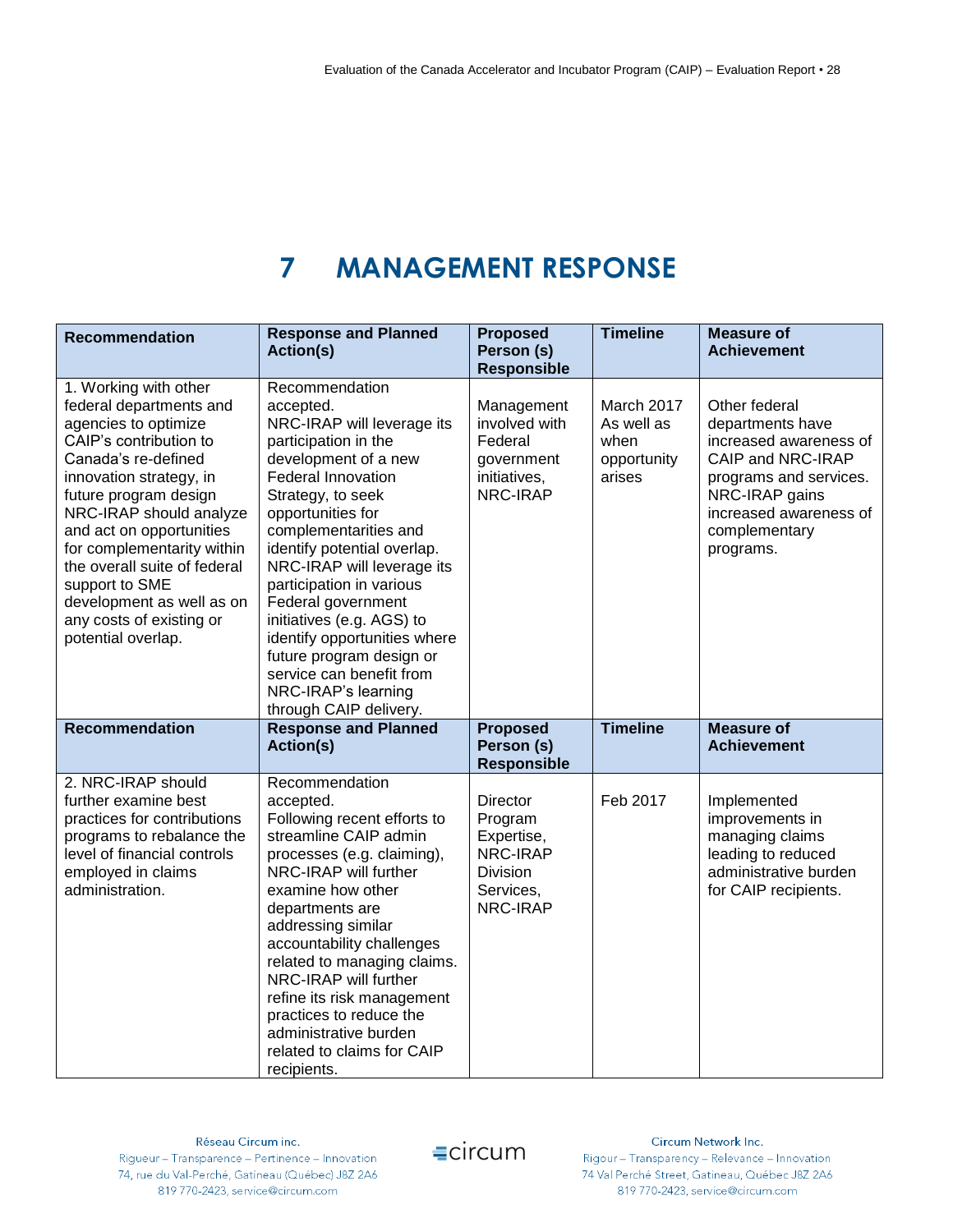| <b>Recommendation</b>                                                                                                                                                                                                                                                                                                                                                                                                                                                                                                                                                                                                                                                                | <b>Response and Planned</b><br>Action(s)                                                                                                                                                                                                                                                                                                                     | <b>Proposed</b><br>Person (s)<br><b>Responsible</b>                                                                                                  | <b>Timeline</b>   | <b>Measure of</b><br><b>Achievement</b>                                                                                                                                                                                                                                      |
|--------------------------------------------------------------------------------------------------------------------------------------------------------------------------------------------------------------------------------------------------------------------------------------------------------------------------------------------------------------------------------------------------------------------------------------------------------------------------------------------------------------------------------------------------------------------------------------------------------------------------------------------------------------------------------------|--------------------------------------------------------------------------------------------------------------------------------------------------------------------------------------------------------------------------------------------------------------------------------------------------------------------------------------------------------------|------------------------------------------------------------------------------------------------------------------------------------------------------|-------------------|------------------------------------------------------------------------------------------------------------------------------------------------------------------------------------------------------------------------------------------------------------------------------|
| 3. NRC-IRAP should<br>Recommendation<br>explore ways to facilitate<br>accepted.<br>structured learning within<br>NRC-IRAP will build on the<br>CAIP agreements and to<br>CAIP ITA working group to<br>further support the timely<br>foster exchange of best<br>sharing of best practices<br>practices between CAIP<br>among recipients and with<br>recipients.<br>NRC-IRAP.<br>NRC-IRAP will seek the<br>interest and involvement of<br>CAIP recipients to organize<br>a forum where participants<br>can discuss challenges and<br>opportunities, share best<br>practices and identify of<br>potential actions to<br>strengthen their operations<br>and service offering to<br>SMEs. |                                                                                                                                                                                                                                                                                                                                                              | NRC-IRAP<br><b>CAIP Lead</b><br>(TBD), NRC-<br><b>IRAP</b>                                                                                           | March 31,<br>2017 | Increased dialogue and<br>synergies between<br><b>CAIP</b> recipients leading<br>to examples of impact<br>on their operations and<br>service offerings.                                                                                                                      |
| <b>Recommendation</b>                                                                                                                                                                                                                                                                                                                                                                                                                                                                                                                                                                                                                                                                | <b>Response and Planned</b><br><b>Action(s)</b>                                                                                                                                                                                                                                                                                                              | <b>Proposed</b><br>Person (s)<br><b>Responsible</b>                                                                                                  | <b>Timeline</b>   | <b>Measure of</b><br><b>Achievement</b>                                                                                                                                                                                                                                      |
| 4. NRC-IRAP should take<br>all necessary steps to<br>ensure that the<br>performance indicators<br>stipulated in its<br>Performance<br><b>Measurement Strategy</b><br>have been collected from<br>all recipients for all<br>program years.                                                                                                                                                                                                                                                                                                                                                                                                                                            | Recommendation<br>accepted.<br>Following the initial 2014-15<br>year of CAIP, NRC-IRAP<br>will ensure going forward<br>that all recipients adhere to<br><b>Annual Performance</b><br>Reporting obligations. This<br>will include re-iterating and<br>explaining the requirements<br>to recipients, and well as<br>enforcement of contractual<br>obligations. | Director<br>Program<br>Expertise,<br>NRC-IRAP<br><b>Division</b><br>Services,<br>NRC-IRAP                                                            | December<br>2016  | Complete Annual<br>Performance Data<br>available.                                                                                                                                                                                                                            |
| <b>Recommendation</b>                                                                                                                                                                                                                                                                                                                                                                                                                                                                                                                                                                                                                                                                | <b>Response and Planned</b><br><b>Action(s)</b>                                                                                                                                                                                                                                                                                                              | <b>Proposed</b><br>Person (s)<br><b>Responsible</b>                                                                                                  | <b>Timeline</b>   | <b>Measure of</b><br><b>Achievement</b>                                                                                                                                                                                                                                      |
| 5. The NRC Office of Audit<br>and Evaluation, in<br>collaboration with NRC-<br>IRAP and CAIP recipients,<br>should immediately plan<br>the details of the impact<br>evaluation to be conducted<br>in the last year of the<br>program.                                                                                                                                                                                                                                                                                                                                                                                                                                                | Recommendation<br>accepted.<br>NRC-IRAP will collaborate<br>with the Office of Audit and<br>Evaluation to develop a<br>detailed plan of how impact<br>of the program will be<br>measured in future CAIP<br>Evaluation.<br>NRC-IRAP will revisit its<br>current performance<br>measurement strategy to<br>ensure alignment with<br>detailed plan.             | Chief Audit and<br>Evaluation<br><b>Executive NRC</b><br>Executive<br>Director, NRC-<br><b>IRAP Division</b><br>Services,<br>NRC-NRC-<br><b>IRAP</b> | December<br>2016  | Detailed plan of how<br>impact will be<br>measured in future<br>CAIP evaluation.<br>Alignment between<br>detailed plan and<br>current Performance<br><b>Measurements Strategy</b><br>to ensure relevant<br>performance data is<br>available to support<br>impact evaluation. |

 $=$ circum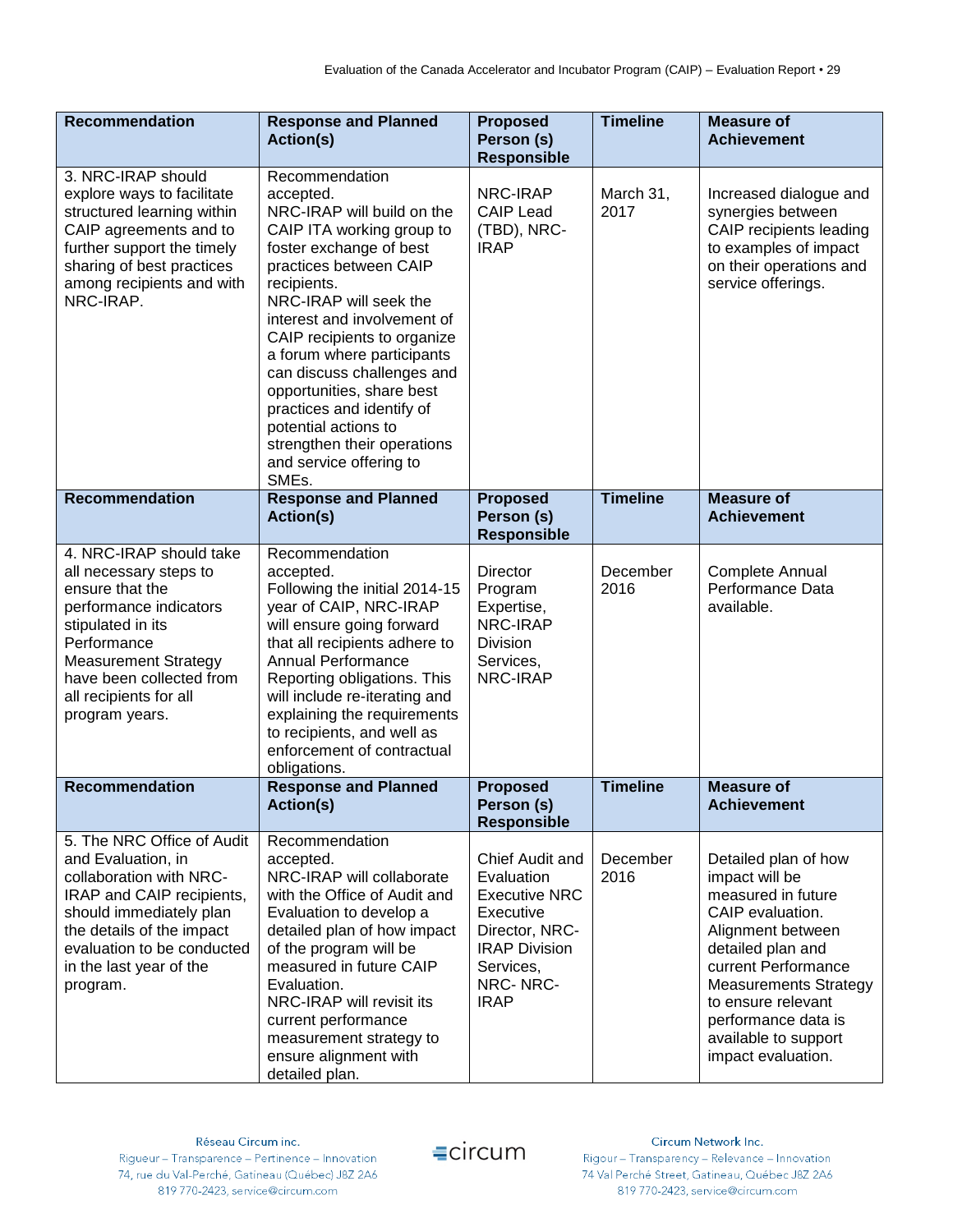# <span id="page-37-0"></span>**APPENDIX A: PROGRAM LOGIC MODEL**

The logic of the program is described at a very high level on the Terms and Conditions for the program (CAIP, 2013a).

Immediate Outcome

- » Early-stage firms have access to business innovation support services
- » Incubators and accelerators have increased their scope of services
- » SMEs are satisfied with the services

Intermediate Outcome

- » Incubators and accelerators register greater success rates
- » SMEs grow and attract capital

Ultimate Outcome (Long-term)

» Wealth creation in Canada

CAIP (2013b) performance measurement strategy offers the following visual depiction of the logic of the CAIP intervention.



Réseau Circum inc. Rigueur – Transparence – Pertinence – Innovation 74, rue du Val-Perché, Gatineau (Québec) J8Z 2A6 819 770-2423, service@circum.com

 $=$ circum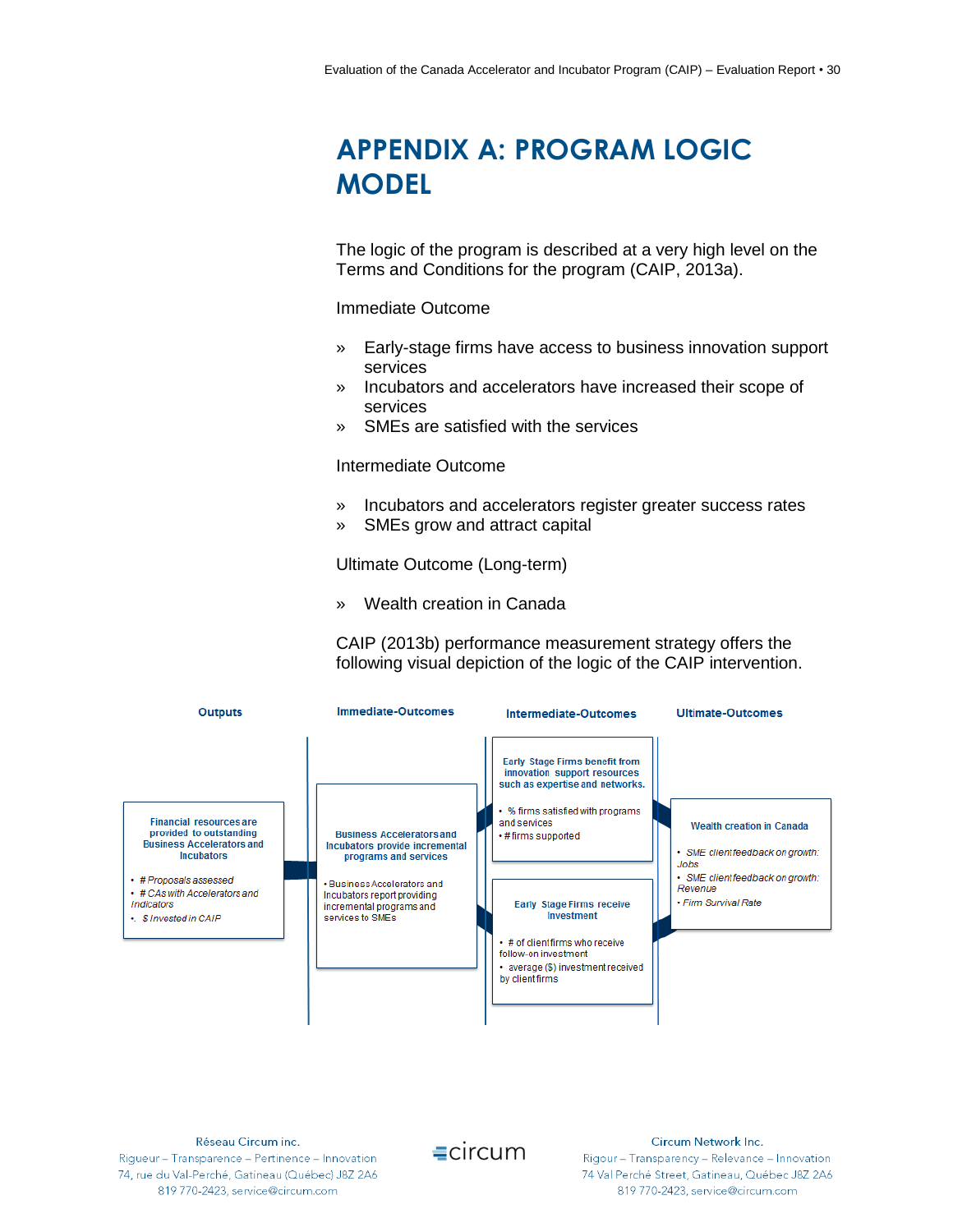# <span id="page-38-0"></span>**APPENDIX B: EVALUATION METHODOLOGY**

## *Review of Available Program Data*

The data review was a compilation of information available in contribution agreements. The evaluation team content analyzed 15 CAIP agreements and created a data base of information to allow for a high level description of the agreements in term of:

- » Stated objectives of the agreements;
- » Activities;
- » Deliverables;
- » Project outcomes;
- » Best practice sharing.

The evaluation also compiled a list of clients serviced by CAIP recipients on the basis of the information reported as of the end of February 2016.

## *A Review of Program Documentation*

The review of program documentation entailed a systematic analysis of founding documents, frameworks, and interpretation notes.

## *A Review of Literature about the Performance of Incubators and Accelerators*

The review of literature on the performance of incubators and accelerators was first based on a search conducted by the Knowledge Management Group of the NRC using the following research request:

- » Literature search identifying key documents that speak to accelerators and incubators broadly and the literature on their efficacy as a tool to stimulate small and medium enterprise (SME) growth, in particular their ability to access capital; and,
- » Key Canadian and international reports going back five years, and as far 10 years if necessary.

Réseau Circum inc. Rigueur – Transparence – Pertinence – Innovation 74, rue du Val-Perché, Gatineau (Québec) J8Z 2A6 819 770-2423, service@circum.com

 $=$ circum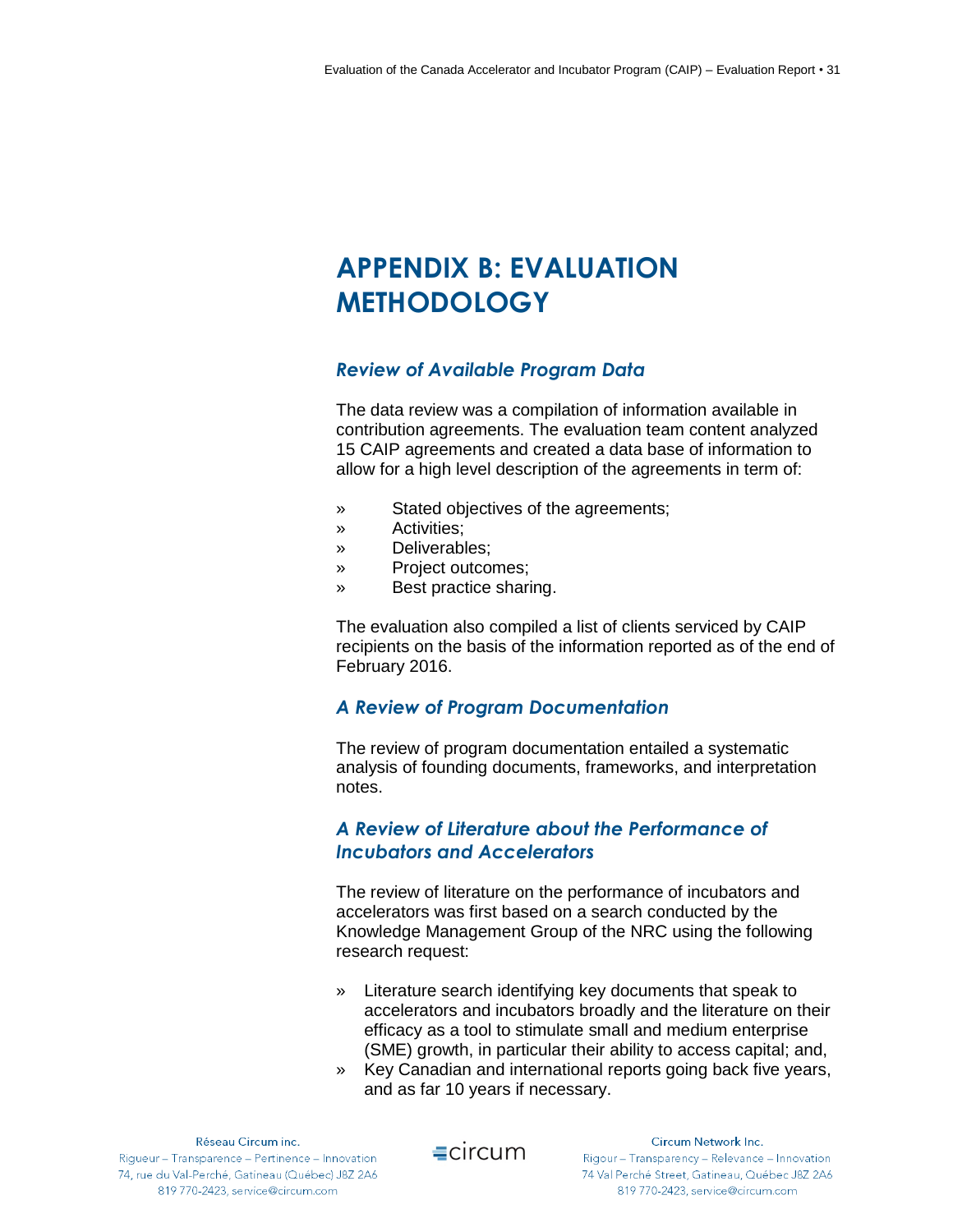The search produced 14 Canadian and 11 international reports and journal articles. The papers identified included several editorials or other forms of opinion piece. Given the somewhat controversial nature of government involvement in stimulating business development through incubators and accelerators, the external evaluation team decided to limit the review to:

- » peer-reviewed articles or working papers containing original empirical research, whether quantitative or qualitative;
- » systematic reviews of peer-reviewed, evidence-based literature; and
- » within these, papers that were at least somewhat relevant to Canada.

Of the papers identified by the Knowledge Management Group, 12 Canadian and 10 international papers were deemed eligible for inclusion. The review of these papers was then supplemented by search for and review of additional literature identified using citations in reviewed articles and IngentaConnect. A total of 16 Canadian and 24 international papers were reviewed. All observations from the literature review were compiled in a knowledge management data base.

## *A Review of the Program Management Processes*

The review of program management processes was two-pronged. First, the NRC lnternal Audit group used existing documentation and interviews to describe the claim process and to provide formal guidance and advice on appropriate controls and practices in the management of contribution agreements in the federal government.

Secondly, an analysis of the management of the contribution agreements was based on three information sources selected to provide a well-rounded view of bases for assessing the appropriateness and efficiency of current CAIP processes.

- » Reports produced mainly by the Treasury Board of Canada on the management of grants and contributions (G&C) for programs, starting with the Independent Blue Ribbon Panel on Grant and Contribution Programs in 2006, the ensuing action plan, and various audits and verifications that have taken place since then;
- » Interviews with six representatives of other departments and agencies involved in the management of contributions; and,
- » Interviews with NRC-IRAP management.

 $=$ circum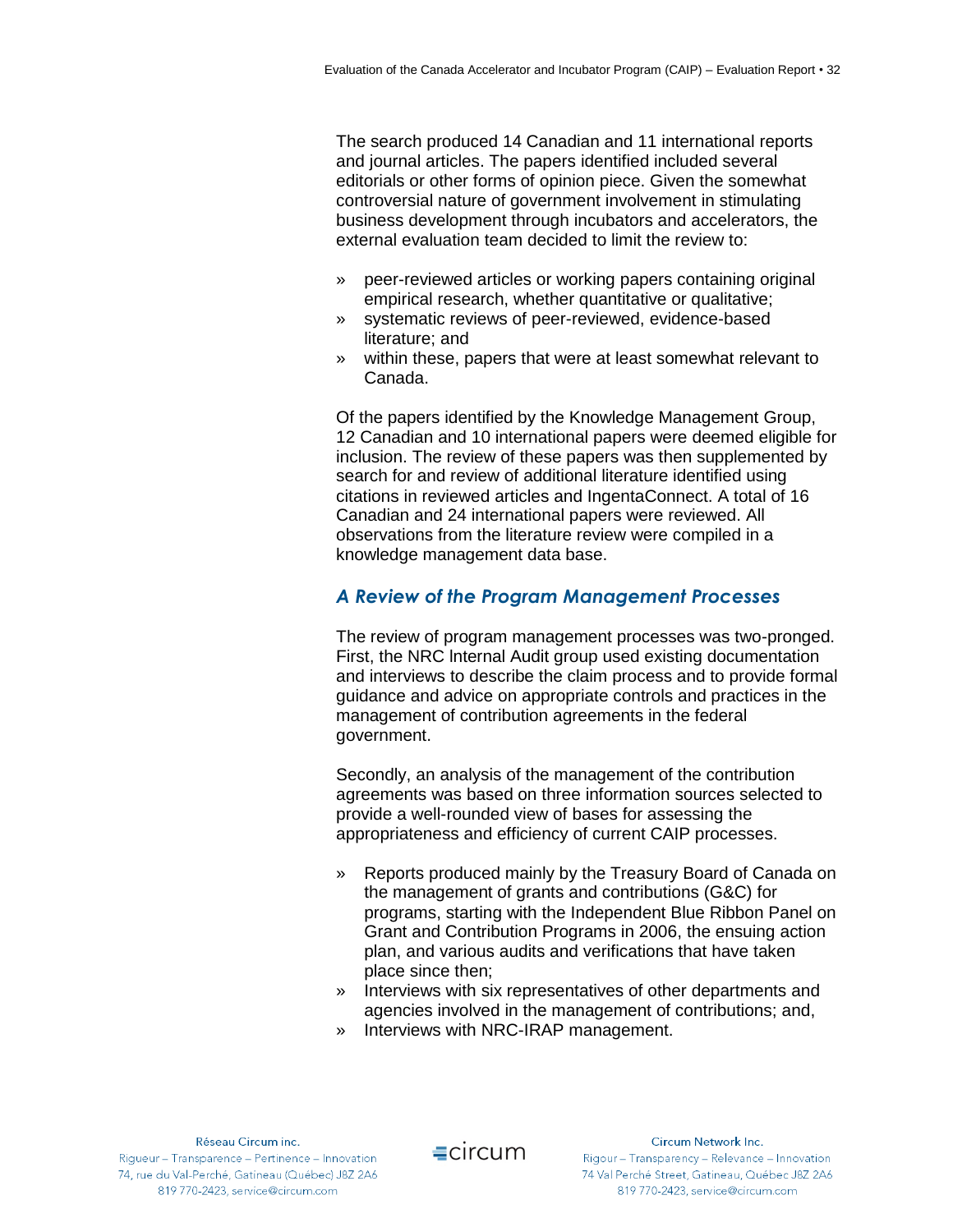## *Key Informant Interviews*

Key interviews were conducted with three main categories of individuals:

- » NRC-IRAP management and Industrial Technology Advisors (ITA);
- » Funding recipients and their partners;
- » VCEP members; and,
- » Other organizations including federal departments representatives, provincial government representatives, and representatives of relevant associations.

Custom interview guides based on the evaluation matrix were prepared for each type of informant.

The NRC sent introductory messages to the key informants they had identified. All interviews were conducted in the preferred official language of the interviewee. A small number of interviews carried out in the National Capital Region were conducted in person, and the others by telephone.

All interviewees were assured at the time of the initial invitation and at the start of the interview that their comments would be kept strictly confidential. Interviews were not recorded. All observations from the interviews were compiled in the knowledge management data base.

A total of 45 interviews were conducted with the following types of informants:

- » CAIP program management (9);
- » NRC-IRAP Industrial Technology Advisors (7);
- » Canadian Venture Capital Expert Panel (2);
- » CAIP recipients and their partners (20);
- » other federal departments (2); and
- » other organizations involved in supporting business development at various jurisdictional levels (5).

A total of 58 potential respondents were invited to participate. While few declined, 13 did not reply to the invitation or did not follow up for scheduling. Therefore, the participation rate was 78%. This is typical for key informant interview components of evaluations, and may be a higher than expected participation among funding recipients and partners.

## *Evaluation issues*

**1.** To what extent do accelerators and incubators contribute to the growth of firms and their ability to access capital?

#### Réseau Circum inc.

Rigueur – Transparence – Pertinence – Innovation 74, rue du Val-Perché, Gatineau (Québec) J8Z 2A6 819 770-2423, service@circum.com

 $=$ circum

#### Circum Network Inc.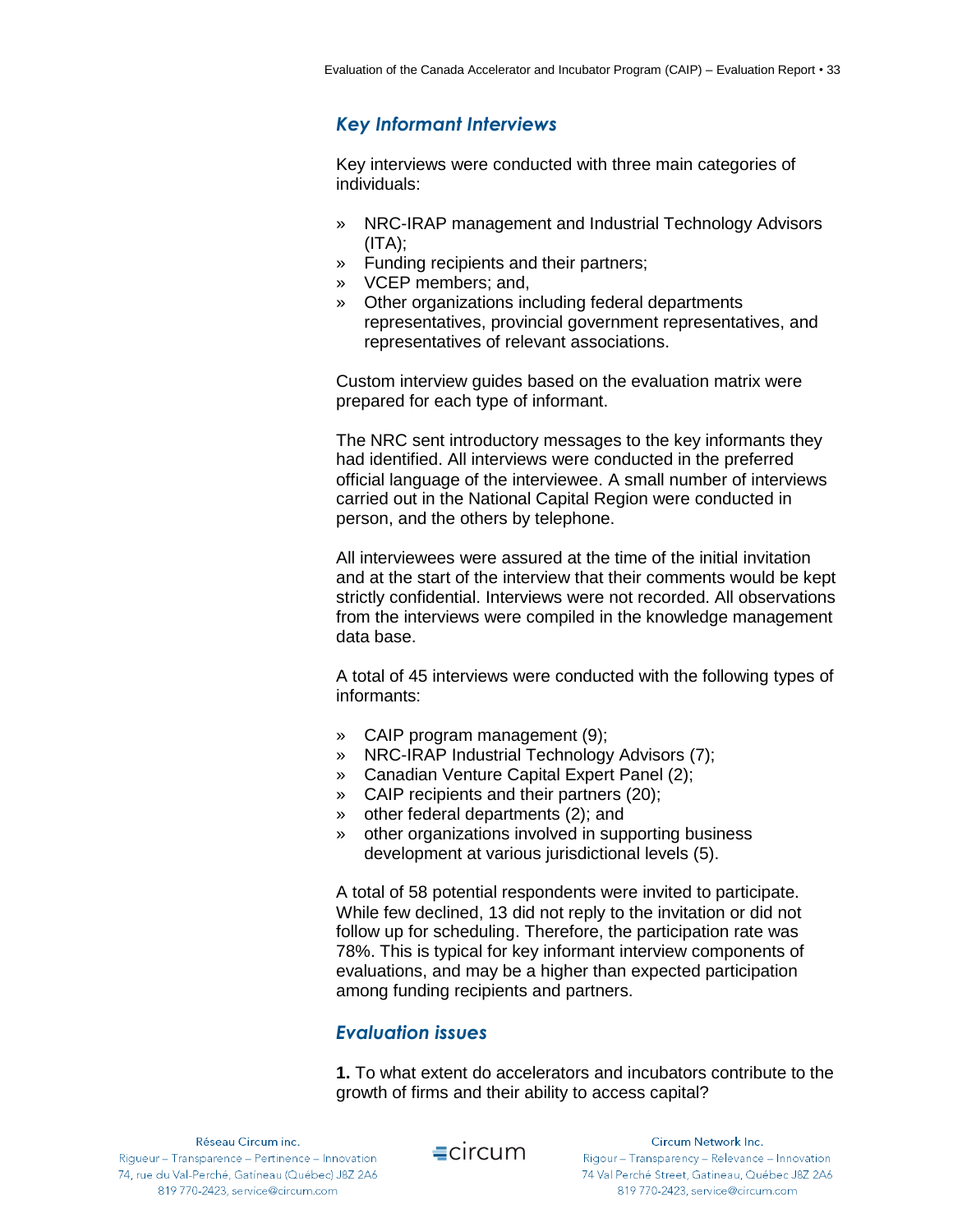**1a.** Is funding to accelerators and incubators likely to increase SME's ability to access capital?

**1b.** To what extent do accelerators and incubators complement other mechanisms aimed at increasing SMEs' access to capital (e.g., other components of the Venture Capital Action Plan)?

**2.** To what extent is the design of CAIP appropriate given other programs aimed at supporting SME development?

**2a.** What are the programs that support SMEs through incubators and accelerators? What are their roles, mandates, areas of focus and budgets?

**2b.** To what extent does CAIP complement/duplicate these other programs? Is there duplication between CAIP and these programs? Are there additional benefits expected as a result of CAIP (e.g. in the program design and its delivery through NRC-IRAP ITAs) that are not expected through other programs aimed at achieving the same objectives? To what extent does the design of CAIP provide benefits when implemented in concert with other programs aimed at supporting SME development? **2c.** Are there barriers or facilitating factors which are expected to impede or enhance CAIP's impacts?

**3.** To what extent has CAIP been delivered as planned?

**3a.** Have the contribution agreements been defined and signed as expected?

**3b.** Have CAIP funds been spent as expected? Have CAIP funds been allocated and spent as detailed in the contribution agreements? Have CAIP operating funds been spent as planned? **3c.** What has been the role of ITAs in delivering CAIP? **3d.** What changes could be made to strengthen delivery for the remainder of the program?

**4.** To what extent are CAIP processes efficient and appropriate?

**4a.** Are CAIP processes (e.g. claim and reporting) appropriate (i.e. in terms of efficiency and rigour) given the level of funding awarded to recipients? Is the performance measurement data collection and synthesis appropriate for the management of the program? Is it expected to be sufficient to support an impact evaluation?

**4b.** Are there alternative practices used for other government contribution programs (Canadian or international) which could be used to improve the CAIP claim process?

#### Réseau Circum inc.

Rigueur – Transparence – Pertinence – Innovation 74, rue du Val-Perché, Gatineau (Québec) J8Z 2A6 819 770-2423, service@circum.com

 $=$ circum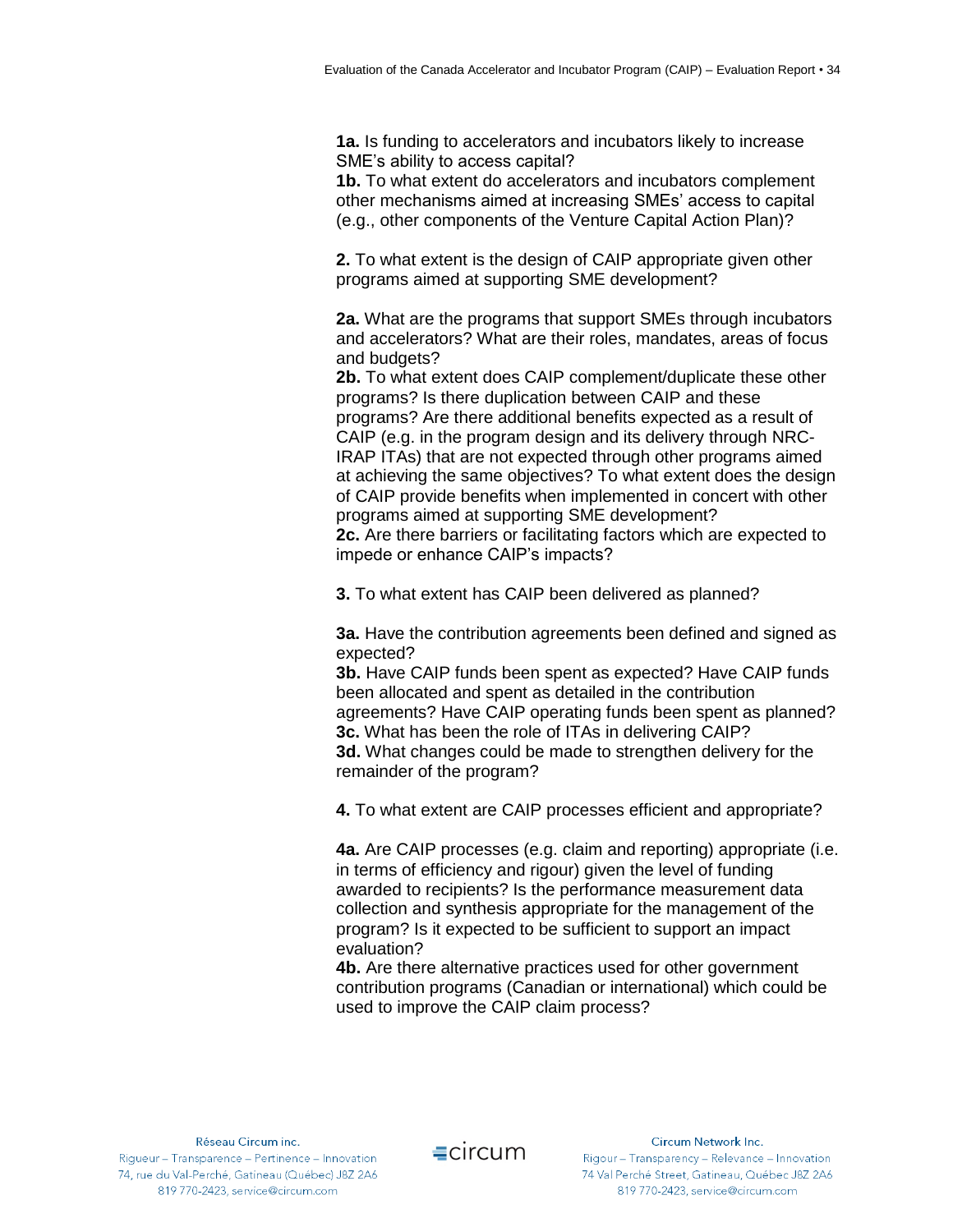## **Crosswalk of Evaluation Issues to Sections of the Report**

| <b>Evaluation Issues</b>                                                                                                      | <b>Report Sections</b> |
|-------------------------------------------------------------------------------------------------------------------------------|------------------------|
| 1. To what extent do accelerators and<br>incubators contribute to the growth of firms<br>and their ability to access capital? | Sections 3.1, 3.2      |
| 2. To what extent is the design of CAIP<br>appropriate given other programs aimed at<br>supporting SME development?           | Sections 3.3, 4.1      |
| 3. To what extent has CAIP been delivered<br>as planned?                                                                      | Section 4.1            |
| 4. To what extent are CAIP processes<br>efficient and appropriate?                                                            | Sections 4.2, 5.1, 5.2 |

#### Réseau Circum inc.

Rigueur – Transparence – Pertinence – Innovation 74, rue du Val-Perché, Gatineau (Québec) J8Z 2A6 819 770-2423, service@circum.com

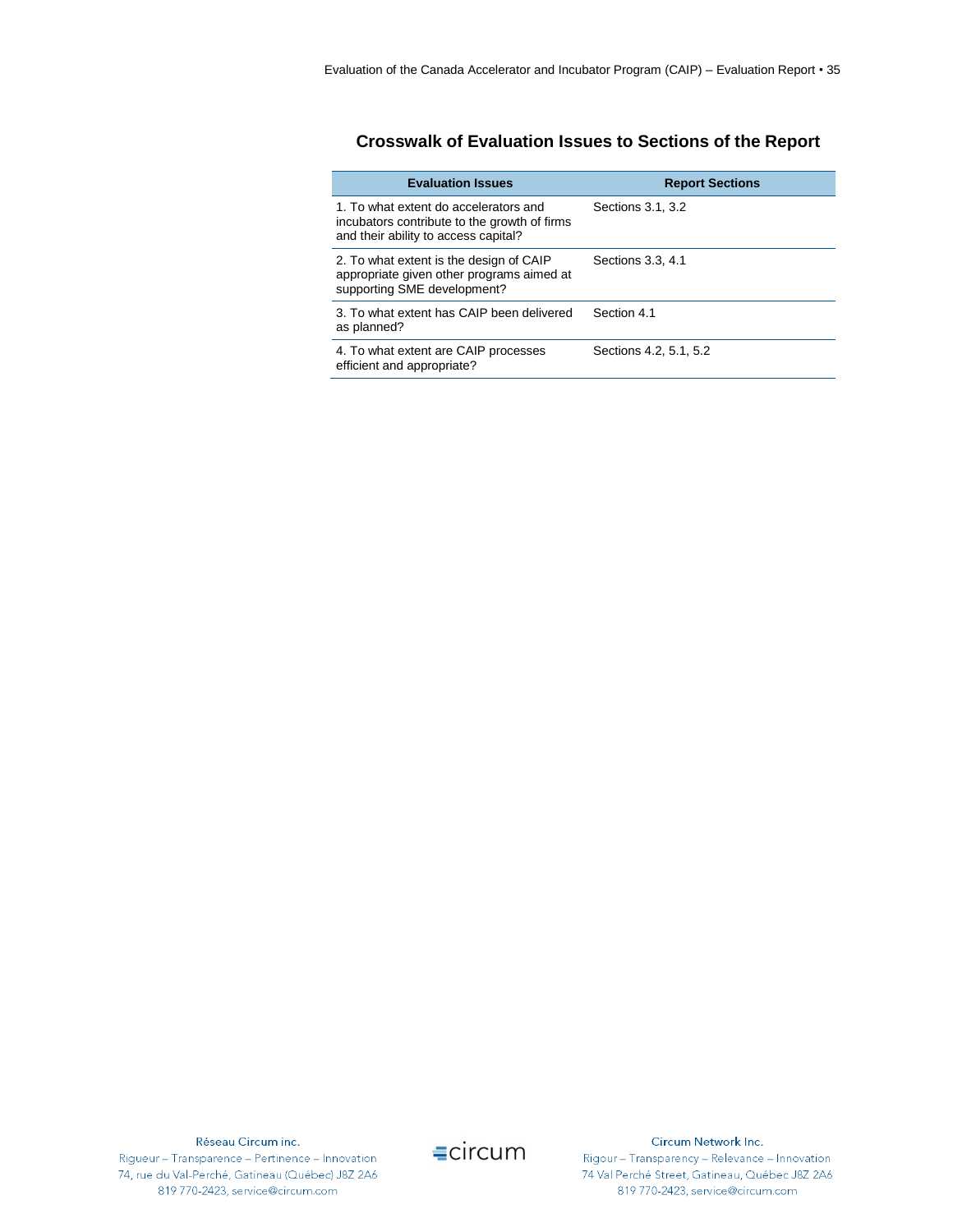# **APPENDIX C: FINANCIAL DATA**

## **TABLE 1 - Value of Contribution Agreements (as of July 21, 2016)**

<span id="page-43-0"></span>Note: The following figures are based on financial data calculated as of July 21, 2016 and are subject to change.

|                                                     |                                | FY 2015                                      |                                | FY2016                                      | FY2017                         | <b>FY2018</b>                  | FY2019                         |                                       |
|-----------------------------------------------------|--------------------------------|----------------------------------------------|--------------------------------|---------------------------------------------|--------------------------------|--------------------------------|--------------------------------|---------------------------------------|
| <b>Recipient</b>                                    | <b>CA</b><br><b>Allocation</b> | <b>Actuals (1)</b><br>unreconcile<br>d PAYE) | <b>CA</b><br><b>Allocation</b> | Actuals (+<br>unreconciled<br><b>PAYEs)</b> | <b>CA</b><br><b>Allocation</b> | <b>CA</b><br><b>Allocation</b> | <b>CA</b><br><b>Allocation</b> | <b>Total actuals</b><br>+ allocations |
| <b>BC Technology Industry</b><br>Association        | 1,500,000                      | 972,148                                      | 1,850,000                      | 1,397,690                                   | 2,409,077                      | 2,380,046                      | 1,683,785                      | 8,842,746                             |
| <b>Bioenterprise Corporation</b>                    | 530,990                        | 70,860                                       | 380,400                        | 379,955                                     | 534,263                        | 527,824                        | 373,414                        | 1,886,316                             |
| <b>Biomedical Commercialization</b><br>Canada Inc.  | 225,397                        | 225,397                                      | 225,146                        | 225,146                                     | 226,786                        | 224,053                        | 158,508                        | 1,059,890                             |
| Canada AcceleratorCo Inc.                           | 132,252                        | 132,252                                      | 132,105                        | 132,105                                     | 133,067                        | 131,463                        | 93,005                         | 621,892                               |
| Centre d'entreprises et<br>d'innovation de Montréal | 500,000                        | 202,011                                      | 875,000                        | 875,000                                     | 1,551,290                      | 1,532,596                      | 1,084,249                      | 5,245,146                             |
| Centre for Drug Research and<br>Development         | 2,325,421                      | 2,325,421                                    | 2,322,833                      | 2,322,833                                   | 2,339,751                      | 2,311,555                      | 1,635,331                      | 10,934,891                            |
| <b>Communitech Corporation</b>                      | 2,060,446                      | 908,066                                      | 2,058,153                      | 1,798,153                                   | 2,073,143                      | 2,048,160                      | 1,448,989                      | 8,276,511                             |
| Corporation Innocentre du<br>Québec                 | 500,000                        | 311,203                                      | 854,825                        | 854,825                                     | 993,131                        | 983,874                        | 661,439                        | 3,804,472                             |
| Invest Ottawa                                       | 1,647,884                      | 1,304,745                                    | 2,366,051                      | 1,895,468                                   | 1,917,193                      | 1,897,069                      | 1,268,015                      | 8,282,490                             |
| Prince Edward Island<br>BioAlliance Inc.            | 768,313                        | 330,000                                      | 863,986                        | 863,986                                     | 819,914                        | 810,033                        | 573,066                        | 3,396,999                             |
| Propel ICT Inc.                                     | 483,930                        | 217,403                                      | 655,305                        | 655,305                                     | 660,078                        | 652,123                        | 461,350                        | 2,646,259                             |
| <b>Ryerson University</b>                           | 2,267,577                      | 1,170,668                                    | 2,265,054                      | 2,265,054                                   | 2,281,550                      | 2,254,056                      | 1,594,654                      | 9,565,982                             |
| The Governors of the<br>University of Alberta       | 1,279,556                      | 659,383                                      | 1,278,132                      | 1,278,132                                   | 1,278,441                      | 1,271,926                      | 899,836                        | 5,387,718                             |
| The Next 36                                         | 581,178                        | 200,214                                      | 580,532                        | 238,960                                     | 584,760                        | 577,713                        | 408,708                        | 2,010,355                             |

Réseau Circum inc. Rigueur - Transparence - Pertinence - Innovation 74, rue du Val-Perché, Gatineau (Québec) J8Z 2A6 819 770-2423, service@circum.com

 $=$ circum

Circum Network Inc.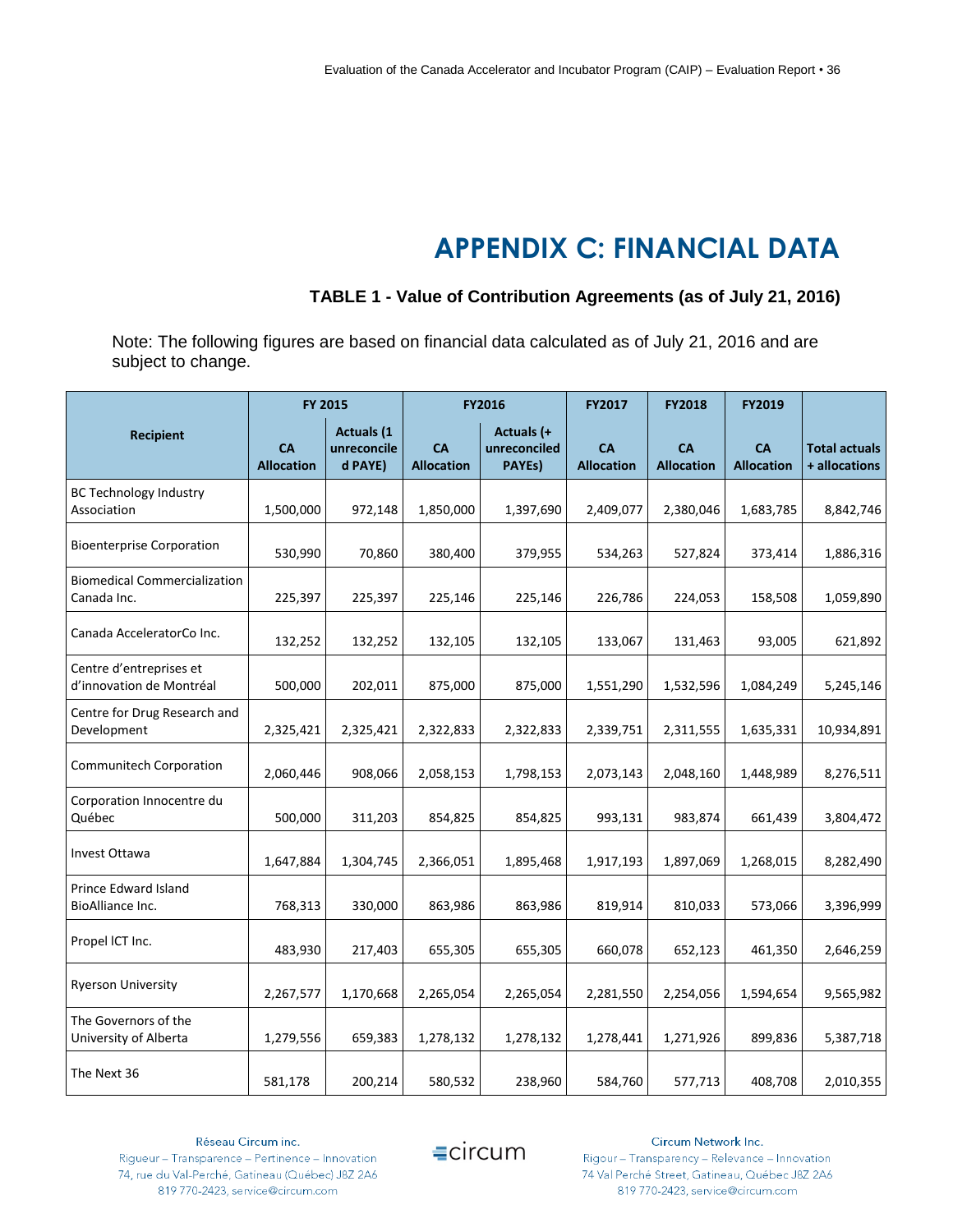|                                                                         | <b>FY 2015</b>                 |                                              | <b>FY2016</b>                  |                                                   | <b>FY2017</b>                  | <b>FY2018</b>                  | <b>FY2019</b>                  |                                |
|-------------------------------------------------------------------------|--------------------------------|----------------------------------------------|--------------------------------|---------------------------------------------------|--------------------------------|--------------------------------|--------------------------------|--------------------------------|
| <b>Recipient</b>                                                        | <b>CA</b><br><b>Allocation</b> | <b>Actuals (1)</b><br>unreconcile<br>d PAYE) | <b>CA</b><br><b>Allocation</b> | Actuals (+<br>unreconciled<br>PAYE <sub>s</sub> ) | <b>CA</b><br><b>Allocation</b> | <b>CA</b><br><b>Allocation</b> | <b>CA</b><br><b>Allocation</b> | Total actuals<br>+ allocations |
| <b>Wavefront Wireless</b><br><b>Commercialization Centre</b><br>Society | 2,010,472                      | 1,384,675                                    | 2,205,935                      | 2,196,678                                         | 2,400,899                      | 2,376,349                      | 1,590,491                      | 9,949,092                      |
| <b>MaRS Discovery District</b>                                          |                                |                                              | 350,000                        | 350,000                                           | 1,401,059                      | 1,384,176                      | 979,248                        | 4,114,483                      |
| <b>Total</b>                                                            | 16,813,416                     | 10,414,446                                   | 19,263,457                     | 17,729,290                                        | 21,604,402                     | 21,363,016                     | 14,914,088                     | 86,025,242                     |
| <b>Initial Budget</b>                                                   | 20,618,828                     |                                              | 20,595,885                     |                                                   | 20,745,885                     | 20,495,885                     | 14,500,000                     | 96,956,483                     |
| New approved reprofile                                                  | 9,995,791                      |                                              |                                |                                                   | 3,700,000                      | 3,700,000                      | 2,595,791                      |                                |
| <b>Revised Budget</b>                                                   | 10,623,037                     |                                              | 20,595,885                     |                                                   | 24,445,885                     | 24,195,885                     | 17,095,791                     | 96,956,483                     |

Réseau Circum inc.

Rigueur - Transparence - Pertinence - Innovation 74, rue du Val-Perché, Gatineau (Québec) J8Z 2A6 819 770-2423, service@circum.com

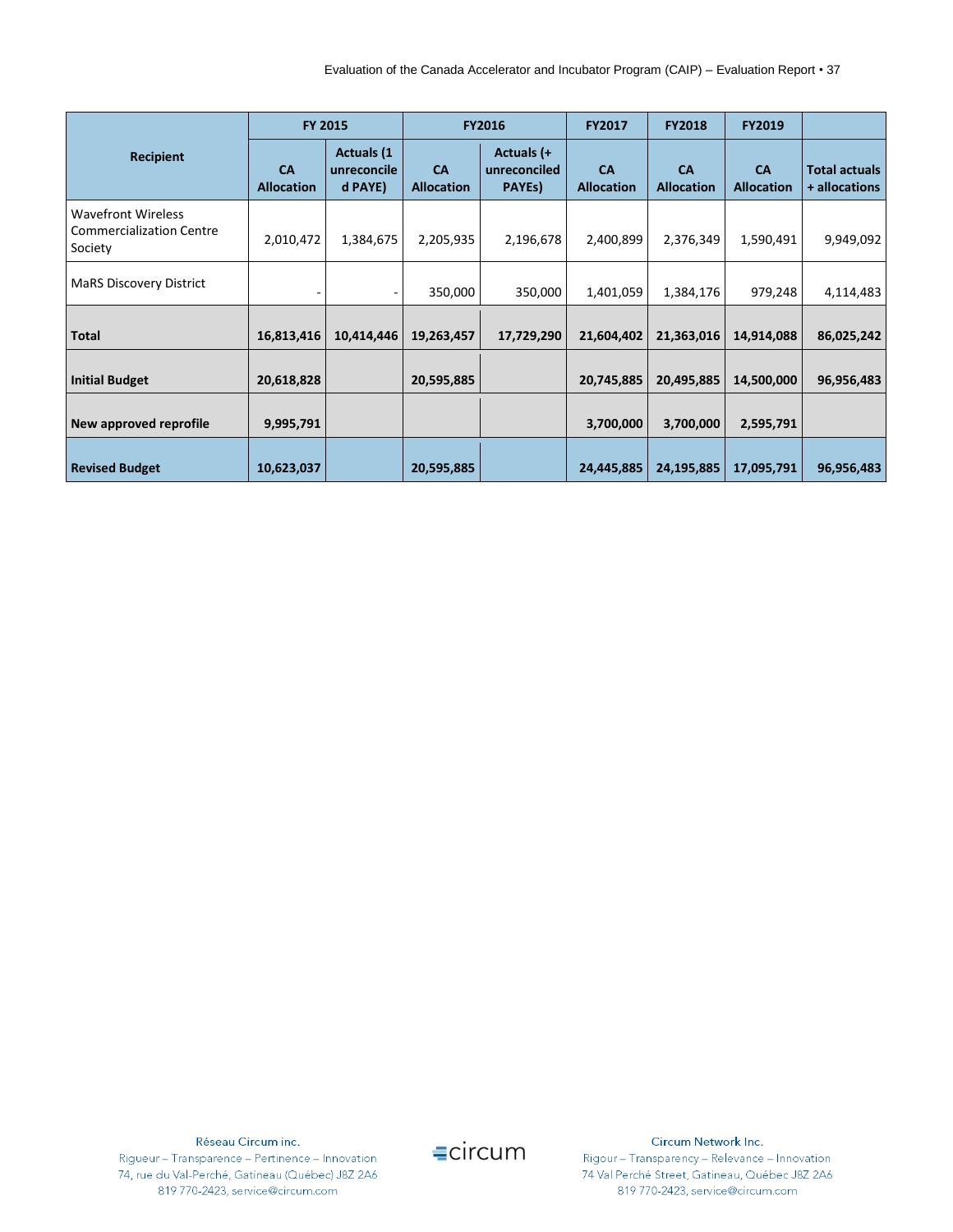# <span id="page-45-0"></span>**APPENDIX D: DOCUMENTS REVIEWED**

Al-Mubaraki, H.M. and Busler, M. (2010) Business Incubators Findings from a Worldwide Survey, and Guidance for the GCC States (Gulf States), *Global Business Review*, January/April 2010 vol. 11 no. 1, 1-20.

Al-Mubaraki, H.M. and Busler, M. (2014),"Incubator successes: Lessons learned from successful incubators towards the twentyfirst century", *World Journal of Science, Technology and Sustainable Development*, Vol. 11, no 1, pp. 44-52.

Amezcua, A. S. (2010) Performance analysis of entrepreneurship policy: Which business incubators generate the highest levels of economic performance? *Frontiers of Entrepreneurship Research*: 691-705;

Amezcua, A. S. (2012) Boon or Boondoggle? Business Incubation as Entrepreneurship Policy: A Report from the National Census of Business Incubators and their Tenants. <https://www.maxwell.syr.edu/uploadedFiles/news/BoonOrBoond oggle.pdf>

Amezcua, A and Noble, D. (2012) Tilling high growth environments: A study of the complex nature of entrepreneurship policy and regional job growth, Babson College Entrepreneurship Research Conference.

BDC (2015) *SMEs and growth: challenges and winning strategies*. <https://www.bdc.ca/EN/Documents/analysis\_research/challenges -winning-strategies.pdf>

Bergek, A. and Norrman, C. (2008) Incubator best practice: A framework. *Technovation*, 28: 20-28.

Blue Ribbon Panel (2006) From Red Tape to Clear Results: The Report of the Independent Blue Ribbon Panel on Grant and Contribution Programs, December 2006, http://publications.gc.ca/site/eng/304589/publication.html

#### Réseau Circum inc.

Rigueur - Transparence - Pertinence - Innovation 74, rue du Val-Perché, Gatineau (Québec) J8Z 2A6 819 770-2423, service@circum.com

 $=$ circum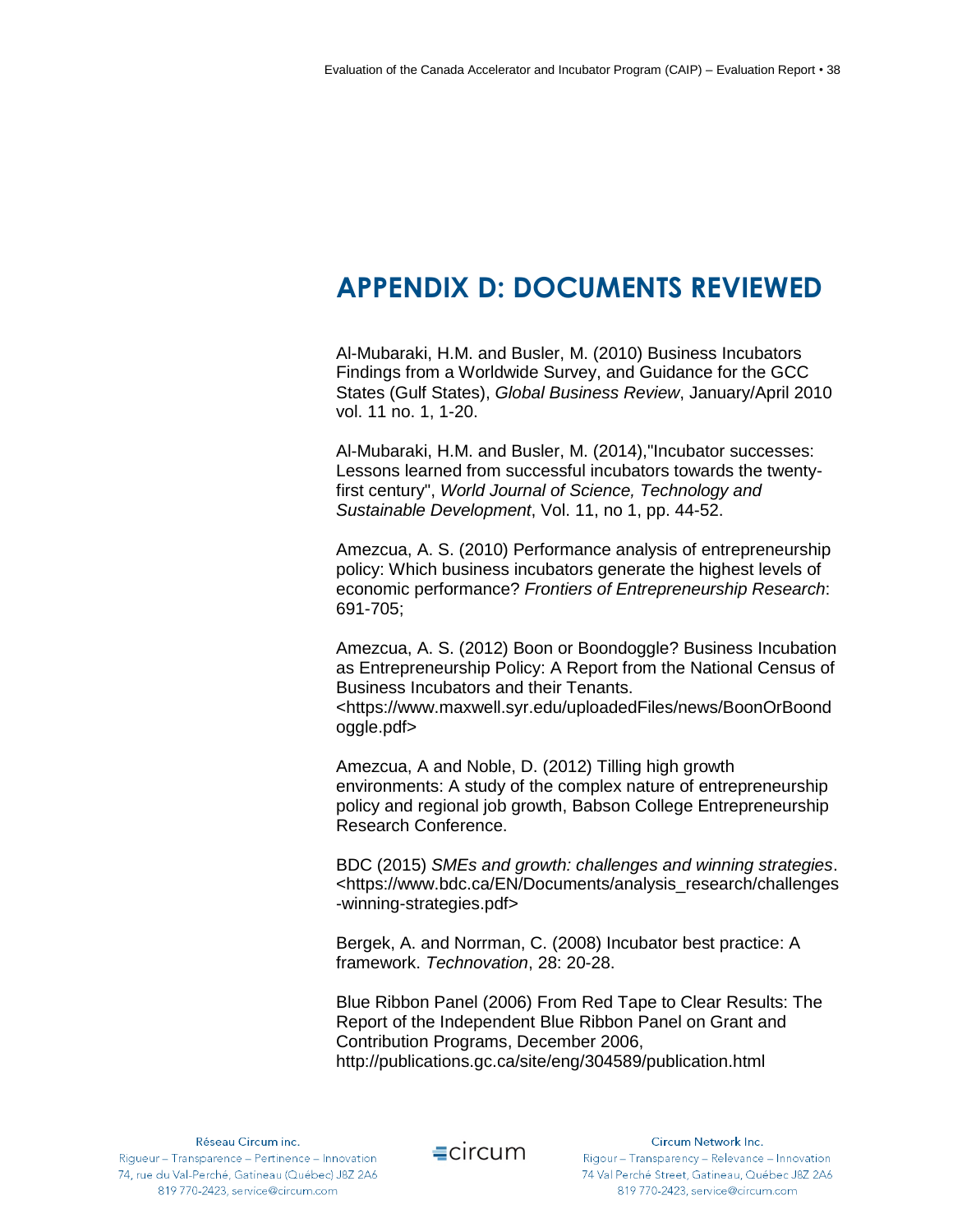Brander, J.A., Egan, E.J., and Hellmann, T.F. (2008) *Government Sponsored versus Private Venture Capital: Canadian Evidence*. <http://strategy.sauder.ubc.ca/hellmann/pdfs/BranderDuHellmann Oct04.pdf>

CAIP (2013a) Terms and Conditions: Canada Accelerator and Incubator Program (CAIP) Contribution Program

CAIP (2013b) CAIP Canada Accelerator and Incubator Program Performance Measurement Strategy (PM-S)

CAIP (2013c) Request for Proposal Guidelines

CAIP (2015a) *CAIP Fact Sheet*, July 2015

CAIP (2015b) CAIP Process, Streamlined Validation and Approval of Claims (Standard Claim Version), August 2015

Caley E. (2013) *Seeding Success: Canada's Startup Accelerators*, MaRS Data Catalyst <https://www.marsdd.com/wpcontent/uploads/2013/07/Seeding-Success\_v94.pdf>

Culp, R. (1997). Georgia's Advanced Technology Development Center: An Assessment, in Technology Incubators: Nurturing Small Firms, OECD.

Dalziel, M. (2012) *A Study of Business Incubators and Accelerators in Canada*, The Evidence Network <http://www.theevidencenetwork.com/media/3639/ten\_2012\_bis\_ and\_bas.pdf>

Dee, N., Livesey, F., Gill, D., Minshall, T. (2011) *Incubation for Growth: A review of the impact of business incubation on new ventures with high growth potential (UK)*. UK National Endowment for Science, Technology and the Arts (NESTA).

DEEP [Digital Entrepreneurship and Economic Performance Centre] (2015a) *Accelerating Canada's Start-Up Ecosystem: A Review of Canadian Business Accelerators and Incubator*. <http://deepcentre.com/wordpress/wpcontent/uploads/2015/10/DEEP-Centre-BABI-3-Accelerating-Canadas-Startup-Ecosystem-September-20151.pdf>

DEEP [Digital Entrepreneurship and Economic Performance Centre] (2015b) *Evaluating Business Acceleration and Incubation in Canada: Policy, Practice and Impact* <http://deepcentre.com/wordpress/wpcontent/uploads/2015/10/DEEP-Centre-BABI-1-Taxonomy-and-Performance-Measurement-September-20151.pdf>

#### Réseau Circum inc.

Rigueur – Transparence – Pertinence – Innovation 74, rue du Val-Perché, Gatineau (Québec) J8Z 2A6 819 770-2423, service@circum.com

 $=$ circum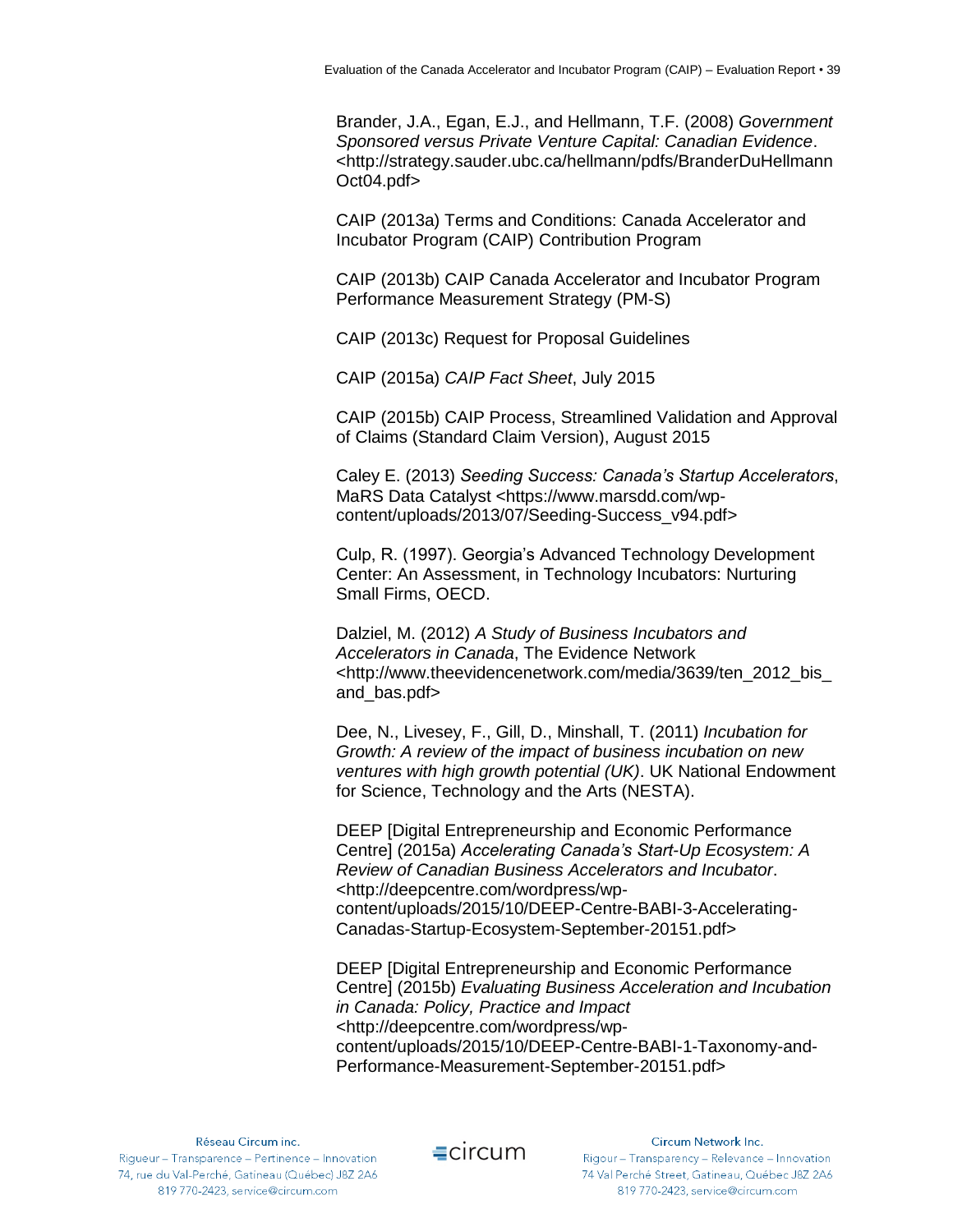DEEP [Digital Entrepreneurship and Economic Performance Centre] (2015c) *Internationalizing Canadian SMEs: the Role of DFATD's Canadian Technology Accelerators* <http://deepcentre.com/wordpress/wpcontent/uploads/2015/10/DEEP-Centre-BABI-2-Internationalizing-Canadian-SMEs-September-20151.pdf>

DEEP [Digital Entrepreneurship and Economic Performance Centre] (2015d) *A Lynchpin in Canada's Economic Future: Accelerating Growth and Innovation with a World-Class Business Acceleration Ecosystem* < http://deepcentre.com/wordpress/wpcontent/uploads/2015/10/DEEP-Centre-BABI-5-Capstone-Accelerating-Growth-and-Innovation-September-20151.pdf>

Dempwolf, S. et al. (2014) *Innovation Accelerators: Defining Characteristics among Startup Assistance Organizations*, US Small Business Administration Report, US Small Business Administration, Office of Advocacy.

Dettwiler, P. et al. (2006) Utility of location: A comparative survey between small new technology-based firms located on and off Science Parks – Implications for facilities management. *Technovation*, 26: 506-517.

Fehder, D. and Hochberg, Y. (2014) Accelerators and the Regional Supply of Venture Capital Investment.

Finance Canada (2013) *Jobs Growth and Long-Term Prosperity, Economic Action Plan 2013*, http://www.budget.gc.ca/2013/doc/plan/budget2013-eng.pdf

Government of Canada (2015) *Canada Accelerator and Incubator Program (CAIP) Communitech Corporation* <http://news.gc.ca/web/article-en.do?nid=1003859>

Hackett, S. M. and Dilts, D.M. (2004) A Systematic Review of Business Incubation Research. *Journal of Technology Transfer*, 29: 55-82

Herman, D. and Williams, A.D. (2013) Driving Canadian Growth and Innovation: Five Challenges Holding Back Small and Medium-Sized Enterprises in Canada. Digital Entrepreneurship and Economic Performance Centre.

Joseph, R., Bordt, M. and Hamdani, D. (2006) *Characteristics of Business Incubators in Canada, 2005*. Science, Innovation and Electronic Information Division (SIEID), p. 15. <http://publications.gc.ca/Collection/Statcan/88F0006X/88F0006XI E2006007.pdf>

#### Réseau Circum inc.

Rigueur – Transparence – Pertinence – Innovation 74, rue du Val-Perché, Gatineau (Québec) J8Z 2A6 819 770-2423, service@circum.com

 $=$ circum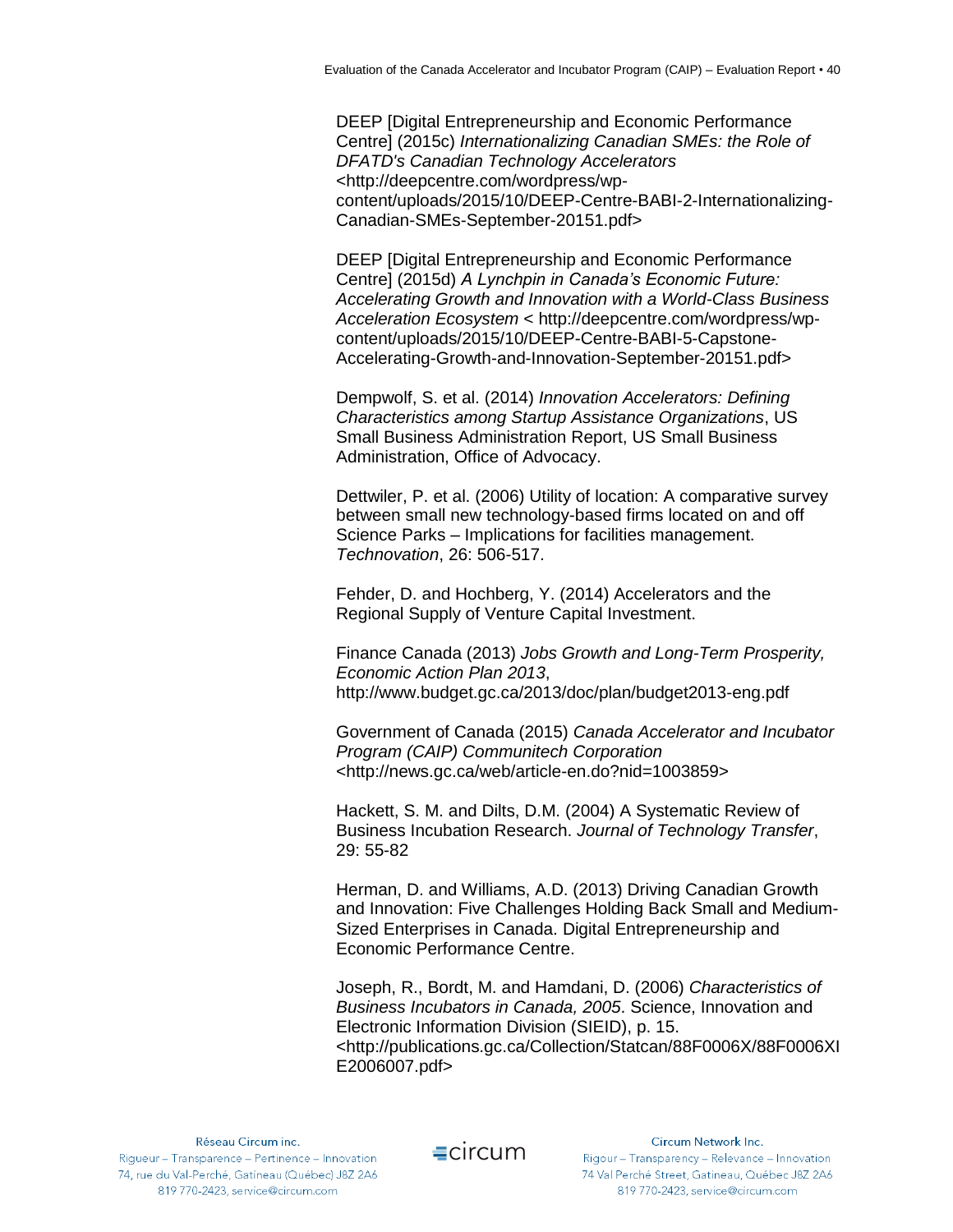Lewis, D. Anderson, E., Molnar, L. (2011) *Incubating Success: Incubation Best Practices That Lead to Successful New Ventures*, US Department of Commerce, Economic Development Administration.

Lilai Xu, (2009),"Business incubation in China", *Management Research Review*, Vol. 33 no 1 pp. 90-99.

M'Chirgui, Z. (2012). Assessing the Performance of Business Incubators: Recent France Evidence, *Business and Management Research*, Vol. 1, No. 1.

Malek, K., Maine, E., and McCarthy, I. (2012) *A benchmark analysis of Canadian clean technology commercialization accelerators*, Proceedings of PICMET '12: Technology Management for Emerging Technologies. <http://ieeexplore.ieee.org/stamp/stamp.jsp?tp=&arnumber=63041  $01>$ 

Mas-Verdú, F. Ribeiro-Soriano, D., and Roig-Tierno, N. (2015) Firm survival: The role of incubators and business characteristics, *Journal of Business Research*, vol. 68, issue 4, pages 793-796.

Mian, A. (1997) Technology Business Incubation: Learning from The US Experience, *Technology Incubators: Nurturing Small Firms*, OECD.

National Research Council (2015) Knowledge Management Group, *Accelerator and Incubator Literature Search*, December 18, 2015.

Office of the Auditor General of Canada (2015) Reports of the Auditor General of Canada, Fall 2015, Report 1, Implementing Gender-Based Analysis

Phan, P. H. et al. (2005) Science parks and incubators: observations, synthesis and future research. *Journal of business venturing*, 20: 165-182.

Quebec City Conference (2012) Public Policy Forum on Venture Capital and Innovation: Main conclusions.

Quebec City Conference (2014) Public Policy Forum on Venture Capital and Innovation: Main conclusions.

Rothaermel, F. T. and Thursby, M. (2005) Incubator firm failure or graduation? The role of university linkages, *Research policy*, 34: 1076-1090.

 $=$ circum